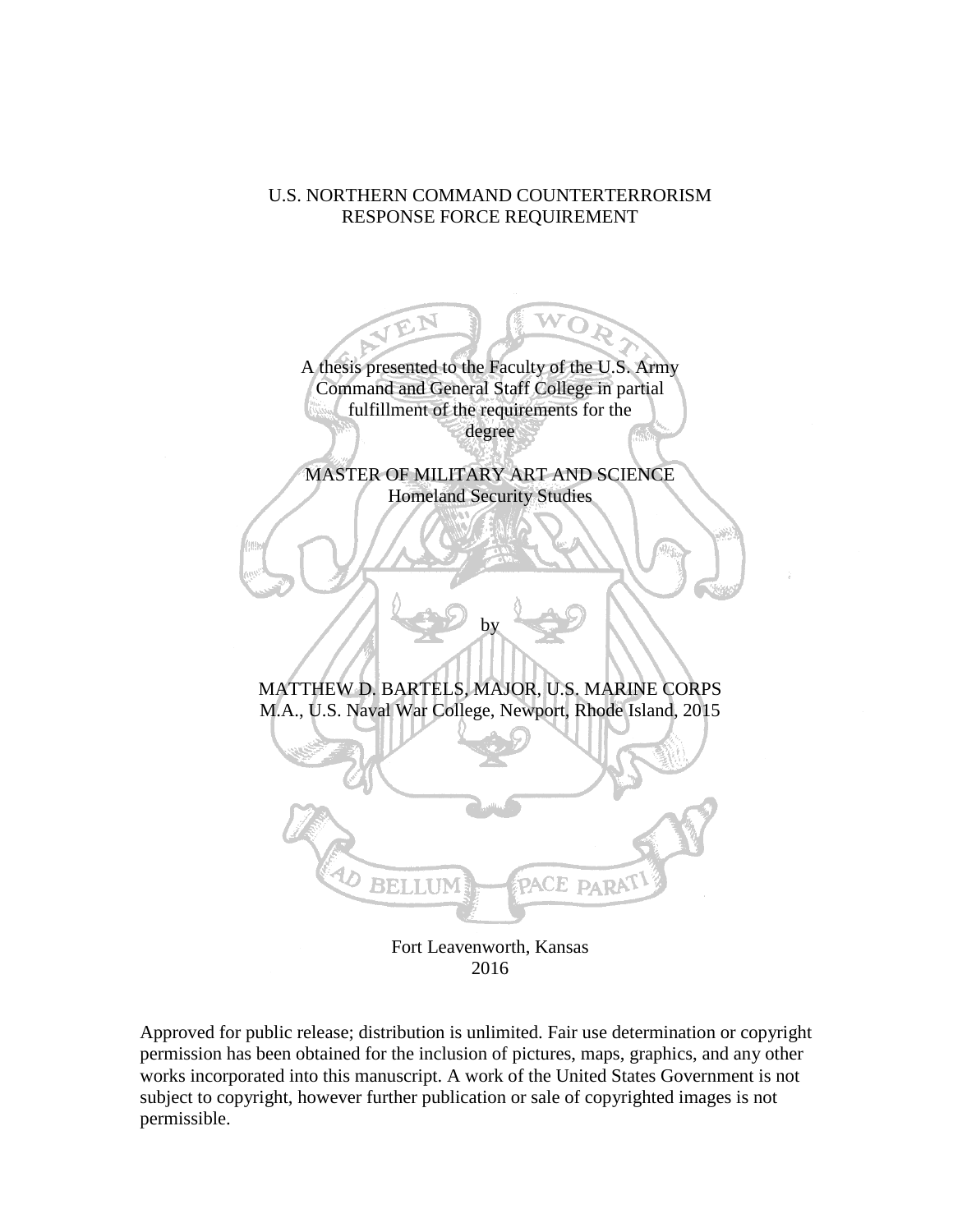| Public reporting burden for this collection of information is estimated to average 1 hour per response, including the time for reviewing instructions, searching existing data<br>sources, gathering and maintaining the data needed, and completing and reviewing this collection of information. Send comments regarding this burden estimate or any other<br>aspect of this collection of information, including suggestions for reducing this burden to Department of Defense, Washington Headquarters Services, Directorate for<br>Information Operations and Reports (0704-0188), 1215 Jefferson Davis Highway, Suite 1204, Arlington, VA 22202-4302. Respondents should be aware that notwithstanding<br>any other provision of law, no person shall be subject to any penalty for failing to comply with a collection of information if it does not display a currently valid OMB control<br>number. PLEASE DO NOT RETURN YOUR FORM TO THE ABOVE ADDRESS.<br>3. DATES COVERED (From - To)<br>1. REPORT DATE (DD-MM-YYYY)<br>2. REPORT TYPE<br>10-06-2016<br>AUG 2015 - JUN 2016<br>Master's Thesis<br><b>5a. CONTRACT NUMBER</b><br><b>4. TITLE AND SUBTITLE</b><br><b>5b. GRANT NUMBER</b><br>U.S. Northern Command Counterterrorism Response Force<br>Requirement<br><b>5c. PROGRAM ELEMENT NUMBER</b><br>6. AUTHOR(S)<br><b>5d. PROJECT NUMBER</b><br>Major Matthew D. Bartels<br><b>5e. TASK NUMBER</b><br>5f. WORK UNIT NUMBER<br>7. PERFORMING ORGANIZATION NAME(S) AND ADDRESS(ES)<br>8. PERFORMING ORG REPORT<br><b>NUMBER</b><br>U.S. Army Command and General Staff College<br>ATTN: ATZL-SWD-GD<br>Fort Leavenworth, KS 66027-2301<br>9. SPONSORING / MONITORING AGENCY NAME(S) AND ADDRESS(ES)<br><b>10. SPONSOR/MONITOR'S</b><br><b>ACRONYM(S)</b><br>11. SPONSOR/MONITOR'S REPORT<br><b>NUMBER(S)</b><br><b>12. DISTRIBUTION / AVAILABILITY STATEMENT</b><br>Approved for Public Release; Distribution is Unlimited<br><b>13. SUPPLEMENTARY NOTES</b><br><b>14. ABSTRACT</b><br>As the combatant command authority for the continental United States, U.S. Northern<br>Command (USNORTHCOM) serves as the link between the Department of Defense (DOD)<br>and our federal and civil law enforcement partners. The Defense Support of Civil Authorities is<br>mandated by every service and the responsibilities are echoed in The National Security Strategy<br>of the United States of America and other supporting capstone documents. The traditional focus<br>for Title 10 services has been abroad and on homeland defense vice homeland security. The<br>growing threat of violent extreme terrorist organizations and their ability to conduct a<br>catastrophic terrorist attack within the homeland may be an indicator for the DOD to address<br>this possible vulnerability. This thesis researches that if and when federal and civil law<br>enforcement become overwhelmed in such an attack, what Title 10 asset is prepared to respond<br>under the authority of USNORTHCOM, and what coordination and training has been<br>conducted.<br><b>15. SUBJECT TERMS</b><br>USNORTHCOM, DSCA, Counterterrorism, Homeland Security, Title 10, Title 32, Posse Comitatus,<br><b>Insurrection Act</b><br><b>16. SECURITY CLASSIFICATION OF:</b><br><b>17. LIMITATION</b><br><b>18. NUMBER</b><br>19a. NAME OF RESPONSIBLE PERSON<br>OF ABSTRACT<br>OF PAGES<br><b>b. ABSTRACT</b><br>a. REPORT<br>c. THIS PAGE<br>19b. PHONE NUMBER (include area code)<br>77<br>(U)<br>(U)<br>(U)<br>(U)<br>Standard Form 298 (Rev. 8-98) |  |  |  | <b>REPORT DOCUMENTATION PAGE</b> |  | Form Approved     |  |
|--------------------------------------------------------------------------------------------------------------------------------------------------------------------------------------------------------------------------------------------------------------------------------------------------------------------------------------------------------------------------------------------------------------------------------------------------------------------------------------------------------------------------------------------------------------------------------------------------------------------------------------------------------------------------------------------------------------------------------------------------------------------------------------------------------------------------------------------------------------------------------------------------------------------------------------------------------------------------------------------------------------------------------------------------------------------------------------------------------------------------------------------------------------------------------------------------------------------------------------------------------------------------------------------------------------------------------------------------------------------------------------------------------------------------------------------------------------------------------------------------------------------------------------------------------------------------------------------------------------------------------------------------------------------------------------------------------------------------------------------------------------------------------------------------------------------------------------------------------------------------------------------------------------------------------------------------------------------------------------------------------------------------------------------------------------------------------------------------------------------------------------------------------------------------------------------------------------------------------------------------------------------------------------------------------------------------------------------------------------------------------------------------------------------------------------------------------------------------------------------------------------------------------------------------------------------------------------------------------------------------------------------------------------------------------------------------------------------------------------------------------------------------------------------------------------------------------------------------------------------------------------------------------------------------------------------------------------------------------------------------------------------------------------------------------------------------------------------------------------------------------------------------------------------------------------------------------------------------------------------------------------------------------------------------------------------------------------------------------------------------------------------------------------------------------------------------------------------------------------------------------------------------------------------------------|--|--|--|----------------------------------|--|-------------------|--|
|                                                                                                                                                                                                                                                                                                                                                                                                                                                                                                                                                                                                                                                                                                                                                                                                                                                                                                                                                                                                                                                                                                                                                                                                                                                                                                                                                                                                                                                                                                                                                                                                                                                                                                                                                                                                                                                                                                                                                                                                                                                                                                                                                                                                                                                                                                                                                                                                                                                                                                                                                                                                                                                                                                                                                                                                                                                                                                                                                                                                                                                                                                                                                                                                                                                                                                                                                                                                                                                                                                                                                        |  |  |  |                                  |  | OMB No. 0704-0188 |  |
|                                                                                                                                                                                                                                                                                                                                                                                                                                                                                                                                                                                                                                                                                                                                                                                                                                                                                                                                                                                                                                                                                                                                                                                                                                                                                                                                                                                                                                                                                                                                                                                                                                                                                                                                                                                                                                                                                                                                                                                                                                                                                                                                                                                                                                                                                                                                                                                                                                                                                                                                                                                                                                                                                                                                                                                                                                                                                                                                                                                                                                                                                                                                                                                                                                                                                                                                                                                                                                                                                                                                                        |  |  |  |                                  |  |                   |  |
|                                                                                                                                                                                                                                                                                                                                                                                                                                                                                                                                                                                                                                                                                                                                                                                                                                                                                                                                                                                                                                                                                                                                                                                                                                                                                                                                                                                                                                                                                                                                                                                                                                                                                                                                                                                                                                                                                                                                                                                                                                                                                                                                                                                                                                                                                                                                                                                                                                                                                                                                                                                                                                                                                                                                                                                                                                                                                                                                                                                                                                                                                                                                                                                                                                                                                                                                                                                                                                                                                                                                                        |  |  |  |                                  |  |                   |  |
|                                                                                                                                                                                                                                                                                                                                                                                                                                                                                                                                                                                                                                                                                                                                                                                                                                                                                                                                                                                                                                                                                                                                                                                                                                                                                                                                                                                                                                                                                                                                                                                                                                                                                                                                                                                                                                                                                                                                                                                                                                                                                                                                                                                                                                                                                                                                                                                                                                                                                                                                                                                                                                                                                                                                                                                                                                                                                                                                                                                                                                                                                                                                                                                                                                                                                                                                                                                                                                                                                                                                                        |  |  |  |                                  |  |                   |  |
|                                                                                                                                                                                                                                                                                                                                                                                                                                                                                                                                                                                                                                                                                                                                                                                                                                                                                                                                                                                                                                                                                                                                                                                                                                                                                                                                                                                                                                                                                                                                                                                                                                                                                                                                                                                                                                                                                                                                                                                                                                                                                                                                                                                                                                                                                                                                                                                                                                                                                                                                                                                                                                                                                                                                                                                                                                                                                                                                                                                                                                                                                                                                                                                                                                                                                                                                                                                                                                                                                                                                                        |  |  |  |                                  |  |                   |  |
|                                                                                                                                                                                                                                                                                                                                                                                                                                                                                                                                                                                                                                                                                                                                                                                                                                                                                                                                                                                                                                                                                                                                                                                                                                                                                                                                                                                                                                                                                                                                                                                                                                                                                                                                                                                                                                                                                                                                                                                                                                                                                                                                                                                                                                                                                                                                                                                                                                                                                                                                                                                                                                                                                                                                                                                                                                                                                                                                                                                                                                                                                                                                                                                                                                                                                                                                                                                                                                                                                                                                                        |  |  |  |                                  |  |                   |  |
|                                                                                                                                                                                                                                                                                                                                                                                                                                                                                                                                                                                                                                                                                                                                                                                                                                                                                                                                                                                                                                                                                                                                                                                                                                                                                                                                                                                                                                                                                                                                                                                                                                                                                                                                                                                                                                                                                                                                                                                                                                                                                                                                                                                                                                                                                                                                                                                                                                                                                                                                                                                                                                                                                                                                                                                                                                                                                                                                                                                                                                                                                                                                                                                                                                                                                                                                                                                                                                                                                                                                                        |  |  |  |                                  |  |                   |  |
|                                                                                                                                                                                                                                                                                                                                                                                                                                                                                                                                                                                                                                                                                                                                                                                                                                                                                                                                                                                                                                                                                                                                                                                                                                                                                                                                                                                                                                                                                                                                                                                                                                                                                                                                                                                                                                                                                                                                                                                                                                                                                                                                                                                                                                                                                                                                                                                                                                                                                                                                                                                                                                                                                                                                                                                                                                                                                                                                                                                                                                                                                                                                                                                                                                                                                                                                                                                                                                                                                                                                                        |  |  |  |                                  |  |                   |  |
|                                                                                                                                                                                                                                                                                                                                                                                                                                                                                                                                                                                                                                                                                                                                                                                                                                                                                                                                                                                                                                                                                                                                                                                                                                                                                                                                                                                                                                                                                                                                                                                                                                                                                                                                                                                                                                                                                                                                                                                                                                                                                                                                                                                                                                                                                                                                                                                                                                                                                                                                                                                                                                                                                                                                                                                                                                                                                                                                                                                                                                                                                                                                                                                                                                                                                                                                                                                                                                                                                                                                                        |  |  |  |                                  |  |                   |  |
|                                                                                                                                                                                                                                                                                                                                                                                                                                                                                                                                                                                                                                                                                                                                                                                                                                                                                                                                                                                                                                                                                                                                                                                                                                                                                                                                                                                                                                                                                                                                                                                                                                                                                                                                                                                                                                                                                                                                                                                                                                                                                                                                                                                                                                                                                                                                                                                                                                                                                                                                                                                                                                                                                                                                                                                                                                                                                                                                                                                                                                                                                                                                                                                                                                                                                                                                                                                                                                                                                                                                                        |  |  |  |                                  |  |                   |  |
|                                                                                                                                                                                                                                                                                                                                                                                                                                                                                                                                                                                                                                                                                                                                                                                                                                                                                                                                                                                                                                                                                                                                                                                                                                                                                                                                                                                                                                                                                                                                                                                                                                                                                                                                                                                                                                                                                                                                                                                                                                                                                                                                                                                                                                                                                                                                                                                                                                                                                                                                                                                                                                                                                                                                                                                                                                                                                                                                                                                                                                                                                                                                                                                                                                                                                                                                                                                                                                                                                                                                                        |  |  |  |                                  |  |                   |  |
|                                                                                                                                                                                                                                                                                                                                                                                                                                                                                                                                                                                                                                                                                                                                                                                                                                                                                                                                                                                                                                                                                                                                                                                                                                                                                                                                                                                                                                                                                                                                                                                                                                                                                                                                                                                                                                                                                                                                                                                                                                                                                                                                                                                                                                                                                                                                                                                                                                                                                                                                                                                                                                                                                                                                                                                                                                                                                                                                                                                                                                                                                                                                                                                                                                                                                                                                                                                                                                                                                                                                                        |  |  |  |                                  |  |                   |  |
|                                                                                                                                                                                                                                                                                                                                                                                                                                                                                                                                                                                                                                                                                                                                                                                                                                                                                                                                                                                                                                                                                                                                                                                                                                                                                                                                                                                                                                                                                                                                                                                                                                                                                                                                                                                                                                                                                                                                                                                                                                                                                                                                                                                                                                                                                                                                                                                                                                                                                                                                                                                                                                                                                                                                                                                                                                                                                                                                                                                                                                                                                                                                                                                                                                                                                                                                                                                                                                                                                                                                                        |  |  |  |                                  |  |                   |  |
|                                                                                                                                                                                                                                                                                                                                                                                                                                                                                                                                                                                                                                                                                                                                                                                                                                                                                                                                                                                                                                                                                                                                                                                                                                                                                                                                                                                                                                                                                                                                                                                                                                                                                                                                                                                                                                                                                                                                                                                                                                                                                                                                                                                                                                                                                                                                                                                                                                                                                                                                                                                                                                                                                                                                                                                                                                                                                                                                                                                                                                                                                                                                                                                                                                                                                                                                                                                                                                                                                                                                                        |  |  |  |                                  |  |                   |  |
|                                                                                                                                                                                                                                                                                                                                                                                                                                                                                                                                                                                                                                                                                                                                                                                                                                                                                                                                                                                                                                                                                                                                                                                                                                                                                                                                                                                                                                                                                                                                                                                                                                                                                                                                                                                                                                                                                                                                                                                                                                                                                                                                                                                                                                                                                                                                                                                                                                                                                                                                                                                                                                                                                                                                                                                                                                                                                                                                                                                                                                                                                                                                                                                                                                                                                                                                                                                                                                                                                                                                                        |  |  |  |                                  |  |                   |  |
|                                                                                                                                                                                                                                                                                                                                                                                                                                                                                                                                                                                                                                                                                                                                                                                                                                                                                                                                                                                                                                                                                                                                                                                                                                                                                                                                                                                                                                                                                                                                                                                                                                                                                                                                                                                                                                                                                                                                                                                                                                                                                                                                                                                                                                                                                                                                                                                                                                                                                                                                                                                                                                                                                                                                                                                                                                                                                                                                                                                                                                                                                                                                                                                                                                                                                                                                                                                                                                                                                                                                                        |  |  |  |                                  |  |                   |  |
|                                                                                                                                                                                                                                                                                                                                                                                                                                                                                                                                                                                                                                                                                                                                                                                                                                                                                                                                                                                                                                                                                                                                                                                                                                                                                                                                                                                                                                                                                                                                                                                                                                                                                                                                                                                                                                                                                                                                                                                                                                                                                                                                                                                                                                                                                                                                                                                                                                                                                                                                                                                                                                                                                                                                                                                                                                                                                                                                                                                                                                                                                                                                                                                                                                                                                                                                                                                                                                                                                                                                                        |  |  |  |                                  |  |                   |  |
|                                                                                                                                                                                                                                                                                                                                                                                                                                                                                                                                                                                                                                                                                                                                                                                                                                                                                                                                                                                                                                                                                                                                                                                                                                                                                                                                                                                                                                                                                                                                                                                                                                                                                                                                                                                                                                                                                                                                                                                                                                                                                                                                                                                                                                                                                                                                                                                                                                                                                                                                                                                                                                                                                                                                                                                                                                                                                                                                                                                                                                                                                                                                                                                                                                                                                                                                                                                                                                                                                                                                                        |  |  |  |                                  |  |                   |  |
|                                                                                                                                                                                                                                                                                                                                                                                                                                                                                                                                                                                                                                                                                                                                                                                                                                                                                                                                                                                                                                                                                                                                                                                                                                                                                                                                                                                                                                                                                                                                                                                                                                                                                                                                                                                                                                                                                                                                                                                                                                                                                                                                                                                                                                                                                                                                                                                                                                                                                                                                                                                                                                                                                                                                                                                                                                                                                                                                                                                                                                                                                                                                                                                                                                                                                                                                                                                                                                                                                                                                                        |  |  |  |                                  |  |                   |  |
|                                                                                                                                                                                                                                                                                                                                                                                                                                                                                                                                                                                                                                                                                                                                                                                                                                                                                                                                                                                                                                                                                                                                                                                                                                                                                                                                                                                                                                                                                                                                                                                                                                                                                                                                                                                                                                                                                                                                                                                                                                                                                                                                                                                                                                                                                                                                                                                                                                                                                                                                                                                                                                                                                                                                                                                                                                                                                                                                                                                                                                                                                                                                                                                                                                                                                                                                                                                                                                                                                                                                                        |  |  |  |                                  |  |                   |  |
|                                                                                                                                                                                                                                                                                                                                                                                                                                                                                                                                                                                                                                                                                                                                                                                                                                                                                                                                                                                                                                                                                                                                                                                                                                                                                                                                                                                                                                                                                                                                                                                                                                                                                                                                                                                                                                                                                                                                                                                                                                                                                                                                                                                                                                                                                                                                                                                                                                                                                                                                                                                                                                                                                                                                                                                                                                                                                                                                                                                                                                                                                                                                                                                                                                                                                                                                                                                                                                                                                                                                                        |  |  |  |                                  |  |                   |  |
|                                                                                                                                                                                                                                                                                                                                                                                                                                                                                                                                                                                                                                                                                                                                                                                                                                                                                                                                                                                                                                                                                                                                                                                                                                                                                                                                                                                                                                                                                                                                                                                                                                                                                                                                                                                                                                                                                                                                                                                                                                                                                                                                                                                                                                                                                                                                                                                                                                                                                                                                                                                                                                                                                                                                                                                                                                                                                                                                                                                                                                                                                                                                                                                                                                                                                                                                                                                                                                                                                                                                                        |  |  |  |                                  |  |                   |  |
|                                                                                                                                                                                                                                                                                                                                                                                                                                                                                                                                                                                                                                                                                                                                                                                                                                                                                                                                                                                                                                                                                                                                                                                                                                                                                                                                                                                                                                                                                                                                                                                                                                                                                                                                                                                                                                                                                                                                                                                                                                                                                                                                                                                                                                                                                                                                                                                                                                                                                                                                                                                                                                                                                                                                                                                                                                                                                                                                                                                                                                                                                                                                                                                                                                                                                                                                                                                                                                                                                                                                                        |  |  |  |                                  |  |                   |  |
|                                                                                                                                                                                                                                                                                                                                                                                                                                                                                                                                                                                                                                                                                                                                                                                                                                                                                                                                                                                                                                                                                                                                                                                                                                                                                                                                                                                                                                                                                                                                                                                                                                                                                                                                                                                                                                                                                                                                                                                                                                                                                                                                                                                                                                                                                                                                                                                                                                                                                                                                                                                                                                                                                                                                                                                                                                                                                                                                                                                                                                                                                                                                                                                                                                                                                                                                                                                                                                                                                                                                                        |  |  |  |                                  |  |                   |  |
|                                                                                                                                                                                                                                                                                                                                                                                                                                                                                                                                                                                                                                                                                                                                                                                                                                                                                                                                                                                                                                                                                                                                                                                                                                                                                                                                                                                                                                                                                                                                                                                                                                                                                                                                                                                                                                                                                                                                                                                                                                                                                                                                                                                                                                                                                                                                                                                                                                                                                                                                                                                                                                                                                                                                                                                                                                                                                                                                                                                                                                                                                                                                                                                                                                                                                                                                                                                                                                                                                                                                                        |  |  |  |                                  |  |                   |  |
|                                                                                                                                                                                                                                                                                                                                                                                                                                                                                                                                                                                                                                                                                                                                                                                                                                                                                                                                                                                                                                                                                                                                                                                                                                                                                                                                                                                                                                                                                                                                                                                                                                                                                                                                                                                                                                                                                                                                                                                                                                                                                                                                                                                                                                                                                                                                                                                                                                                                                                                                                                                                                                                                                                                                                                                                                                                                                                                                                                                                                                                                                                                                                                                                                                                                                                                                                                                                                                                                                                                                                        |  |  |  |                                  |  |                   |  |
|                                                                                                                                                                                                                                                                                                                                                                                                                                                                                                                                                                                                                                                                                                                                                                                                                                                                                                                                                                                                                                                                                                                                                                                                                                                                                                                                                                                                                                                                                                                                                                                                                                                                                                                                                                                                                                                                                                                                                                                                                                                                                                                                                                                                                                                                                                                                                                                                                                                                                                                                                                                                                                                                                                                                                                                                                                                                                                                                                                                                                                                                                                                                                                                                                                                                                                                                                                                                                                                                                                                                                        |  |  |  |                                  |  |                   |  |
|                                                                                                                                                                                                                                                                                                                                                                                                                                                                                                                                                                                                                                                                                                                                                                                                                                                                                                                                                                                                                                                                                                                                                                                                                                                                                                                                                                                                                                                                                                                                                                                                                                                                                                                                                                                                                                                                                                                                                                                                                                                                                                                                                                                                                                                                                                                                                                                                                                                                                                                                                                                                                                                                                                                                                                                                                                                                                                                                                                                                                                                                                                                                                                                                                                                                                                                                                                                                                                                                                                                                                        |  |  |  |                                  |  |                   |  |
|                                                                                                                                                                                                                                                                                                                                                                                                                                                                                                                                                                                                                                                                                                                                                                                                                                                                                                                                                                                                                                                                                                                                                                                                                                                                                                                                                                                                                                                                                                                                                                                                                                                                                                                                                                                                                                                                                                                                                                                                                                                                                                                                                                                                                                                                                                                                                                                                                                                                                                                                                                                                                                                                                                                                                                                                                                                                                                                                                                                                                                                                                                                                                                                                                                                                                                                                                                                                                                                                                                                                                        |  |  |  |                                  |  |                   |  |
|                                                                                                                                                                                                                                                                                                                                                                                                                                                                                                                                                                                                                                                                                                                                                                                                                                                                                                                                                                                                                                                                                                                                                                                                                                                                                                                                                                                                                                                                                                                                                                                                                                                                                                                                                                                                                                                                                                                                                                                                                                                                                                                                                                                                                                                                                                                                                                                                                                                                                                                                                                                                                                                                                                                                                                                                                                                                                                                                                                                                                                                                                                                                                                                                                                                                                                                                                                                                                                                                                                                                                        |  |  |  |                                  |  |                   |  |
|                                                                                                                                                                                                                                                                                                                                                                                                                                                                                                                                                                                                                                                                                                                                                                                                                                                                                                                                                                                                                                                                                                                                                                                                                                                                                                                                                                                                                                                                                                                                                                                                                                                                                                                                                                                                                                                                                                                                                                                                                                                                                                                                                                                                                                                                                                                                                                                                                                                                                                                                                                                                                                                                                                                                                                                                                                                                                                                                                                                                                                                                                                                                                                                                                                                                                                                                                                                                                                                                                                                                                        |  |  |  |                                  |  |                   |  |
|                                                                                                                                                                                                                                                                                                                                                                                                                                                                                                                                                                                                                                                                                                                                                                                                                                                                                                                                                                                                                                                                                                                                                                                                                                                                                                                                                                                                                                                                                                                                                                                                                                                                                                                                                                                                                                                                                                                                                                                                                                                                                                                                                                                                                                                                                                                                                                                                                                                                                                                                                                                                                                                                                                                                                                                                                                                                                                                                                                                                                                                                                                                                                                                                                                                                                                                                                                                                                                                                                                                                                        |  |  |  |                                  |  |                   |  |
|                                                                                                                                                                                                                                                                                                                                                                                                                                                                                                                                                                                                                                                                                                                                                                                                                                                                                                                                                                                                                                                                                                                                                                                                                                                                                                                                                                                                                                                                                                                                                                                                                                                                                                                                                                                                                                                                                                                                                                                                                                                                                                                                                                                                                                                                                                                                                                                                                                                                                                                                                                                                                                                                                                                                                                                                                                                                                                                                                                                                                                                                                                                                                                                                                                                                                                                                                                                                                                                                                                                                                        |  |  |  |                                  |  |                   |  |
|                                                                                                                                                                                                                                                                                                                                                                                                                                                                                                                                                                                                                                                                                                                                                                                                                                                                                                                                                                                                                                                                                                                                                                                                                                                                                                                                                                                                                                                                                                                                                                                                                                                                                                                                                                                                                                                                                                                                                                                                                                                                                                                                                                                                                                                                                                                                                                                                                                                                                                                                                                                                                                                                                                                                                                                                                                                                                                                                                                                                                                                                                                                                                                                                                                                                                                                                                                                                                                                                                                                                                        |  |  |  |                                  |  |                   |  |
|                                                                                                                                                                                                                                                                                                                                                                                                                                                                                                                                                                                                                                                                                                                                                                                                                                                                                                                                                                                                                                                                                                                                                                                                                                                                                                                                                                                                                                                                                                                                                                                                                                                                                                                                                                                                                                                                                                                                                                                                                                                                                                                                                                                                                                                                                                                                                                                                                                                                                                                                                                                                                                                                                                                                                                                                                                                                                                                                                                                                                                                                                                                                                                                                                                                                                                                                                                                                                                                                                                                                                        |  |  |  |                                  |  |                   |  |
|                                                                                                                                                                                                                                                                                                                                                                                                                                                                                                                                                                                                                                                                                                                                                                                                                                                                                                                                                                                                                                                                                                                                                                                                                                                                                                                                                                                                                                                                                                                                                                                                                                                                                                                                                                                                                                                                                                                                                                                                                                                                                                                                                                                                                                                                                                                                                                                                                                                                                                                                                                                                                                                                                                                                                                                                                                                                                                                                                                                                                                                                                                                                                                                                                                                                                                                                                                                                                                                                                                                                                        |  |  |  |                                  |  |                   |  |
|                                                                                                                                                                                                                                                                                                                                                                                                                                                                                                                                                                                                                                                                                                                                                                                                                                                                                                                                                                                                                                                                                                                                                                                                                                                                                                                                                                                                                                                                                                                                                                                                                                                                                                                                                                                                                                                                                                                                                                                                                                                                                                                                                                                                                                                                                                                                                                                                                                                                                                                                                                                                                                                                                                                                                                                                                                                                                                                                                                                                                                                                                                                                                                                                                                                                                                                                                                                                                                                                                                                                                        |  |  |  |                                  |  |                   |  |
|                                                                                                                                                                                                                                                                                                                                                                                                                                                                                                                                                                                                                                                                                                                                                                                                                                                                                                                                                                                                                                                                                                                                                                                                                                                                                                                                                                                                                                                                                                                                                                                                                                                                                                                                                                                                                                                                                                                                                                                                                                                                                                                                                                                                                                                                                                                                                                                                                                                                                                                                                                                                                                                                                                                                                                                                                                                                                                                                                                                                                                                                                                                                                                                                                                                                                                                                                                                                                                                                                                                                                        |  |  |  |                                  |  |                   |  |
|                                                                                                                                                                                                                                                                                                                                                                                                                                                                                                                                                                                                                                                                                                                                                                                                                                                                                                                                                                                                                                                                                                                                                                                                                                                                                                                                                                                                                                                                                                                                                                                                                                                                                                                                                                                                                                                                                                                                                                                                                                                                                                                                                                                                                                                                                                                                                                                                                                                                                                                                                                                                                                                                                                                                                                                                                                                                                                                                                                                                                                                                                                                                                                                                                                                                                                                                                                                                                                                                                                                                                        |  |  |  |                                  |  |                   |  |
|                                                                                                                                                                                                                                                                                                                                                                                                                                                                                                                                                                                                                                                                                                                                                                                                                                                                                                                                                                                                                                                                                                                                                                                                                                                                                                                                                                                                                                                                                                                                                                                                                                                                                                                                                                                                                                                                                                                                                                                                                                                                                                                                                                                                                                                                                                                                                                                                                                                                                                                                                                                                                                                                                                                                                                                                                                                                                                                                                                                                                                                                                                                                                                                                                                                                                                                                                                                                                                                                                                                                                        |  |  |  |                                  |  |                   |  |
|                                                                                                                                                                                                                                                                                                                                                                                                                                                                                                                                                                                                                                                                                                                                                                                                                                                                                                                                                                                                                                                                                                                                                                                                                                                                                                                                                                                                                                                                                                                                                                                                                                                                                                                                                                                                                                                                                                                                                                                                                                                                                                                                                                                                                                                                                                                                                                                                                                                                                                                                                                                                                                                                                                                                                                                                                                                                                                                                                                                                                                                                                                                                                                                                                                                                                                                                                                                                                                                                                                                                                        |  |  |  |                                  |  |                   |  |
|                                                                                                                                                                                                                                                                                                                                                                                                                                                                                                                                                                                                                                                                                                                                                                                                                                                                                                                                                                                                                                                                                                                                                                                                                                                                                                                                                                                                                                                                                                                                                                                                                                                                                                                                                                                                                                                                                                                                                                                                                                                                                                                                                                                                                                                                                                                                                                                                                                                                                                                                                                                                                                                                                                                                                                                                                                                                                                                                                                                                                                                                                                                                                                                                                                                                                                                                                                                                                                                                                                                                                        |  |  |  |                                  |  |                   |  |
|                                                                                                                                                                                                                                                                                                                                                                                                                                                                                                                                                                                                                                                                                                                                                                                                                                                                                                                                                                                                                                                                                                                                                                                                                                                                                                                                                                                                                                                                                                                                                                                                                                                                                                                                                                                                                                                                                                                                                                                                                                                                                                                                                                                                                                                                                                                                                                                                                                                                                                                                                                                                                                                                                                                                                                                                                                                                                                                                                                                                                                                                                                                                                                                                                                                                                                                                                                                                                                                                                                                                                        |  |  |  |                                  |  |                   |  |
|                                                                                                                                                                                                                                                                                                                                                                                                                                                                                                                                                                                                                                                                                                                                                                                                                                                                                                                                                                                                                                                                                                                                                                                                                                                                                                                                                                                                                                                                                                                                                                                                                                                                                                                                                                                                                                                                                                                                                                                                                                                                                                                                                                                                                                                                                                                                                                                                                                                                                                                                                                                                                                                                                                                                                                                                                                                                                                                                                                                                                                                                                                                                                                                                                                                                                                                                                                                                                                                                                                                                                        |  |  |  |                                  |  |                   |  |

**Standard Form 298 (Rev. 8-98) Prescribed by ANSI Std. Z39.18**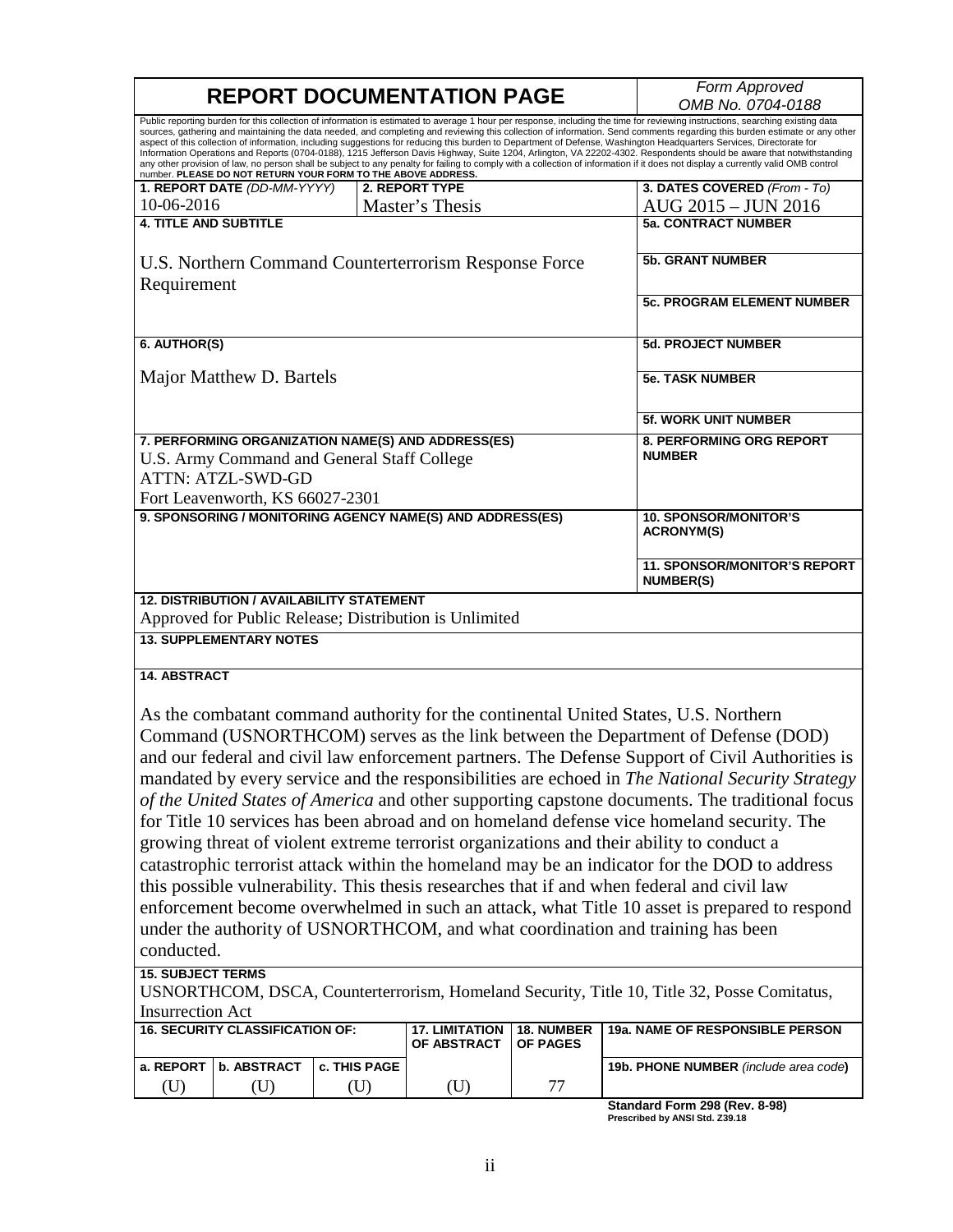## MASTER OF MILITARY ART AND SCIENCE

## THESIS APPROVAL PAGE

Name of Candidate: Major Matthew D. Bartels

Thesis Title: U.S. Northern Command Counterterrorism Response Force Requirement

Approved by:

, Thesis Committee Chair LtCol Mitchell L. Hoines, MMAS

Member Tim R. Hentschel, Ph.D.

, Member LTC Monique G. Guerrero, M.A.

Accepted this 10th day of June 2016 by:

, Director, Graduate Degree Programs

Robert F. Baumann, Ph.D.

The opinions and conclusions expressed herein are those of the student author and do not necessarily represent the views of the U.S. Army Command and General Staff College or any other governmental agency. (References to this study should include the foregoing statement.)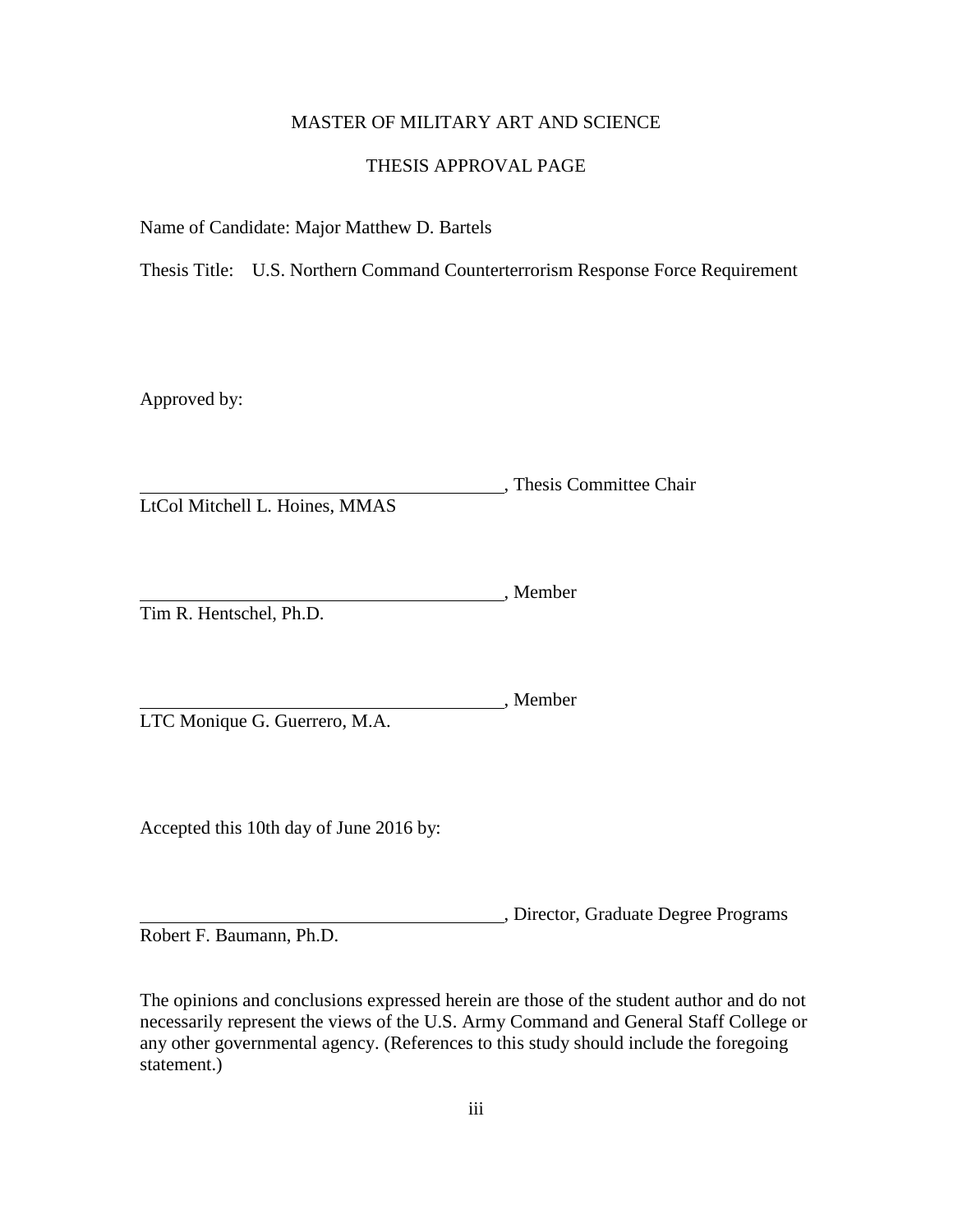## ABSTRACT

# U.S. NORTHERN COMMAND COUNTERTERRORISM RESPONSE FORCE REQUIREMENT, by Major Matthew D. Bartels, 77 pages.

As the combatant command authority for the continental United States, U.S. Northern Command (USNORTHCOM) serves as the link between the Department of Defense (DOD) and our federal and civil law enforcement partners. The Defense Support of Civil Authorities is mandated by every service and the responsibilities are echoed in *The National Security Strategy of the United States of America* and other supporting capstone documents. The traditional focus for Title 10 services has been abroad and on homeland defense vice homeland security. The growing threat of violent extreme terrorist organizations and their ability to conduct a catastrophic terrorist attack within the homeland may be an indicator for the DOD to address this possible vulnerability. This thesis researches that if and when federal and civil law enforcement become overwhelmed in such an attack, what Title 10 asset is prepared to respond under the authority of USNORTHCOM, and what coordination and training has been conducted.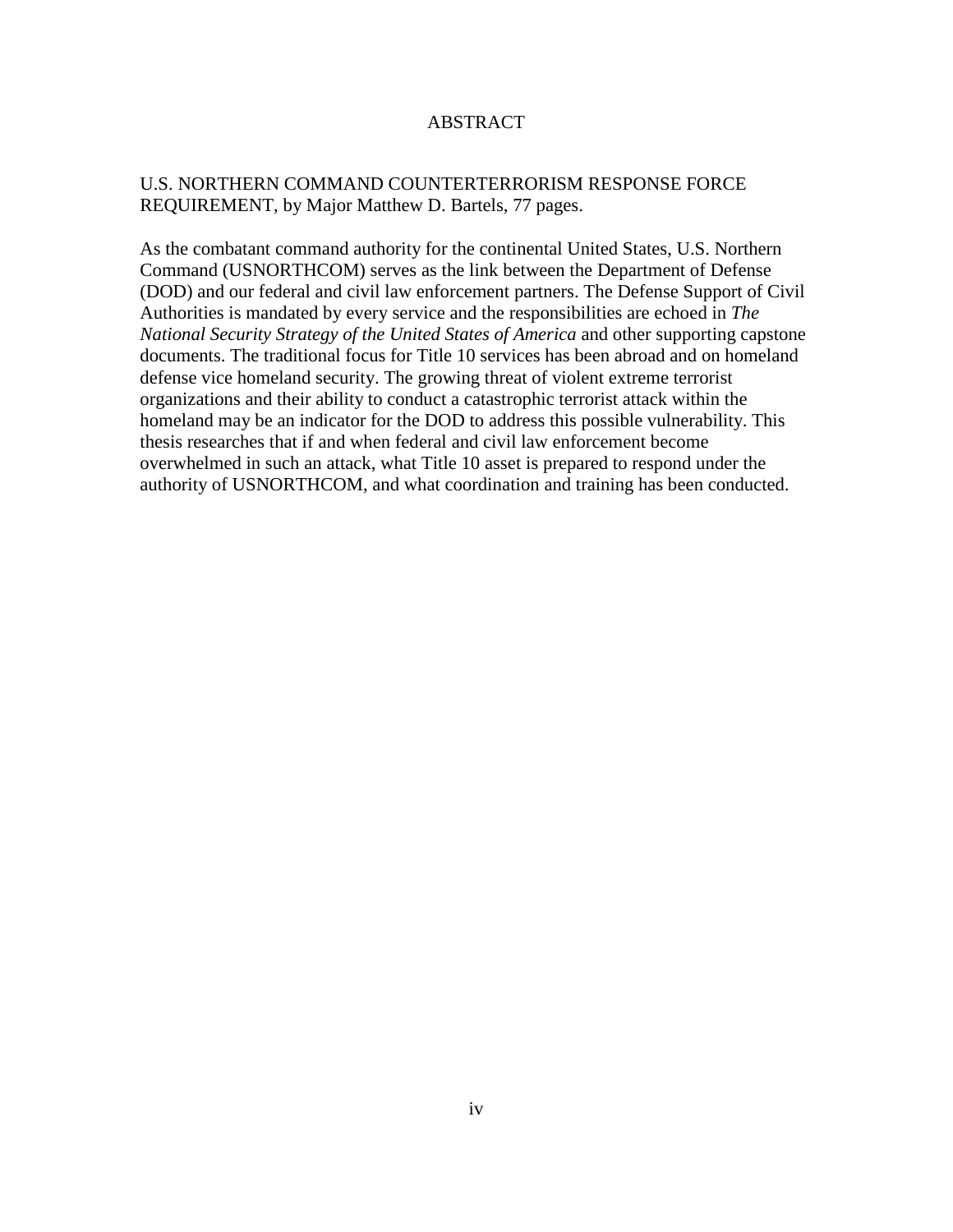## ACKNOWLEDGMENTS

A sincere thank you to the members of my thesis committee who guided me and organized my thoughts throughout the research and writing. The committee was chaired by Lieutenant Colonel Mitch Hoines, USMC, and assisted by Dr. Tim Hentschel, and Lieutenant Colonel Monique Guerrero, USA. I would be remised not to also give a special thanks to Mrs. Ann Chapman for assisting me with formatting and editing the thesis. I would also like to thank my wife, Lindsay, and motivator one and motivator two, Avery and Troy respectively, for their support throughout the countless hours of research and typing I conducted while in computer defilade.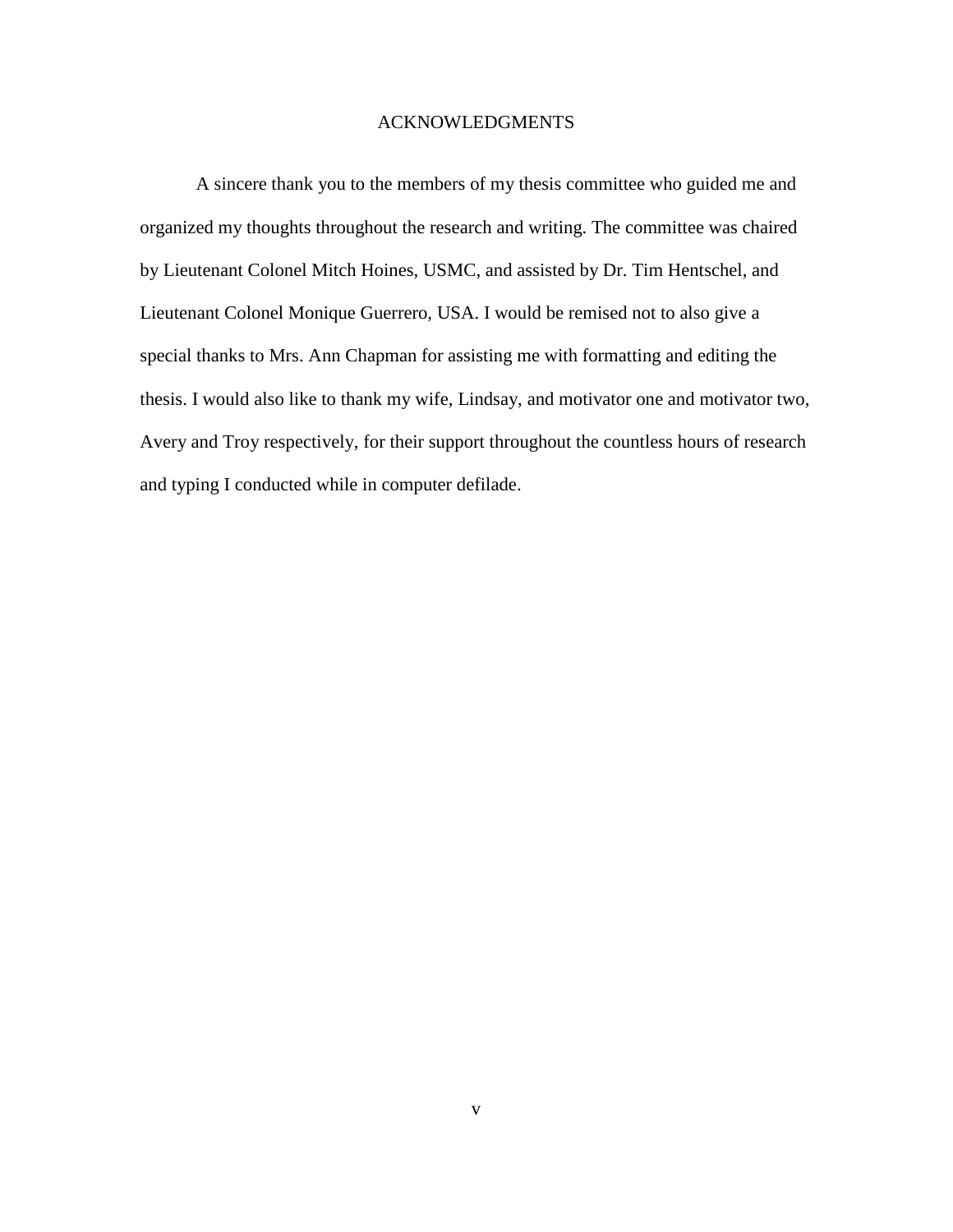# **TABLE OF CONTENTS**

| Page                                                         |  |
|--------------------------------------------------------------|--|
| MASTER OF MILITARY ART AND SCIENCE THESIS APPROVAL PAGE  iii |  |
|                                                              |  |
|                                                              |  |
|                                                              |  |
|                                                              |  |
|                                                              |  |
|                                                              |  |
|                                                              |  |
|                                                              |  |
|                                                              |  |
|                                                              |  |
|                                                              |  |
|                                                              |  |
|                                                              |  |
|                                                              |  |
|                                                              |  |
|                                                              |  |
|                                                              |  |
|                                                              |  |
|                                                              |  |
|                                                              |  |
|                                                              |  |
|                                                              |  |
|                                                              |  |
|                                                              |  |
|                                                              |  |
|                                                              |  |
|                                                              |  |
|                                                              |  |
|                                                              |  |
|                                                              |  |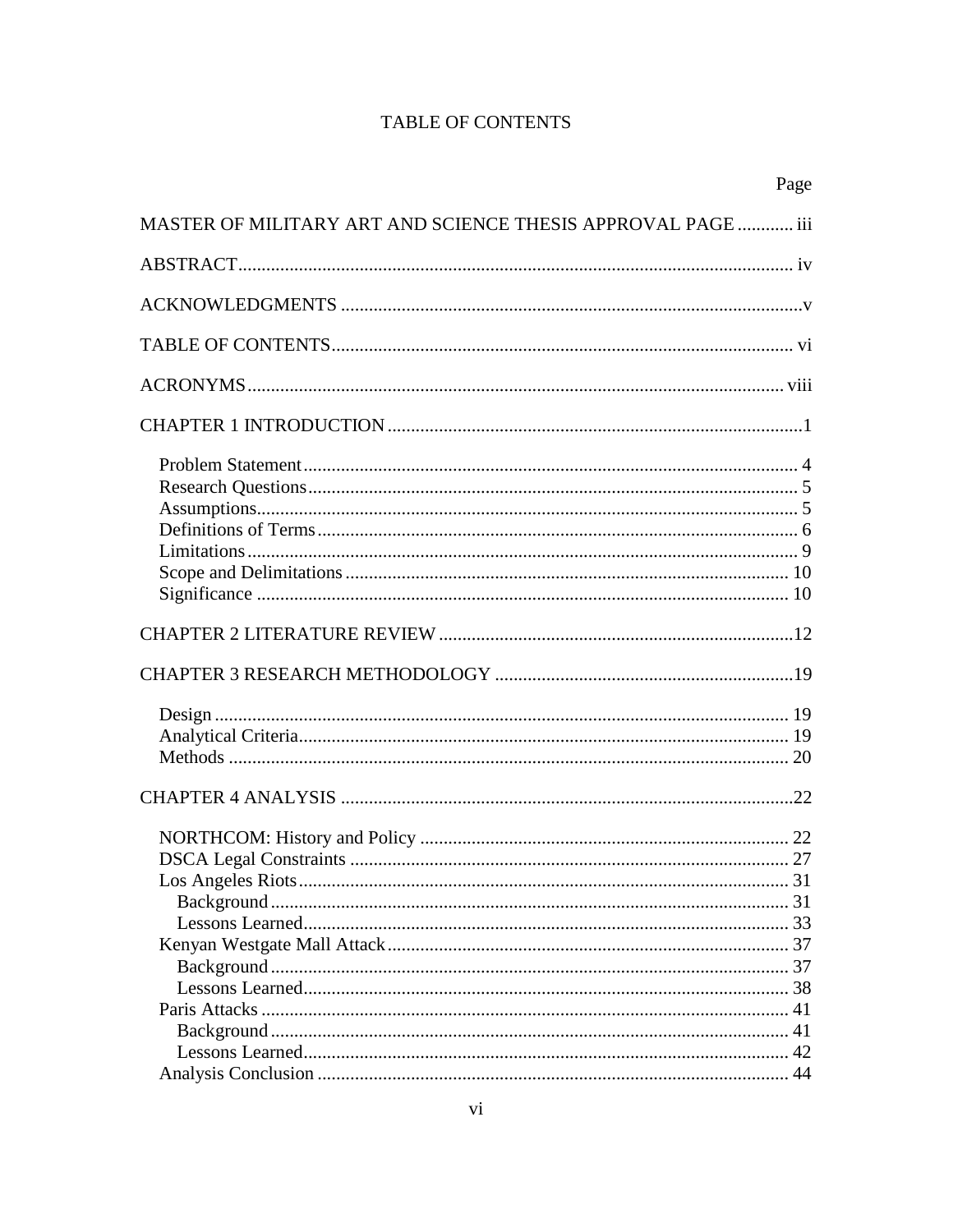| Recommendation 1: Required Attributes for a DSCA Counterterrorism Response   |  |
|------------------------------------------------------------------------------|--|
|                                                                              |  |
|                                                                              |  |
|                                                                              |  |
|                                                                              |  |
|                                                                              |  |
|                                                                              |  |
|                                                                              |  |
|                                                                              |  |
| Recommendation 2: Suitable Candidates for DSCA Counterterrorism Response  49 |  |
|                                                                              |  |
| Recommendation 4: Counterterrorism DSCA Interoperable Equipment Sets  59     |  |
|                                                                              |  |
|                                                                              |  |
|                                                                              |  |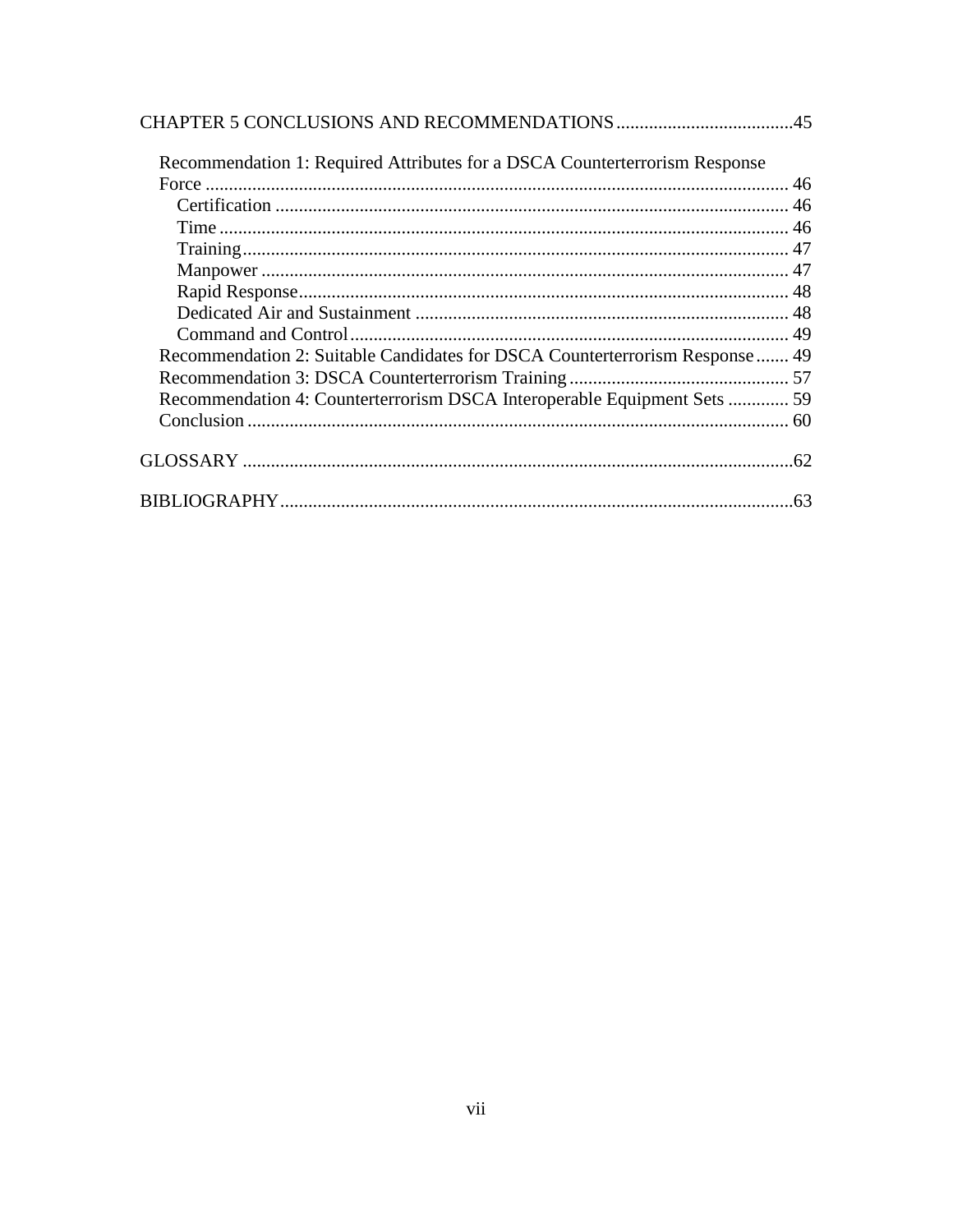# ACRONYMS

| <b>CBRNE</b>      | Chemical, Biological, Radioactive, Nuclear, and high yield<br>Explosives |  |  |
|-------------------|--------------------------------------------------------------------------|--|--|
| <b>DHS</b>        | Department of Homeland Security                                          |  |  |
| <b>DOD</b>        | Department of Defense                                                    |  |  |
| <b>DSCA</b>       | Defense Support of Civil Authorities                                     |  |  |
| EOC               | <b>Emergency Operations Center</b>                                       |  |  |
| <b>FBI</b>        | Federal Bureau of Investigation                                          |  |  |
| <b>FEMA</b>       | Federal Emergency Management Agency                                      |  |  |
| <b>HRT</b>        | <b>Hostage Rescue Team</b>                                               |  |  |
| <b>ISIL</b>       | Islamic State of Iraq and the Levant                                     |  |  |
| <b>MEU</b>        | Marine Expeditionary Unit                                                |  |  |
| <b>NIMS</b>       | National Incident Management System                                      |  |  |
| <b>NLE</b>        | <b>National Level Exercise</b>                                           |  |  |
| <b>NRP</b>        | <b>National Response Plan</b>                                            |  |  |
| <b>SOF</b>        | <b>Special Operations Forces</b>                                         |  |  |
| <b>SOP</b>        | <b>Standard Operating Procedure</b>                                      |  |  |
| <b>USNORTHCOM</b> | <b>United States Northern Command</b>                                    |  |  |
| U.S.C.            | <b>United States Code</b>                                                |  |  |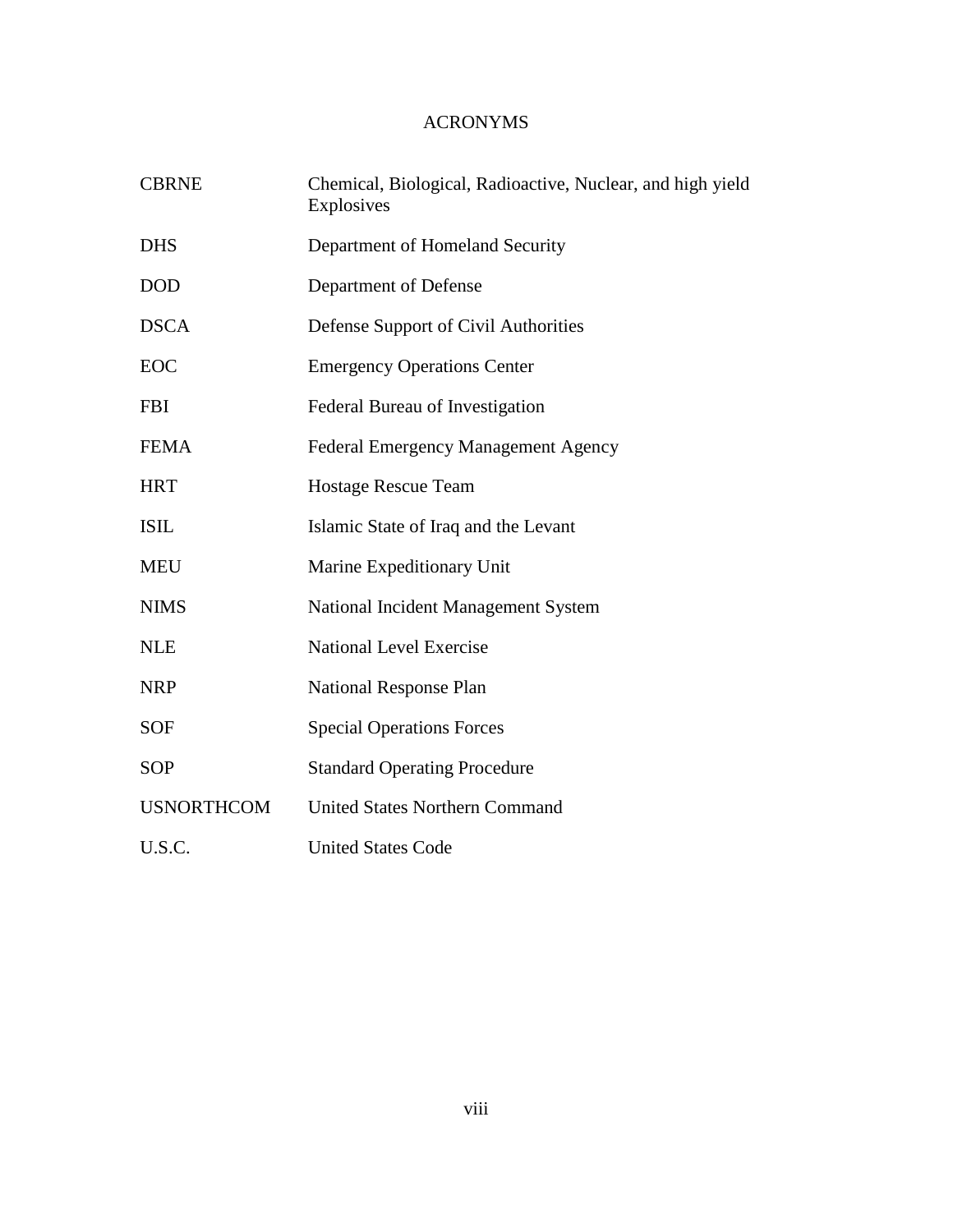## CHAPTER 1

#### **INTRODUCTION**

To preserve the freedoms guaranteed by the Constitution of the United States, the Nation must have a homeland that is secure from threats and violence, including terrorism. Homeland security (HS) is the Nation's first priority, and it requires a national effort. The Department of Defense (DOD) has a key role in that effort.

―Joint Chiefs of Staff, Joint Publication 3-26, *Homeland* Security (2005)

Nassim Nicholas Taleb introduced the theory of a "Black Swan" event in 2007.<sup>[1](#page-8-0)</sup> It is described "as an event in human history that was unprecedented and unexpected at the point in time it occurred; however, after evaluating the surrounding context, domain expert can usually conclude that it was bound to happen."<sup>[2](#page-8-1)</sup> The terrorist attacks on  $9/11$ are examples of "Black Swan" events in recent American history. [3](#page-8-2) Implementing proactive measures in today's complex environment where clear delineations across the spectrum of conflict no longer exist is often viewed as a challenging task concerning homeland security. Strategists and military planners are constantly adapting the ways and means to maintain an advantage in this multi-dimensional environment.

The purpose of this study is to identify if there is a requirement for United States Northern Command (USNORTHCOM) to establish a designated Title 10 counterterrorism response team to strengthen Defense Support of Civil Authorities (DSCA) response. Additional DSCA counterterrorism training requirements may

<span id="page-8-2"></span><span id="page-8-1"></span><span id="page-8-0"></span> <sup>1</sup> Nassim Nicholas Taleb, *The Black Swan: The Impact of the Highly Improbable* (London: Penguin, April 2007), 400.

 $<sup>2</sup>$  Ibid.</sup>

 $3$  Ibid.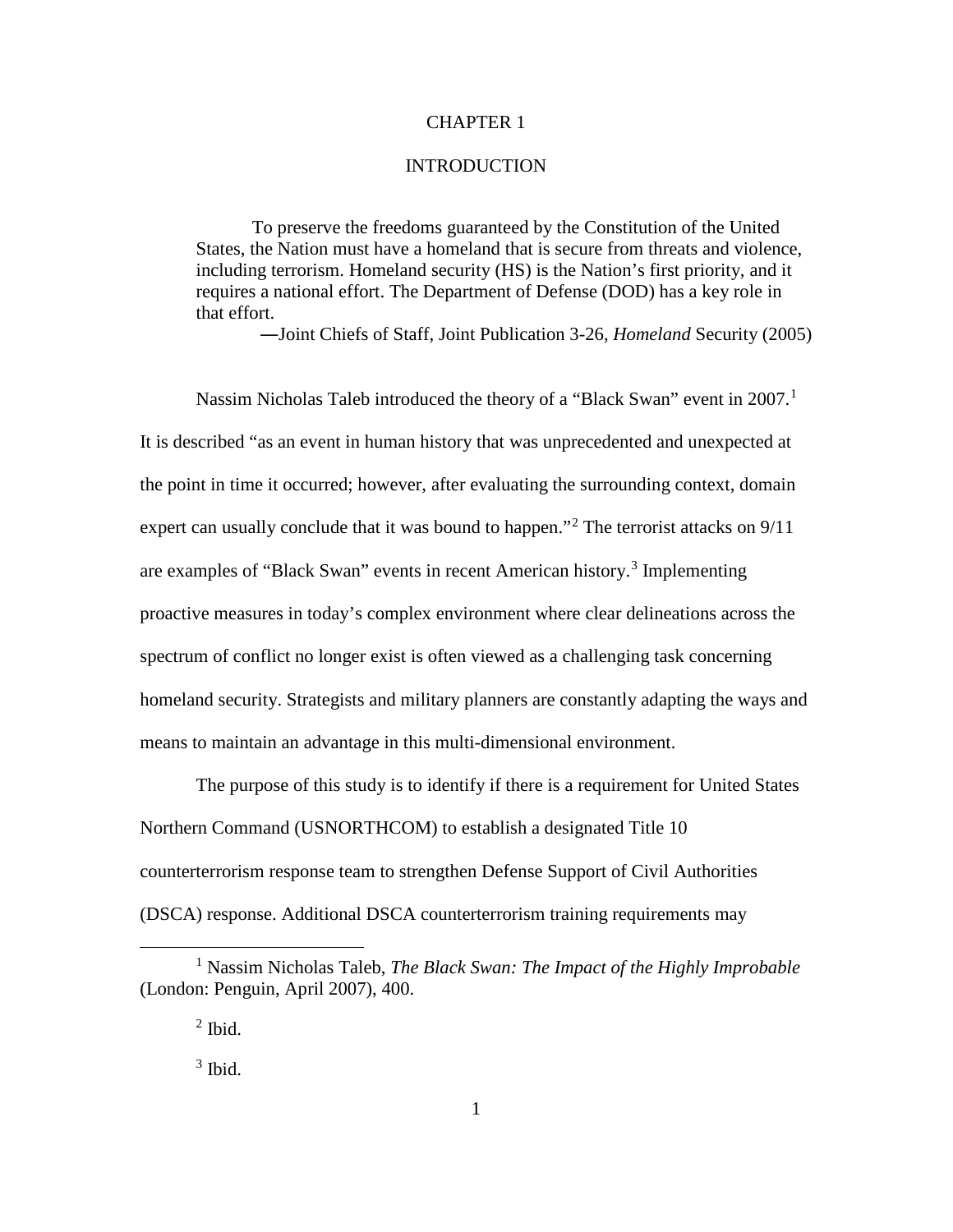strengthen USNORTHCOM Title 10 response to potential terrorist attacks within the homeland. The problem is that USNORTHCOM currently lacks a designated Title 10 counterterrorism response force to reinforce federally led homeland security efforts during a national crisis. Title 10 of the United States Code (U.S.C.) outlines the role of armed forces under federal code signed by Congress.<sup>[4](#page-9-0)</sup> It provides the legal basis for the roles, missions, and organization of each of the services as well as the U.S. DOD. Each of the five subtitles deals with a separate aspect or component of the armed services.

National and state policy makers may assume military forces will be readily available to defend the homeland when required; however, an alarming vulnerability may exist. The 2013 attacks at the Kenyan Westgate Mall and the 2015 attacks in Paris, France highlight the amount of manpower required to respond to and neutralize a smallscale terrorist attack. Title 10 forces may be a viable option to reinforce a federal response to help safeguard the American public. Proactive training and coordination measures need to be evaluated and prioritized for future interoperability.

The establishment of USNORTHCOM in the spring of 2002 implemented the necessary command structure to bridge the lines of communications between Title 10 forces with state and federal authorities. The National Guard is strongly suited for natural disaster response; however, they may lack the mission specific type and duration of training required to respond to a complex terrorist attack in an urban environment. USNORTHCOM can recommend every service to proactively train, man, equip, and

<span id="page-9-0"></span> <sup>4</sup> U.S. Congress, House, Committee on Armed Services, Title 10 United States Code Armed Forces, 112th Cong., 1st sess. (Washington, DC: U.S. Government Printing Office, July 2011), codified at U.S. Code §375, accessed 14 November 2015, https://www.gpo.gov/fdsys/pkg/CPRT-112HPRT67344/pdf/CPRT-112HPRT67344.pdf, 1695.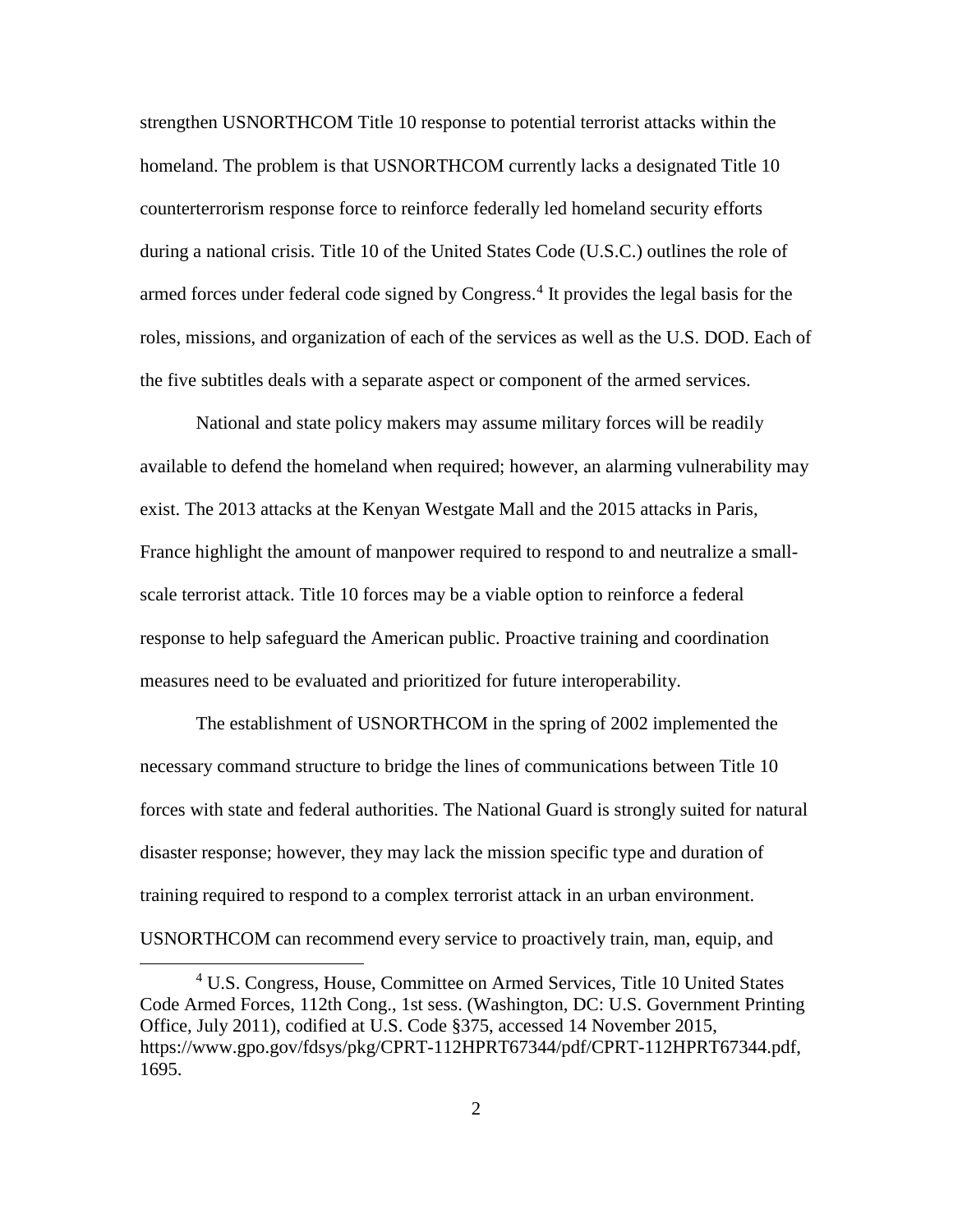certify an on-call Title 10 response force to possibly reduce this vulnerability and improve interagency integration for homeland security.

Currently, mutual aid response among law enforcement entities provides sufficient reinforcement for mass casualty incidents, but manpower and training restraints limit response effectiveness. Although law enforcement training and coordination has improved over the past decade, as apparent in the Washington Navy Yard shooting, shortfalls with interoperability, command authority, and structured response are still apparent as evident in the after actions reports conducted by responding federal, civil, and military entities. [5](#page-10-0)

The hypothesis for this research is: In the interests of national security, USNORTHCOM may require the capability to deploy an available DOD counterterrorism response force specifically trained to reinforce interagency partners within the United States. USNORTHCOM can designate every service to proactively train, man, equip, and certify an on-call Title 10 response force to reduce this vulnerability and improve interagency integration for homeland security. Urban environments are dynamic and demand large numbers of forces to ultimately neutralize and resolve a chaotic situation.<sup>[6](#page-10-1)</sup> For example, if a minimally trained fifteen- to twenty-

<span id="page-10-0"></span> <sup>5</sup> Michael Lane Smith, "Unsung Heroes: The Combat-Decorated Marine Who Sprang Into Action When The Washington Navy Yard Was Attacked," Task and Purpose, 6 August 2015, accessed 27 January 2016, http://taskandpurpose.com/unsungheroes-the-combat-decorated-marine-who-sprang-into-action-when-the-washingtonnavy-yard-was-attacked/.

<span id="page-10-1"></span><sup>6</sup> Department of the Navy (DON), Headquarters, U.S. Marine Corps (HQMC), Marine Corps Warfighting Publication (MCWP) 3-35.3, *Military Operations on Urbanized Terrain (MOUT)* (Washington, DC: U.S. Government Printing Office, 26 April 1998), accessed 9 January 2016, http://www.marines.mil/Portals/59/MCWP%203- 35.3.pdf, 1-1.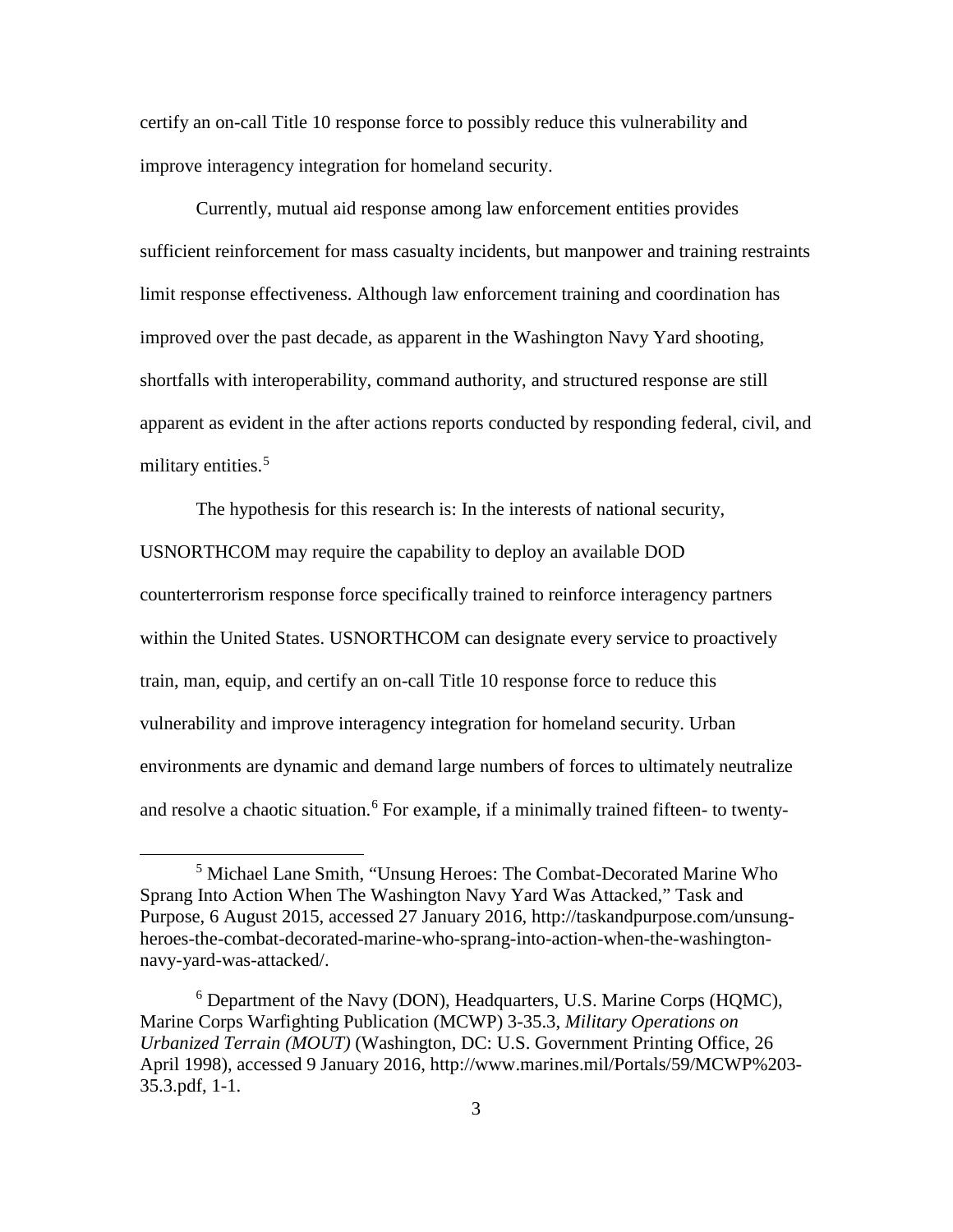man terrorist cell executed a complex attack on an iconic American venue, the current USNORTHCOM response does not expedite the deployment of a counterterrorism task force already trained and certified with their interagency counterparts. This vulnerability can be reduced by tasking a Title 10 asset that will fall under combatant command authority with direct liaison to a federally led Emergency Operations Center (EOC).

## Problem Statement

USNORTHCOM currently lacks a designated Title 10 counterterrorism response force to reinforce federally led homeland security efforts during a national crisis. The National Guard annually trains with the Federal Emergency Management Agency (FEMA) and active duty Title 10 units for DSCA response. The exercises typically focus on natural disaster response, riot control, or Chemical, Biological, Radiological, Nuclear, and Explosives (CBRNE) scenarios. With the heightened threat of a radicalized homegrown or transnational terrorist attacks within the continental United States, a possible vulnerability may exist beyond the current National Guard and law enforcement solution. A designated service may be able to implement DSCA counter terrorism training to existing training exercises and venues should USNORTHCOM designate a Title 10 force with response to a homeland crisis. There appears to be an opportunity for the DOD to expand relations with interagency partners through liaison and certification exercises that will proactively train for a counterterrorism response and reduce this USNORTHCOM vulnerability.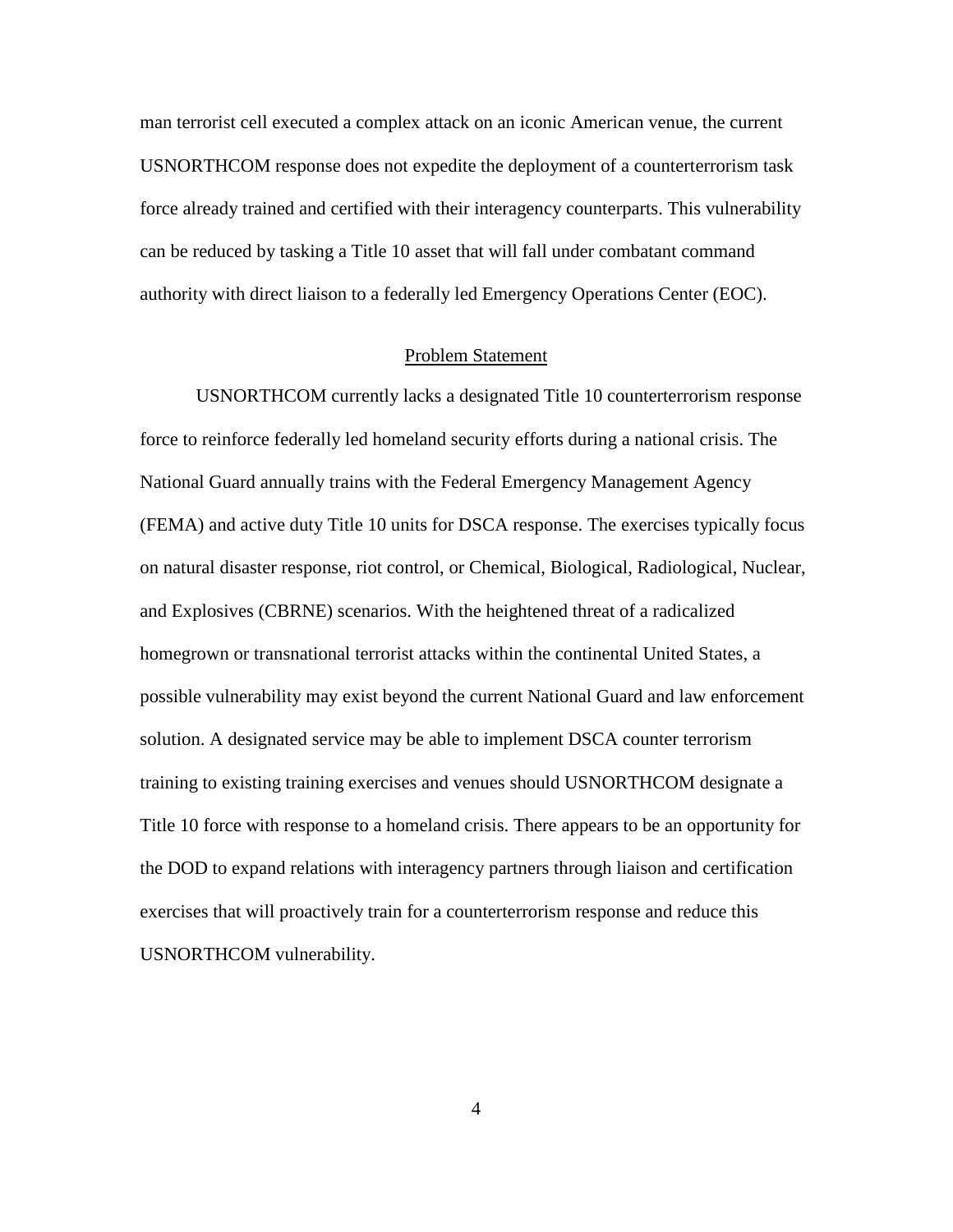#### Research Questions

1. Is there a requirement for USNORTHCOM to establish and designate a Title 10 counterterrorism response force to strengthen DSCA response in a terrorist attack?

2. Is the National Guard capable of serving as a counterterrorism response force and can they effectively respond to a terrorist attack within the United States?

#### **Assumptions**

The effectiveness of Title 10 response within the homeland given the restraints of laws and regulations, can be analyzed, measured, and evaluated through existing policy and historic examples. In addition, the examination of domestic terrorism attacks at the international level may provide insight to future threats within the homeland due to common tactics, techniques, and procedures utilized by violent extreme organizations. For this study, a terrorist related catastrophic attack surpasses the manpower demands, capabilities, and training of federal and local law enforcement. The effectiveness of DOD and interagency coordination is measured by the operational synchronization and compatibility during training and real world response. The goal is seamless integration between USNORTHCOM and the federal lead for a crisis within the United States territory.

Measuring levels of effectiveness and performance during a response to a catastrophic terrorist attack must be researched to provide possible recommendations to existing policy. This research will be conducted without bias, describing and comparing all available knowledge about the policies and tactics employed from every stakeholder. This thesis may be a relevant source to suggest further research useful for the integration of Title 10 forces with federal law enforcement when deemed necessary by the president.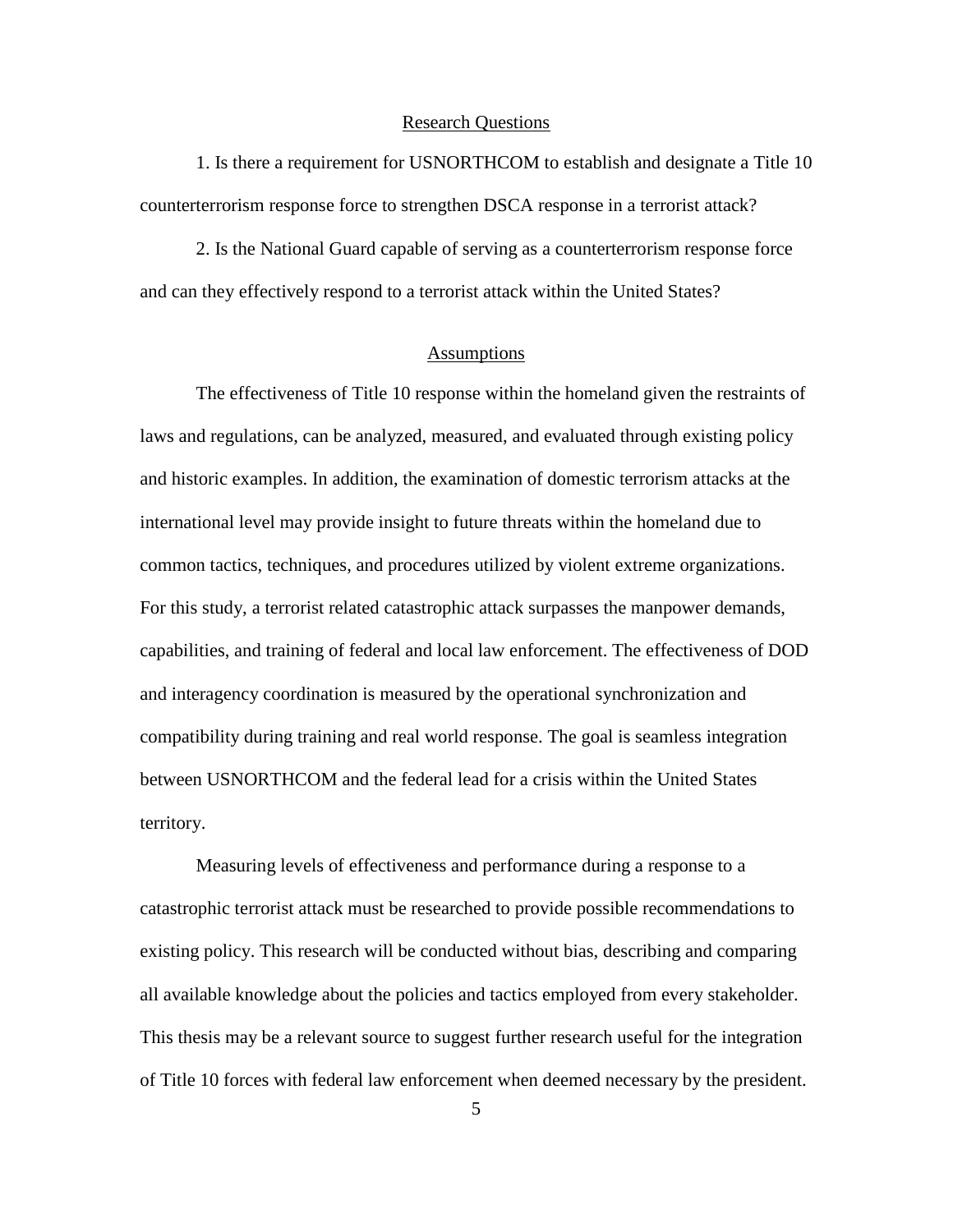The conclusions and suggestions might prove useful in policy making toward the future complex threats of terrorist attacks on American soil.

## Definitions of Terms

Defense Support of Civil Authorities (DSCA): Support provided by U.S. federal military forces, National Guard forces performing duty in accordance with Title 32, U.S.C., DOD civilians, DOD contract personnel, and DOD component assets, in response to requests for assistance from civil authorities for special events, domestic emergencies, designated law enforcement support, and other domestic activities. Support provided by National Guard forces performing duty in accordance with Title 32, U.S.C. is considered DSCA but is conducted as a state directed action. Also known as civil support.<sup>[7](#page-13-0)</sup>

Homeland Defense: The Joint Staff within the DOD defines homeland defense as, "The protection of US territory, sovereignty, domestic population, and critical infrastructure."[8](#page-13-1) USNORTHCOM under the DOD has this primary responsibility. USNORTHCOM outlines four military objectives in support of homeland defense. The objectives are defend the homeland, promote security and deter aggression, fight and win the Nation's wars and ensure military superiority.<sup>[9](#page-13-2)</sup> It is important to understand the

<span id="page-13-0"></span> <sup>7</sup> Undersecretary of Defense for Policy, Department of Defense Directive 5111.13, *Assistant Secretary of Defense For Homeland Defense and Americas' Security Affairs (ASD(HD&ASA))* (Washington, DC: Department of Defense, 16 January 2009), accessed 26 December 2015, http://www.dtic.mil/whs/directives/corres/ pdf/511113p.pdf, 12.

<span id="page-13-1"></span><sup>8</sup> LTC Mark A. Russo, ARNG, "Homeland Security: Primary Role of the National Guard and the National Security Strategy" (Strategy Research Project, U.S. Army War College, Carlisle Barracks, PA, 19 March 2004), 3.

<span id="page-13-2"></span><sup>9</sup> U.S. Northern Command, *U.S. Northern Command's Strategic Vision* (Peterson Air Force Base, CO, U.S. Northern Command, 11 September 2003), 11.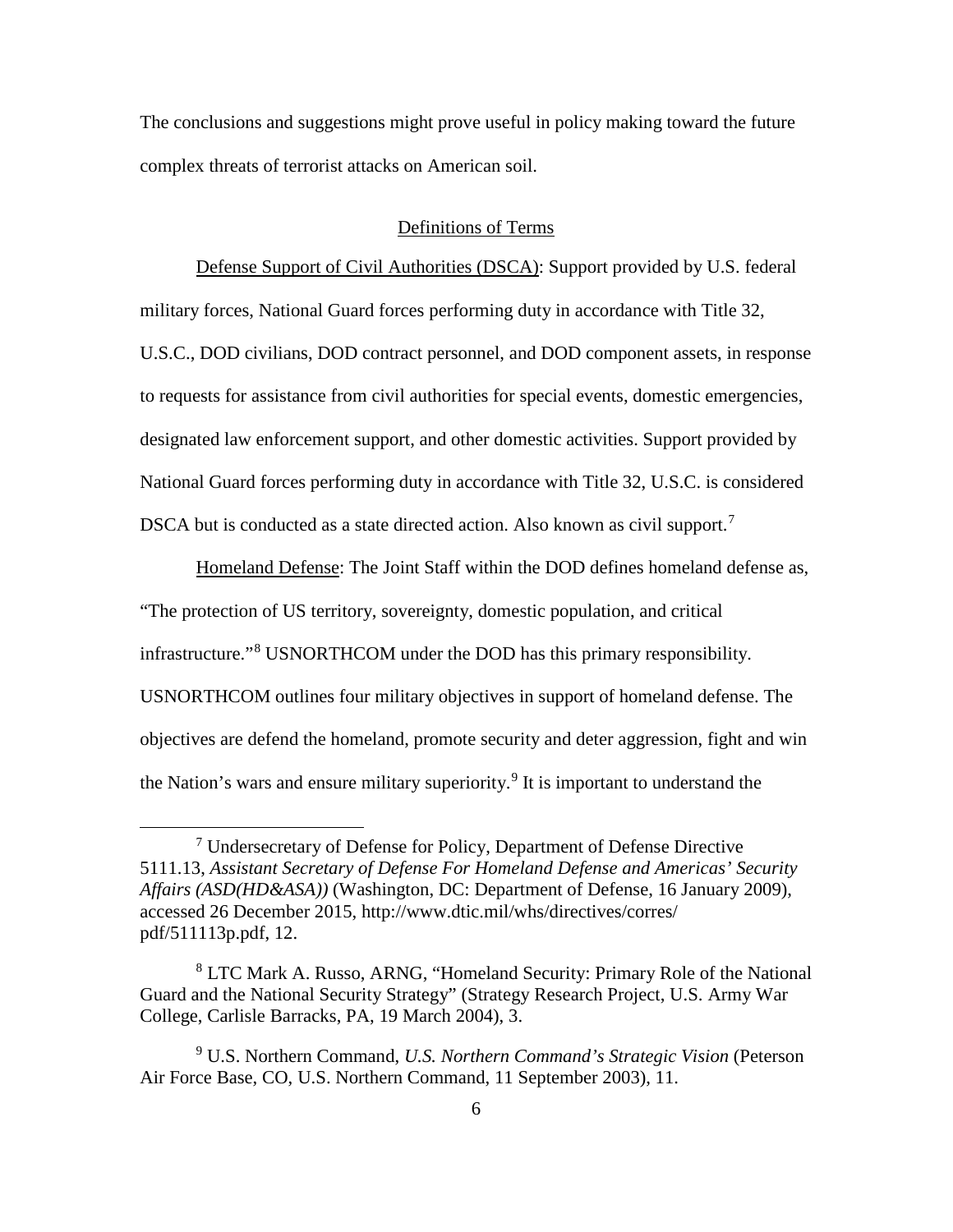difference between homeland defense and homeland security, not only to understand how homeland security fits into history but the contemporary tasks required to support them.

Homeland Security: The Office of Homeland Security defines homeland security as "a concerted National effort to prevent terrorist attacks within the United States, reduce America's vulnerabilities to terrorism, and minimize the damage and recover from attacks that do occur."[10](#page-14-0) The Office of Homeland Security identifies six critical mission areas: intelligence and warning, border and transportation security, domestic counterterrorism, protecting critical infrastructure, defending against catastrophic terrorism, and emergency preparedness and response.<sup>[11](#page-14-1)</sup> The Office of Homeland Security also states that the Department of Defense's contribution to homeland security is through its military missions overseas, military defense of the homeland and support to military authorities.[12](#page-14-2)

The Insurrection Act: The Insurrection Act of 1807 is the set of laws that govern the ability of the president to deploy troops within the United States to put down lawlessness, insurrection and rebellion.<sup>[13](#page-14-3)</sup> The laws are chiefly contained in 10 U.S.C. §§

 $12$  Ibid.

<span id="page-14-0"></span> <sup>10</sup> National Security Council, *National Strategy for Homeland Security* (Washington, DC: The White House, October 2007), accessed 2 January 2016, http://www.dhs.gov/xlibrary/assets/nat\_strat\_homelandsecurity\_2007.pdf, 3.

 $11$  Ibid., 15-41.

<span id="page-14-3"></span><span id="page-14-2"></span><span id="page-14-1"></span><sup>13</sup> Eric V. Larson and John E. Peters, *Preparing the U.S. Army for Homeland Security: Concepts, Issues, and Options* (Santa Monica, CA: Army Research Division, RAND Corporation, 2001), accessed 30 December 2015, http://www.rand.org/pubs/ monograph\_reports/MR1251.html, 244.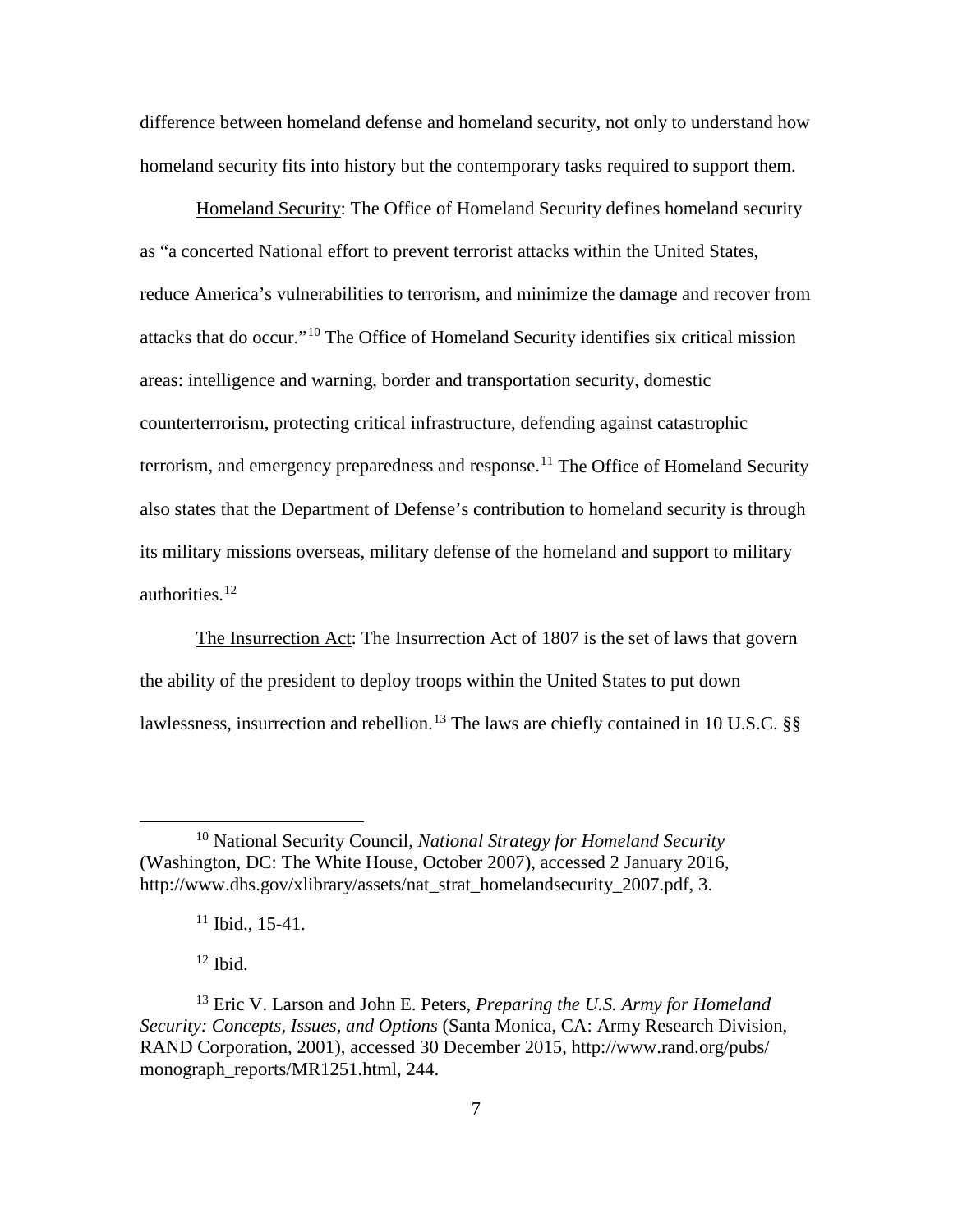331-335.<sup>[14](#page-15-0)</sup> The general aim is to limit presidential power as much as possible, relying on

state and local governments for initial response in the event of insurrection.<sup>[15](#page-15-1)</sup>

Posse Comitatus: The Posse Comitatus Act restricts the participation of the

military in domestic law enforcement activities under many circumstances. A summary

of key exceptions to the Posse Comitatus Act follows:

- 1. National Guard forces operating under the state authority of Title 32 (i.e., under state rather than federal service) are exempt from Posse Comitatus Act restrictions.
- 2. Pursuant to the presidential power to quell domestic violence, federal troops are expressly exempt from the prohibitions of Posse Comitatus Act, and this exemption applies equally to active-duty military and federalized National Guard troops.
- 3. Aerial photographic and visual search and surveillance by military personnel were found not to violate the Posse Comitatus Act.
- 4. Congress created a "drug exception" to the Posse Comitatus Act. Under recent legislation, the Congress authorized the Secretary of Defense to make available any military equipment and personnel necessary for operation of said equipment for law.<sup>[16](#page-15-2)</sup>

Stafford Act: The Stafford Act is a 1988 amended version of the Disaster Relief

Act of 1974. It created the system in place today by which a presidential disaster

declaration or an emergency declaration triggers financial and physical assistance through

<span id="page-15-0"></span> <sup>14</sup> Use of Army and Air Force as Posse Comitatus, *U.S. Statutes at Large* 20 Stat. 152 (18 June 1878), codified at U.S. Code 10 § 331-335 (1878), accessed 14 November 2015, https://www.gpo.gov/fdsys/granule/USCODE-2011-title18/USCODE-2011-title18 partI-chap67-sec1385.

<sup>&</sup>lt;sup>15</sup> Larson and Peters, 244.

<span id="page-15-2"></span><span id="page-15-1"></span><sup>16</sup> Use of Army and Air Force as Posse Comitatus, *U.S. Statutes at Large* 20 Stat. 152 (18 June 1878), codified at U.S. Code 18 § 1385 (1878), accessed 14 November 2015, https://www.gpo.gov/fdsys/granule/USCODE-2011-title18/USCODE-2011-title18 partI-chap67-sec1385.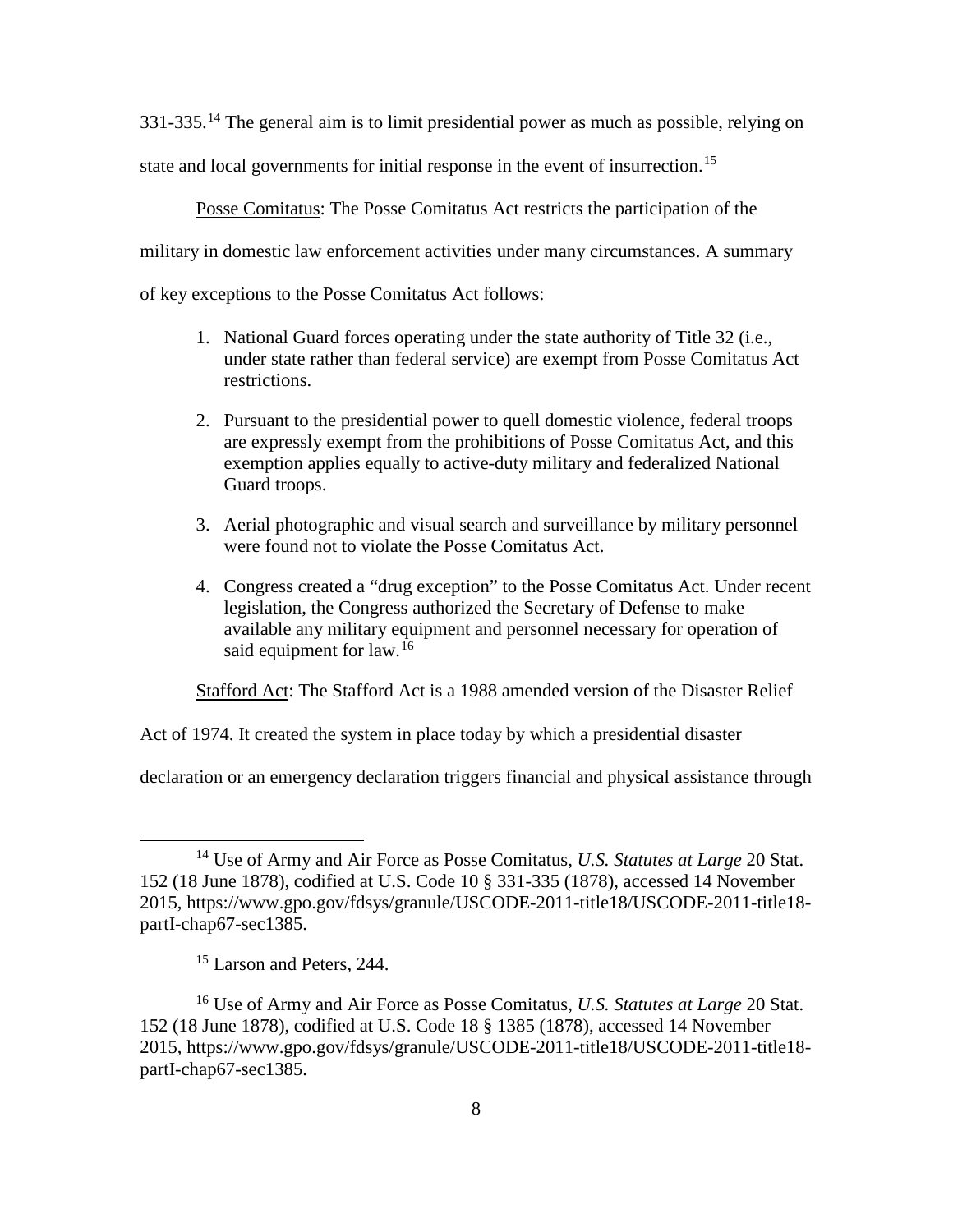FEMA.<sup>[17](#page-16-0)</sup> The act gives FEMA the responsibility for coordinating government-wide relief efforts. The National Response Plan (NRP) includes the contributions of twenty-eight federal agencies and non-governmental organizations, such as the American Red Cross. It is named for Senator Robert Stafford (in Senate 1971-1989), who helped pass the law.<sup>[18](#page-16-1)</sup>

Terrorism: "The unlawful use of violence or threat of violence, often motivated by religious, political, or other ideological beliefs, to instill fear and coerce governments or societies in pursuit of goals that are usually political."[19](#page-16-2)

#### Limitations

The limitations to this study were constrained due to the amount of time and resources available to conduct the research while keeping the findings unclassified. Therefore, conclusions may have been subject to unintentional bias or errors of omission through the selection of the sources utilized to conduct this study. Additionally, this study focused on the issues of homeland security from the American perspective without addressing or speculating on any potential international relation impacts or effects. Lastly, the continual evolution of the mechanisms of homeland security will continue which may render the conclusion(s) and recommendation(s) of this study no longer applicable.

<span id="page-16-0"></span><sup>&</sup>lt;sup>17</sup> Robert T. Stafford Disaster Relief and Emergency Assistance Act, Public Law 93-288, as amended, codified at U.S. Code 42 (June 2007): 5121 et seq, accessed 28 November 2015, https://www.fema.gov/pdf/about/stafford\_act.pdf.

 $18$  Ibid.

<span id="page-16-2"></span><span id="page-16-1"></span><sup>19</sup> Joint Chiefs of Staff (JCS), Joint Publication (JP) 1-02, *The DOD Dictionary of Military and Associated Terms* (Washington, DC: U.S. Government Printing Office, 15 January 2016), accessed 21 February 2016, https://www.dtic.mil/doctrine/new\_pubs/ jp1\_02.pdf, 241.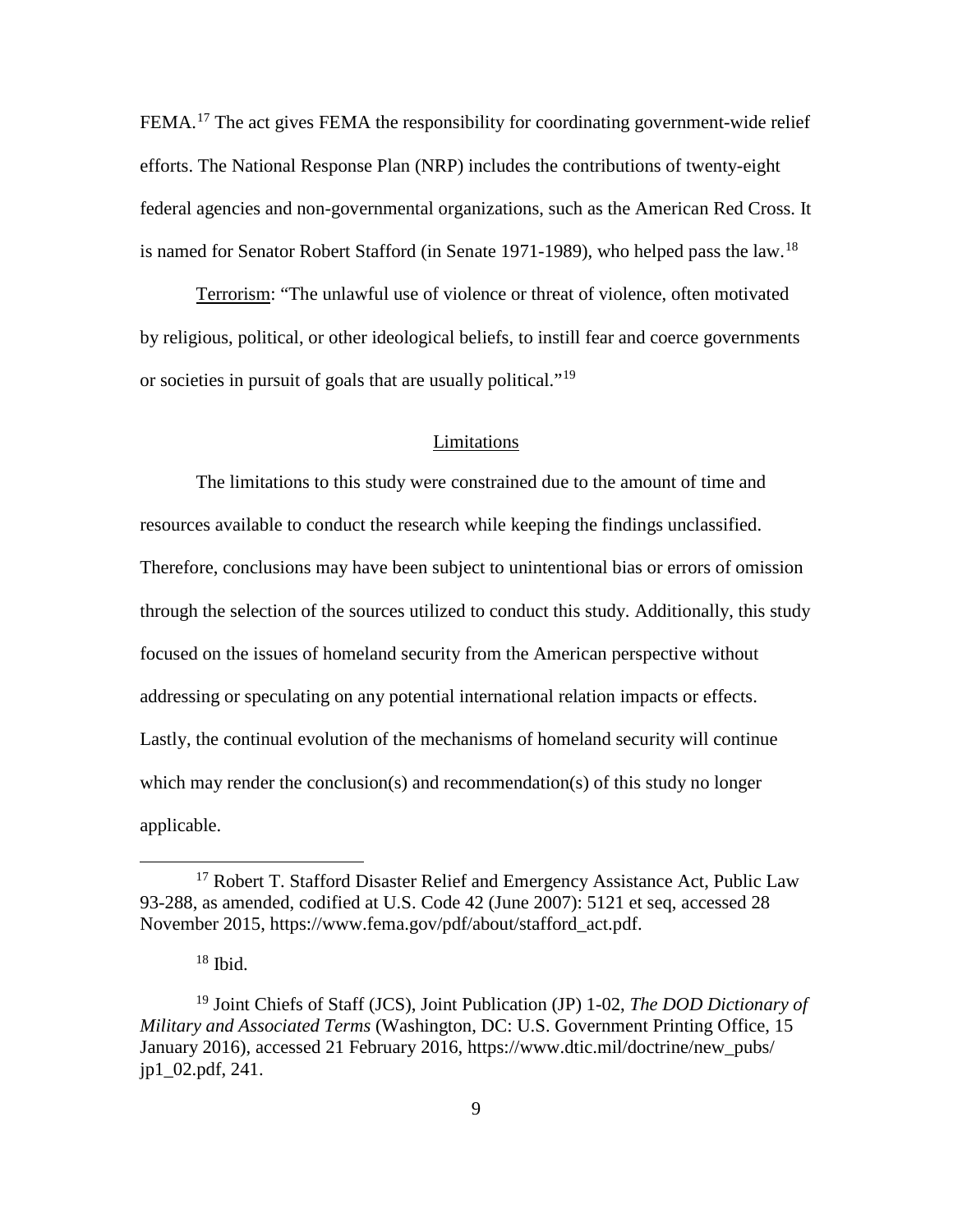#### Scope and Delimitations

The scope of this study is limited to Title 10 training and integration for real world application with the federal agencies responsible to respond to a terrorism driven catastrophic threat or attack. This study did not propose exact legislative or legal language but rather focused on the strategic level concepts, policies, and themes that resulted from the analysis of the material. Additionally, this study did not address local law enforcement response and reinforcement in detail.

## **Significance**

The significance of this study is apparent and viable as observed the terrorist attacks around the world within the last year alone. The calculated attacks throughout Paris, France on 13 November 2015 depict the implications a small terrorist cell can impose on a stable nation state. Even within the most technologically advanced and secure countries, vulnerabilities exist in everyday life that terrorist groups can target and attack. Violent extreme organizations such as the Islamic State of Iraq and the Levant (ISIL) will exploit social media and the international refugee crisis to recruit and achieve their aim to destabilize their adversaries. For these reasons, large-scale American venues will remain high priorities on their target lists.

From lone wolves to organized terrorist cells, when the United States is attacked through calculated means with the end-state of a catastrophic terrorist crisis; the United States may require the reinforcement of Title 10 forces. In order to proactively train and coordinate for such a large-scale response, USNORTHCOM must designate and synchronize the actions of Title 10 counterterrorism forces to strengthen the DSCA requirement. Title 10 forces are already preparing for responses across the spectrum of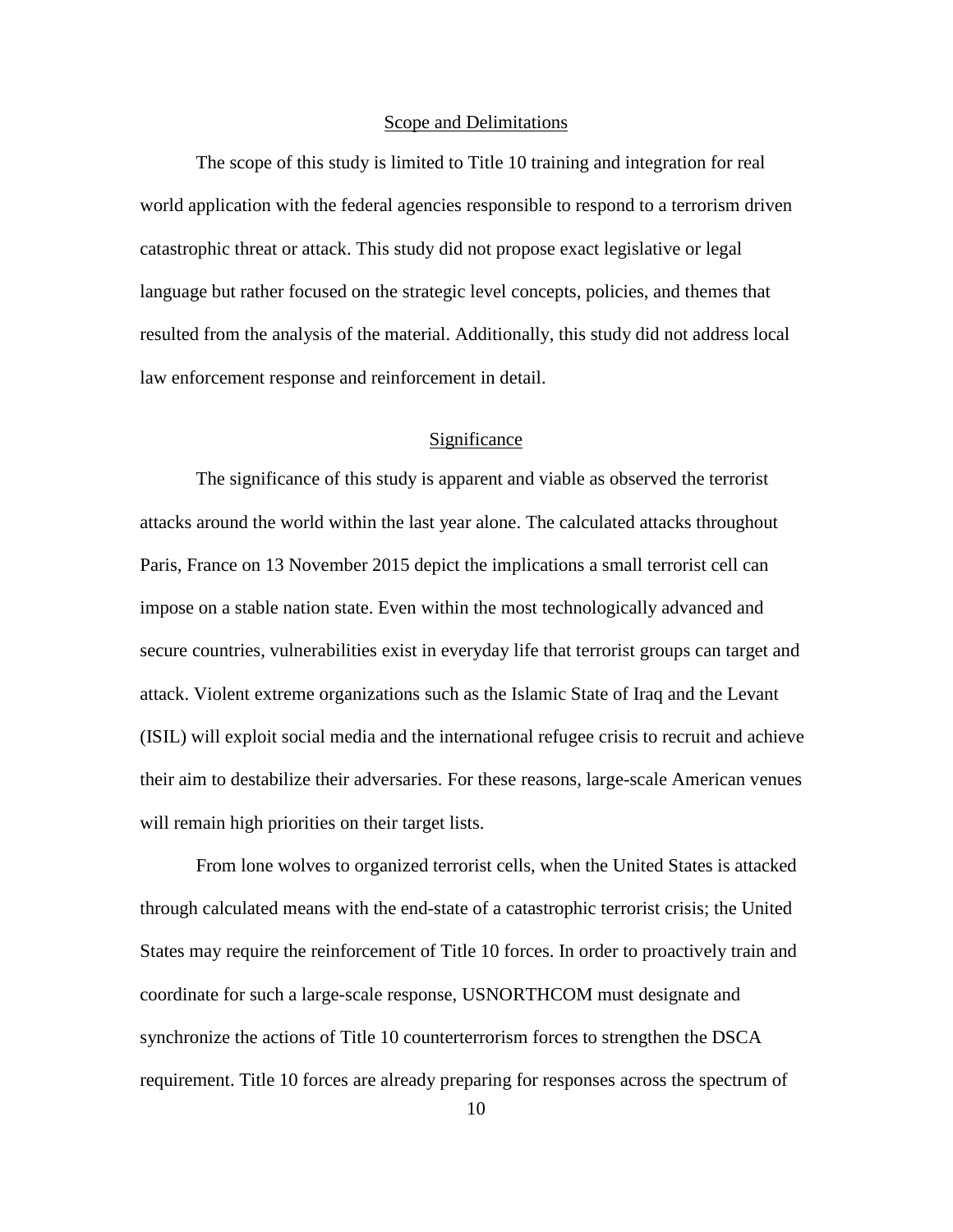conflict where black and white lines no longer exist. The additional requirement to train and coordinate with interagency partners will only strengthen the future response at home and abroad.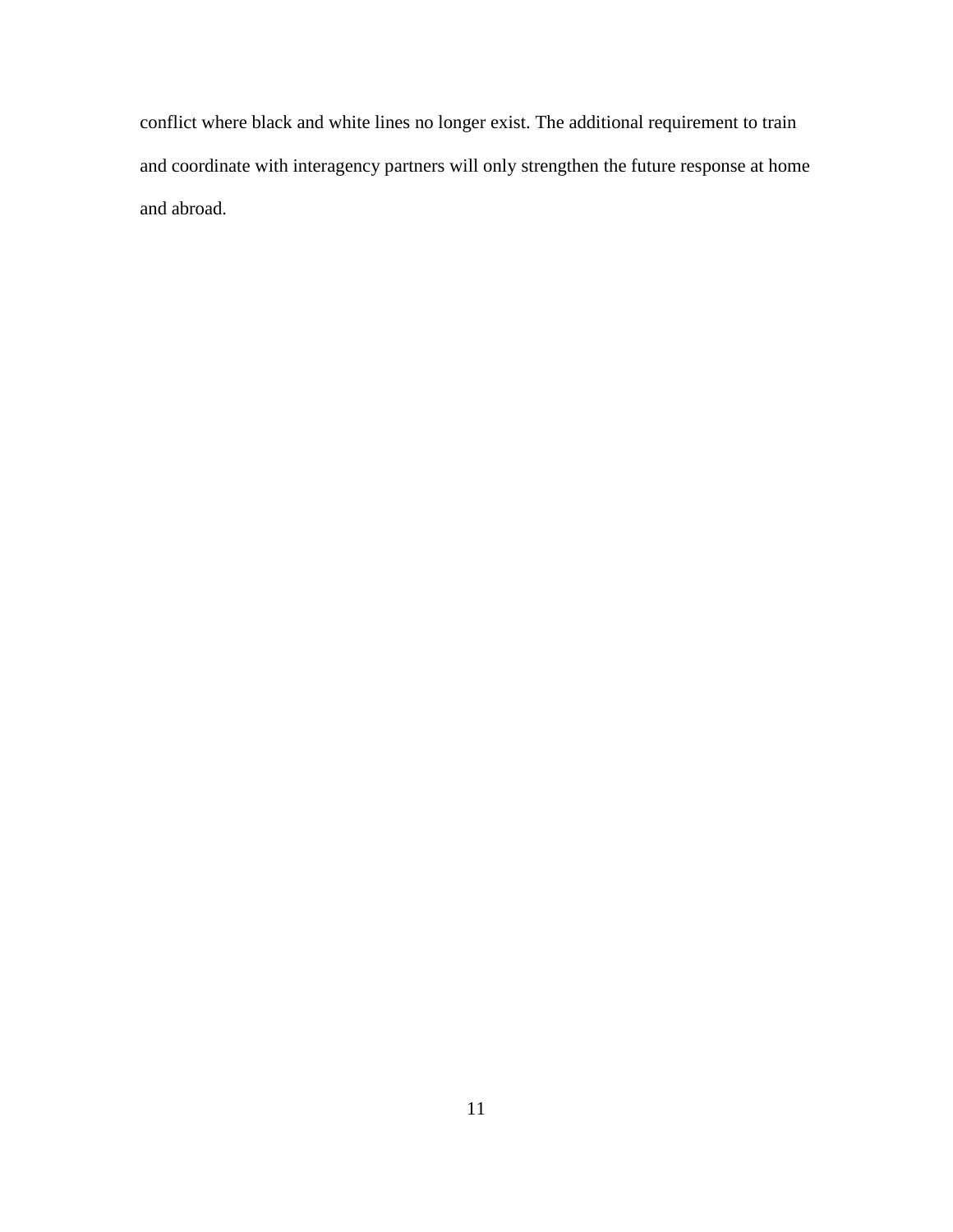### CHAPTER 2

#### LITERATURE REVIEW

The flawed policies embodied in the 2010 Quadrennial Defense Review have left Northern Command with inadequate capacity: an insufficient number of personnel, without the necessary training, possessing very limited operational readiness.

> ―The Honorable Paul McHale, quoted in Department of Defense, *Defense Quadrennial Review*

This literature review is intended to provide the background of the current standing policies of USNORTHCOM's responsibilities with DSCA, laws associated, and relevant case studies which provide the necessary context for analysis and further recommendations. The capstone documents authorizing and describing the role of Title 10 forces within the realm of homeland security were of great importance to this research. As reflected in the Honorable Paul McHale's comments from his analysis of the 2010 *Quadrennial Defense Review*, it might appear that there is a gap between rhetoric and readiness in the DOD's DSCA roles and expectations.

During the course of the research, several key sources provided a considerable amount of relevant information regarding Title 10's role and authorizations for DSCA. The selected literature for this thesis reviewed congressional acts, presidential directives, Department of Homeland Security (DHS) strategy and doctrine, DOD doctrine, and federal regulations and laws that govern the use of Title 10 forces within the homeland. In addition, the author researched historic case studies of violent extreme organizational terrorism to provide historic context to an emerging domestic threat. The extent and accuracy of the researched literature allows for a thorough analysis prior to recommending any changes.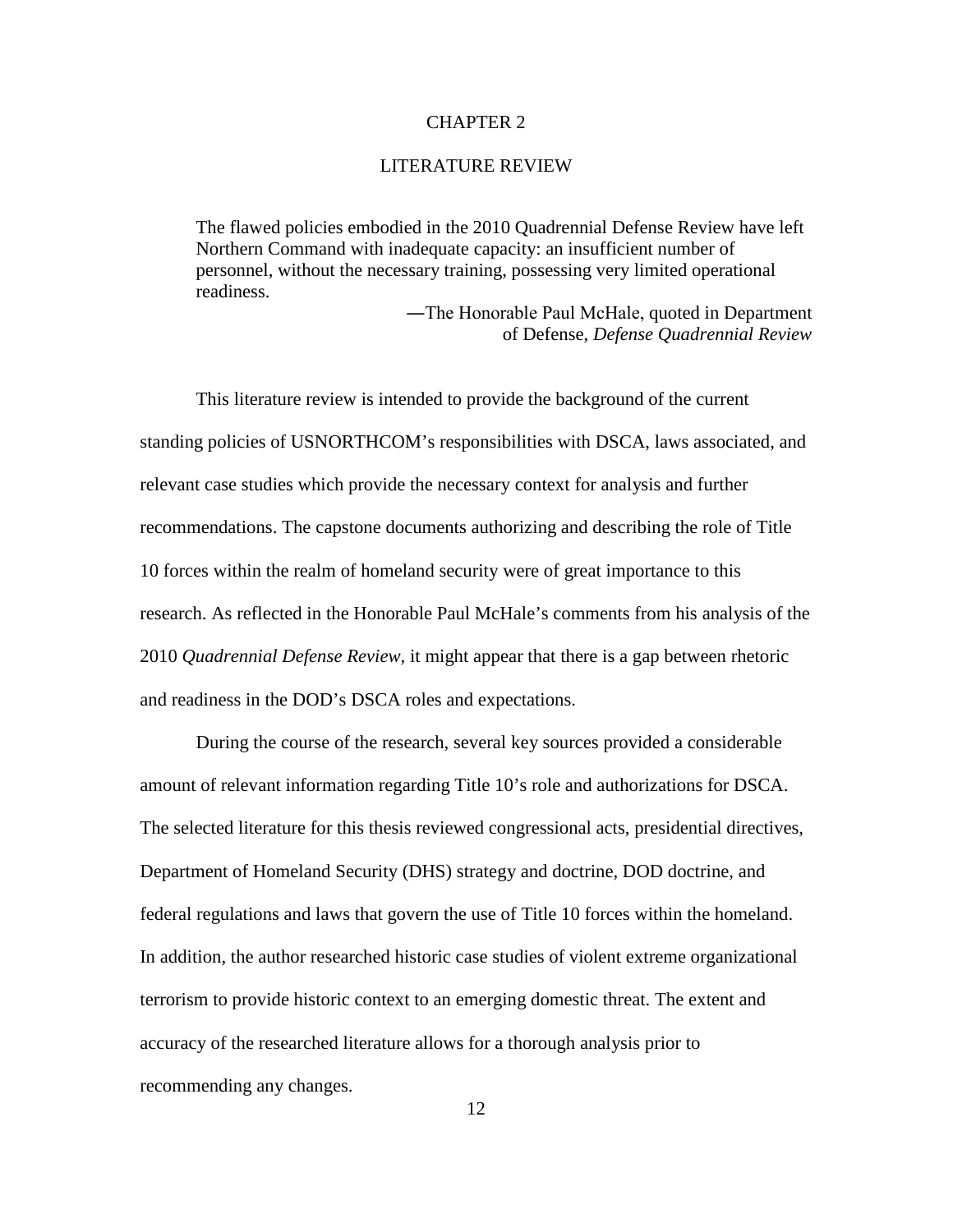A careful review of a large collection of information and references from the Combined Arms Research Library also complimented the research. The abundance of material allowed for a comprehensive, complete, and sufficient document analysis of a wide variety of topics related to Title 10 DSCA operations and counterterrorism activities within the homeland. The material available was more than sufficient to conduct research on this topic. There was an extensive collection of doctrine, executive orders, books, congressional reports, and service school papers covering the topic of this thesis. The literature provided firsthand accounts, lessons learned, and after action reports from which answers were found for both the primary and secondary questions posed in this research paper.

The Homeland Security Act was signed into law by President George W. Bush in November [20](#page-20-0)02 in the aftermath of the  $9/11$  attacks.<sup>20</sup> The Homeland Security Act was a critical piece of literature to support this study because it established the DHS and the new cabinet-level position of Secretary of Homeland Security.<sup>[21](#page-20-1)</sup> The author believes that this is the capstone document from which all future authorizations and collaboration in regards to DSCA will generate from. It was beneficial to begin the research with this act prior to expanding the scope of the research to presidential directives, USNORTHCOM related literature, congressional reports, and DOD publications.

Presidential decision directives specific to homeland security and national security narrowed the scope of the research to compliment executive priorities, strategy,

<span id="page-20-1"></span><span id="page-20-0"></span> <sup>20</sup> Homeland Security Act of 2002, Public Law 107–296, 107th Cong., *U.S. Statutes at Large* 116 Stat. 2135 (25 November 2002): HR 5005, accessed 9 January 2016, https://www.gpo.gov/fdsys/pkg/PLAW-107publ296/pdf/PLAW-107publ296.pdf.

 $21$  Ibid.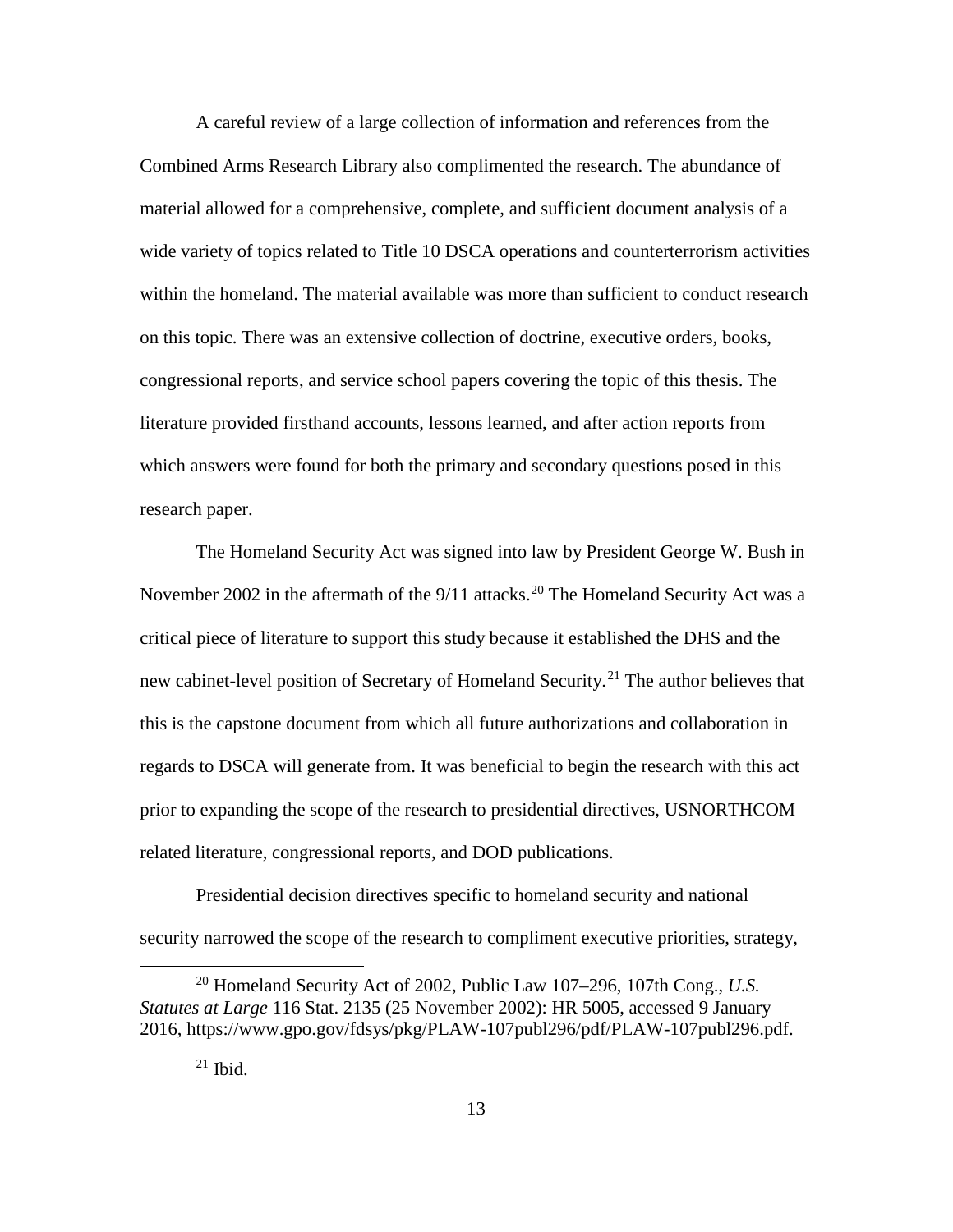and desired political aim within the thesis. Homeland Security Presidential Directive-5, Subject: Management of Domestic Incidents, dated 28 February 2003 was reviewed. This directive is paramount to any research involving DSCA as it directly links Title 10 forces to the National Incident Management System (NIMS). The directive states in paragraph nine: "The Secretary of Defense shall provide military support to civil authorities for domestic incidents as directed by the President or when consistent with military readiness and appropriate under the circumstances and the law."<sup>[22](#page-21-0)</sup>

Also beneficial to the research of DSCA were three reports to Congress from the Congressional Research Service. Of importance to the research of federal laws and regulations that limit Title 10's role within the homeland was a report by Charles Doyle and Jennifer Elsea, tilted *The Posse Comitatus Act and Related Matters: The Use of Military to Execute Civilian Law*. [23](#page-21-1) The authors of this report are a senior specialist in American public law and a legislative attorney respectively. Their ability to produce a detailed and well-constructed congressional report expedited the research regarding federal laws and regulations.

The second congressional report of great importance to the research was also by Jennifer Elsea. The report is from the Congressional Research Service and titled, *The* 

<span id="page-21-0"></span> <sup>22</sup> U.S. President, Homeland Security Presidential Directive-5, *Management of Domestic Incidents* (Washington, DC: Department of Homeland Security, 28 February 2003), accessed 19 December 2015, http://www.dhs.gov/publication/homeland-securitypresidential-directive-5, 2.

<span id="page-21-1"></span><sup>23</sup> Charles Doyle and Jennifer K. Elsea, *The Posse Comitatus Act and Related Matters: The Use of Military to Execute Civilian Law* (Washington, DC: Congressional Research Service, Library of Congress, August 2012), accessed 14 December 2015, https://www.fas.org/sgp/crs/natsec/R42659.pdf, 29.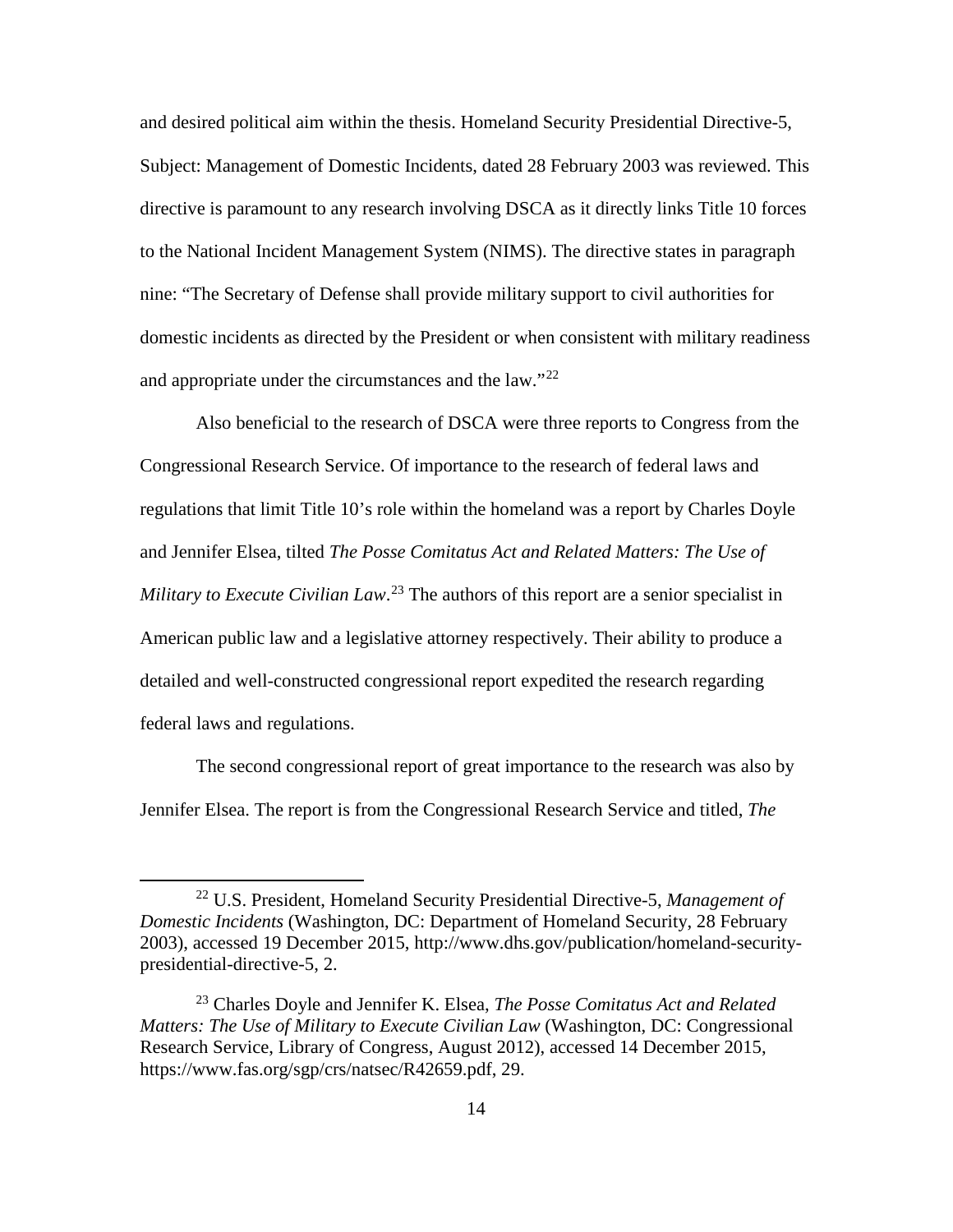*Military Commissions Act of 2009 (MCA 2009): Overview and Legal Issues*. [24](#page-22-0) The report goes into detail comparing the Military Commissions Act of 2006 and the Military Commissions Act of 2009. This proved useful to the research by providing evidence and understanding of the legal changes DSCA has undergone within the last two years. The Military Commissions Act of 2009 could easily be amended in the future to expand DSCA requirements and opportunities for Title 10 forces.

The Congressional Research Service also conducted the last piece of congressional literature key to the research that helped bridge the gap between the DHS and USNORTHCOM. *Homeland Security: Scott Shepherd and Steve Bowman authored Establishment and Implementation of the United States Northern Command*. This report provided the background and intentions for USNORTHCOM and their roles within the homeland security.<sup>[25](#page-22-1)</sup> The author recommends that any further research on DSCA include this congressional report, as it was critical to the research and analysis of doctrine and authorizations for the establishment of USNORTHCOM.

The fundamental document used in this research to gain a better understanding of USNORTHCOM was the *National Strategy for Homeland Security* signed in October of 2007 by President George W. Bush.<sup>[26](#page-22-2)</sup> This literature ties USNORTHCOM with federal

<sup>26</sup> National Security Council, *National Strategy for Homeland Security*, 1.

<span id="page-22-0"></span> <sup>24</sup> Jennifer K. Elsea, *The Military Commissions Act of 2009 (MCA 2009): Overview and Legal Issues* (Washington, DC: Congressional Research Service, Library of Congress, 4 August 2014), accessed 20 January 2016, https://www.fas.org/sgp/crs/ natsec/R41163.pdf, 1.

<span id="page-22-2"></span><span id="page-22-1"></span><sup>25</sup> Scott Shepherd and Steve Bowman, *Homeland Security: Establishment and Implementation of the United States Northern Command* (Washington, DC: Congressional Research Service, Library of Congress, February 2005), accessed 14 December 2015, http://fpc.state.gov/documents/organization/44536.pdf, 1.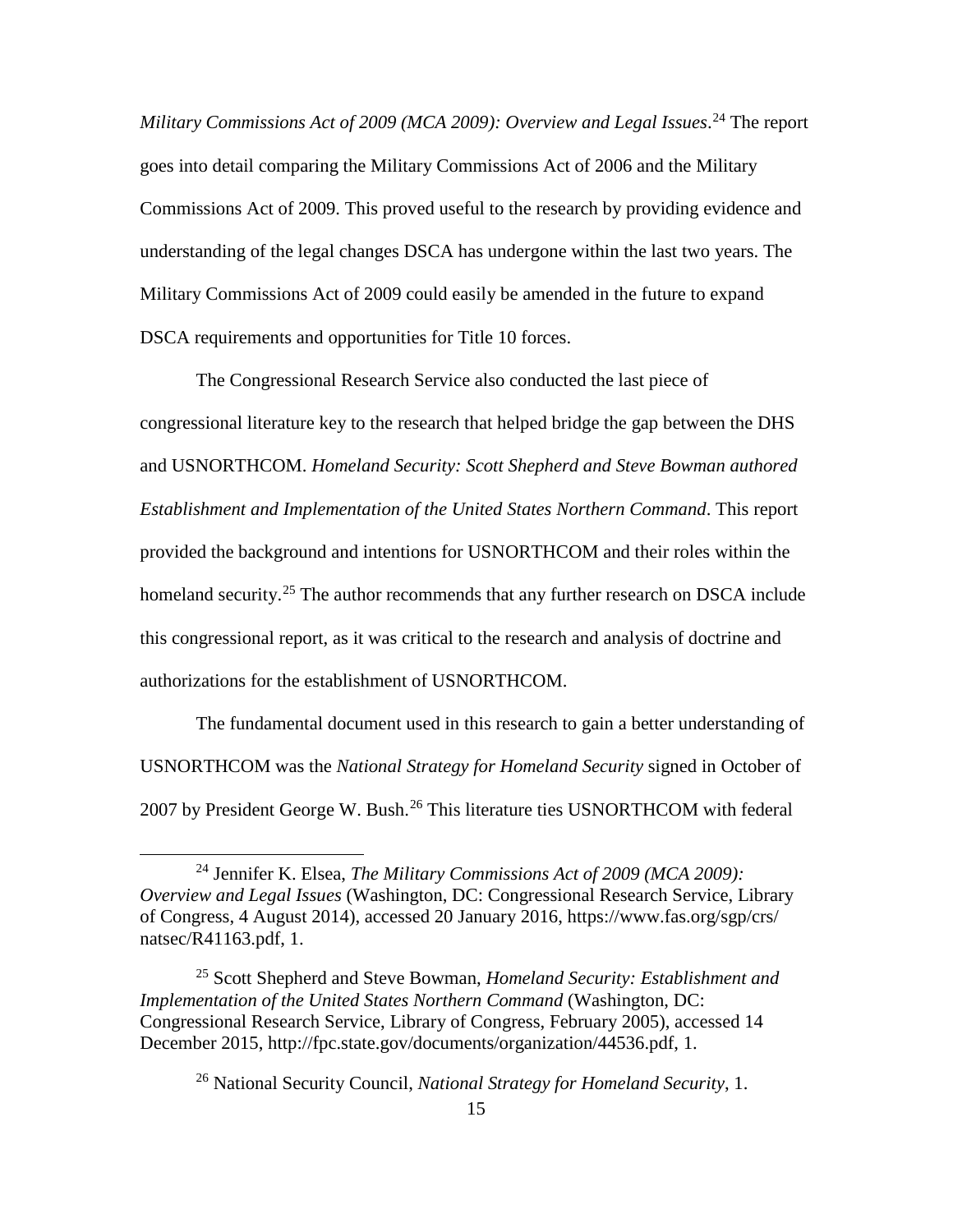authorities in support of homeland security. Additionally, the 2002 version of this document serves as the catalyst for the inception of USNORTHCOM. The establishment of USNORTHCOM on 1 October 2002 "marked the first time a single military commander has been charged with protecting the U.S. homeland since the days of George Washington."<sup>[27](#page-23-0)</sup> The author found this literature not only relevant to the thesis questions, but also helpful to grasp the missions, requirements, manpower restraints, and issues USNORTHCOM deals with today. Without previous USNORTHCOM experience, this document is strongly recommended as a starting point for USNORTHCOM in an unclassified setting.

Of doctrinal significance to the research, the 2014 version of Joint Publication 3- 26, *Counterterrorism,* provided doctrinal guidance and answers to the DOD's role and expectations with counterterrorism within the homeland.<sup>[28](#page-23-1)</sup> The author found it difficult to find literature directly related to counterterrorism response within the homeland for Title 10 entities. This publication defines counterterrorism according to the DOD and provides joint doctrine for planning, executing, and assessing counterterrorism operations across the range of military operations. Joint Publication 3-28, *Defense Support of Civil Authorities* contained additional information in regards to DSCA, but mostly concentrated on traditional roles with the National Guard vice counterterrorism response.

<span id="page-23-0"></span><sup>&</sup>lt;sup>27</sup> U.S. Northern Command Office of History, "A Short History of United States Northern Command," U.S. Northern Command, Peterson Air Force Base, CO, 31 December 2012, accessed 29 December 2015, http://www.northcom.mil/Portals/28/ Documents/Supporting%20documents/Historical/NORTHCOM%20History.pdf, 5.

<span id="page-23-1"></span><sup>28</sup> Joint Chiefs of Staff (JCS), Joint Publication (JP) 3-26, *Counterterrorism* (Washington, DC: U.S. Government Printing Office, 24 October 2014), accessed 2 January 2016, http://www.dtic.mil/doctrine/new\_pubs/jp3\_26.pdf, III-4.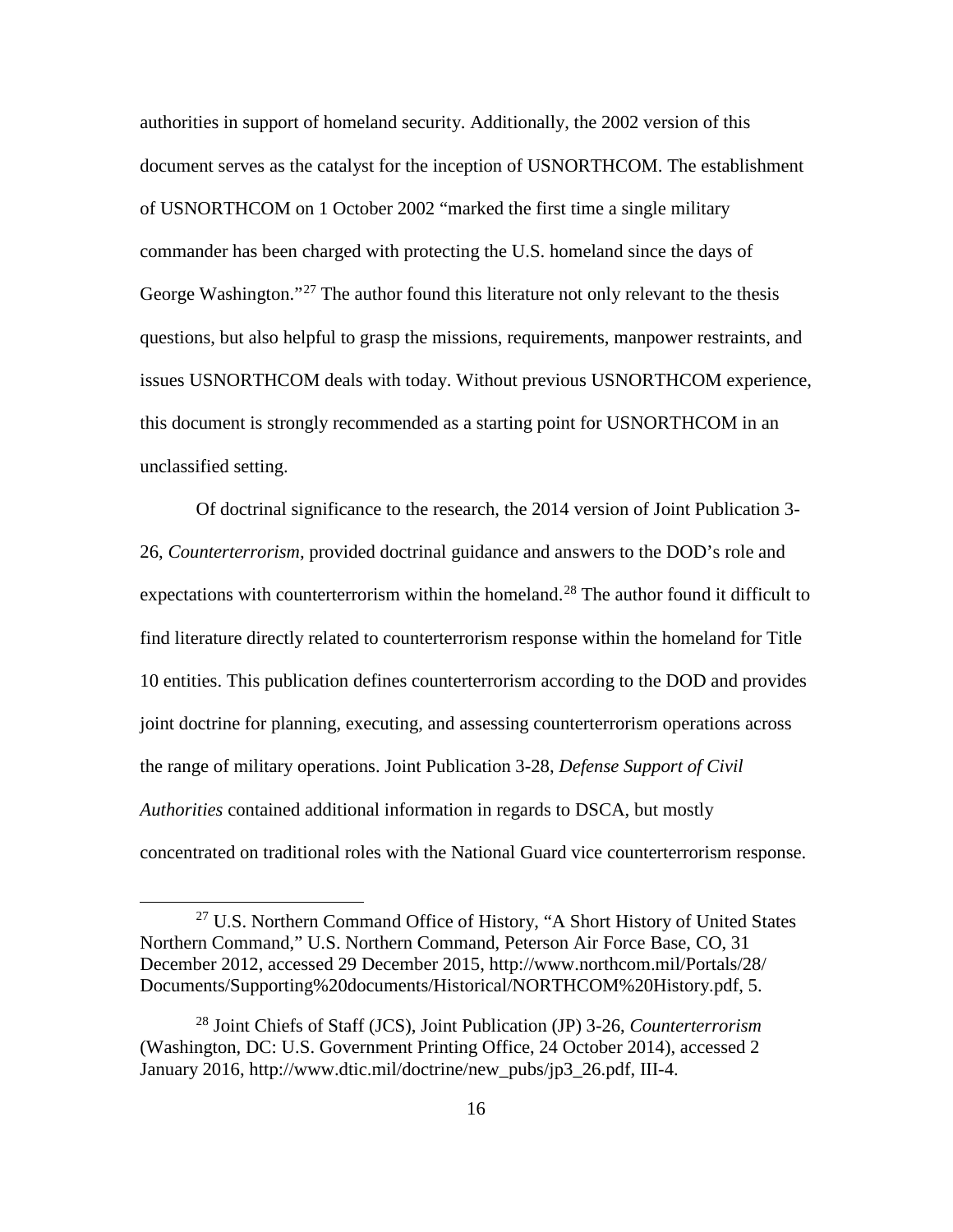Joint Publication 3-26 (2014) explains that when Title 10 forces are federalized in response, "DSCA includes support to prepare, prevent, protect, respond, and recover from domestic incidents including terrorist attacks, major disasters both natural and man-made, and domestic special events."<sup>[29](#page-24-0)</sup>

Lastly, the RAND Corporation conducted an advisory panel consisting of thirteen credible researchers that authored a detailed report titled, *Before Disaster Strikes - Imperatives for Enhancing Defense Support of Civil Authorities*. [30](#page-24-1) The report by the advisory panel was submitted to the Secretary of Defense and members of the Committee on Armed Services, the U.S. Senate, and the U.S. House of Representatives.<sup>[31](#page-24-2)</sup> This detailed report contained findings and recommendations by the RAND Corporation on the DOD capabilities for DSCA and was the final piece of key literature recommended for further research on this topic.

The literature reviewed for this thesis provided ample background information on the current standing policies regarding the role of Title 10 forces with DSCA and the DHS. The literature expanded the author's understanding of the expectations of USNORTHCOM from the perspective of the president, Congress, and the DHS. The core documents supporting the role of Title 10 forces in homeland security, and the laws and

 $31$  Ibid.

 <sup>29</sup> JCS, JP 3-26, 2014, II-8.

<span id="page-24-2"></span><span id="page-24-1"></span><span id="page-24-0"></span><sup>30</sup> Steve Abbot, et al., *Before Disaster Strikes, Imperatives for Enhancing Defense Support of Civil Authorities* (Washington, DC: Advisory Panel on Department of Defense Capabilities for Support of Civil Authorities After Certain Incidents, 15 September 2010), accessed 17 January 2016, http://www.rand.org/content/dam/rand/www/ external/nsrd/DoD-CBRNE-Panel/Report-Advisory-Panel.pdf, 6.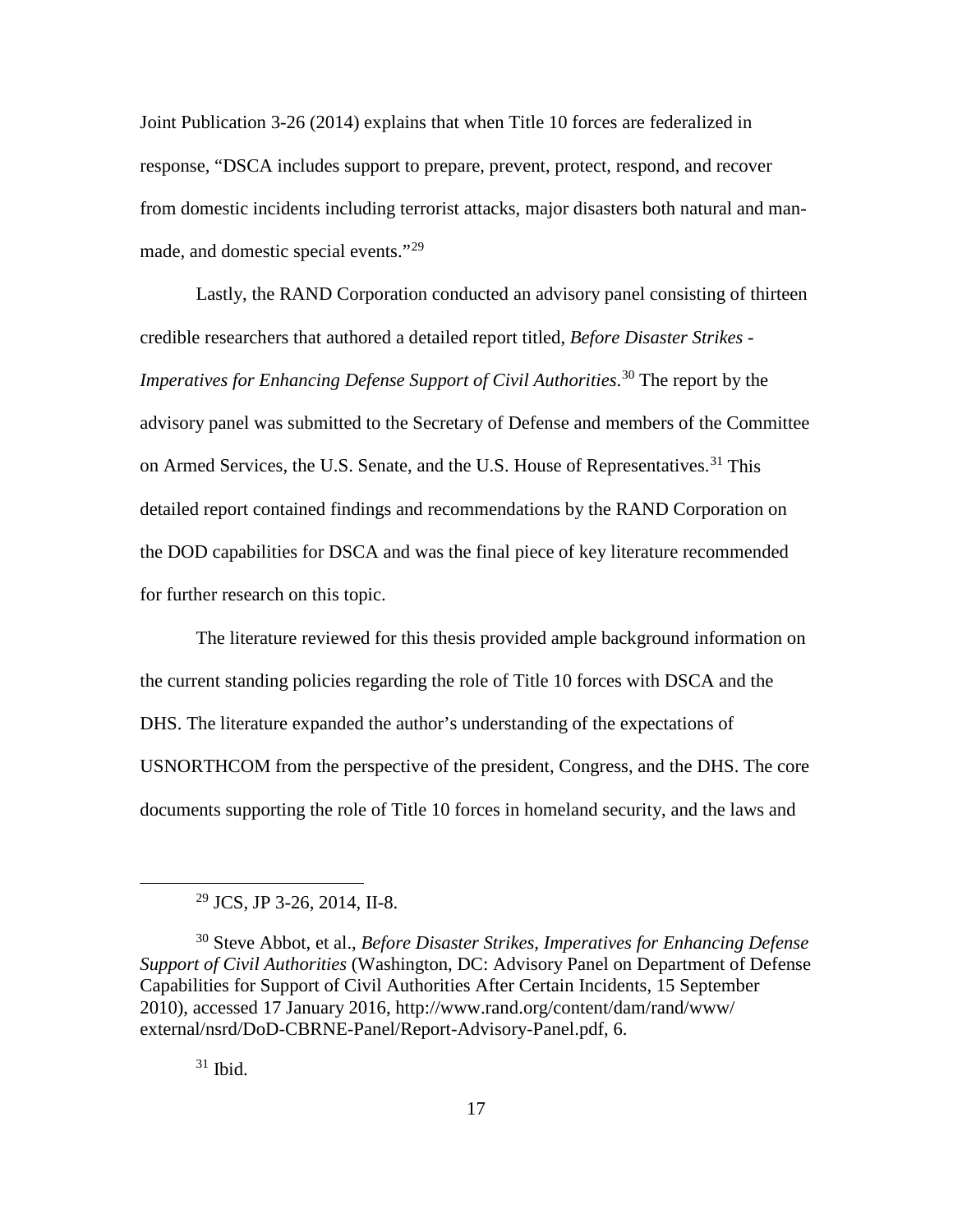federal regulations are recommended for further review when researching a similar topic to this thesis.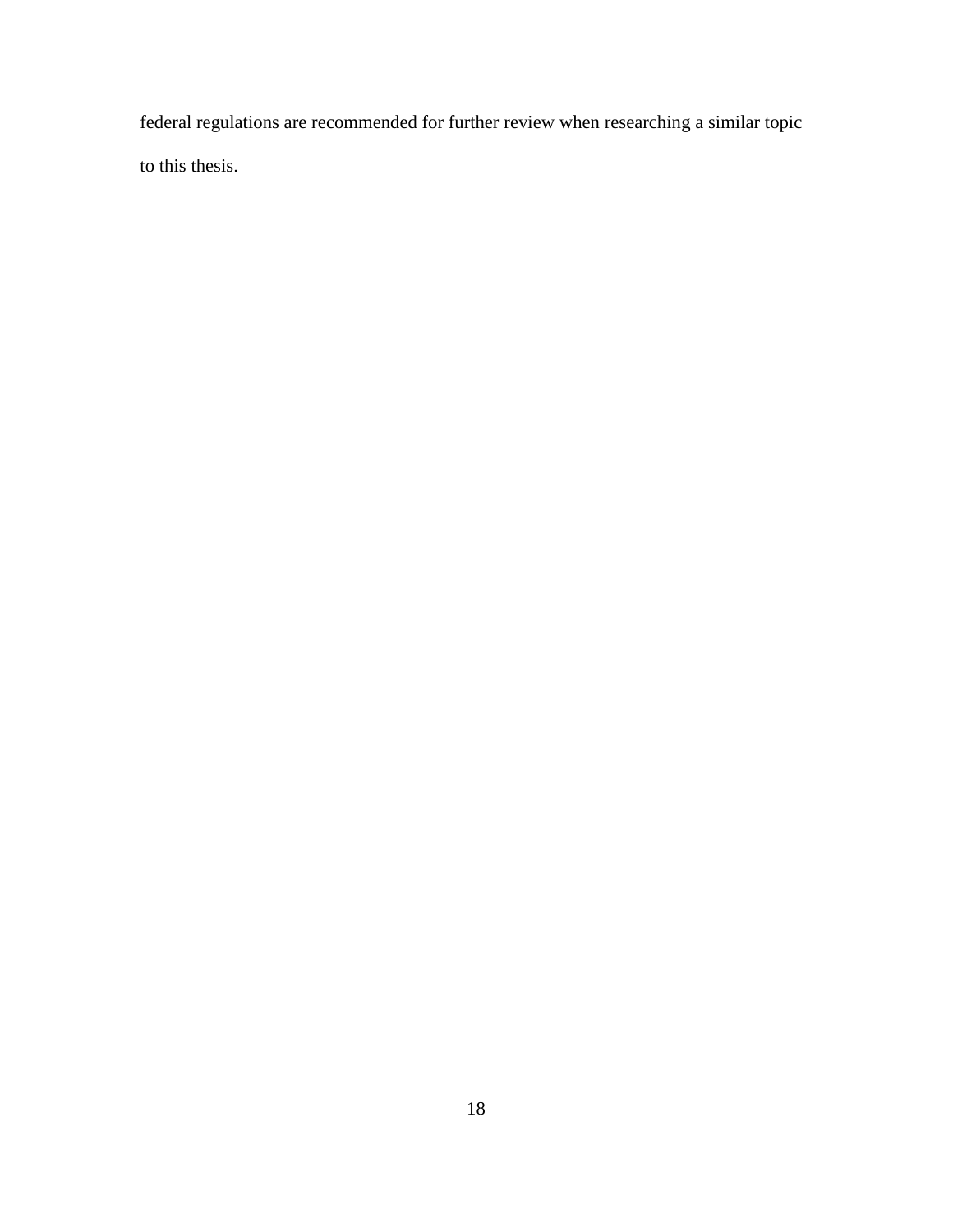#### CHAPTER 3

#### RESEARCH METHODOLOGY

#### Design

The research methodology for this study followed a design known as qualitative description. The research was conducted through the analysis of official publications, supporting documents, published literature and authenticated credible news reports. The collection of information did not involve any direct engagement with living persons through interviews, surveys, focus groups, observations, or other means. The research approach is as follows: (1) to research the history of USNORTHCOM and DSCA policy; (2) to research the laws and regulations associated with DSCA; (3) to research current USNORTHCOM DSCA training; (4) to research DSCA policy as it relates specifically to the U.S. Marine Corps; and (5) to research and analyze historical case studies relevant to the problem statement which included the Los Angeles riots, the Kenyan Westgate Mall attack, and the 2015 Paris attacks.

## Analytical Criteria

The analytical criteria are the credibility of sources, relevance to the topic, and currency of the data. The research conducted on the November 2015 Paris attacks was primarily limited to credible and authenticated news releases due to their recent occurrence within the research timeline. All other areas of the research were expanded to every form of literature available. Due to the overall scope of the thesis, the selected research sources were heavily analyzed for quality and limited to avoid repetition.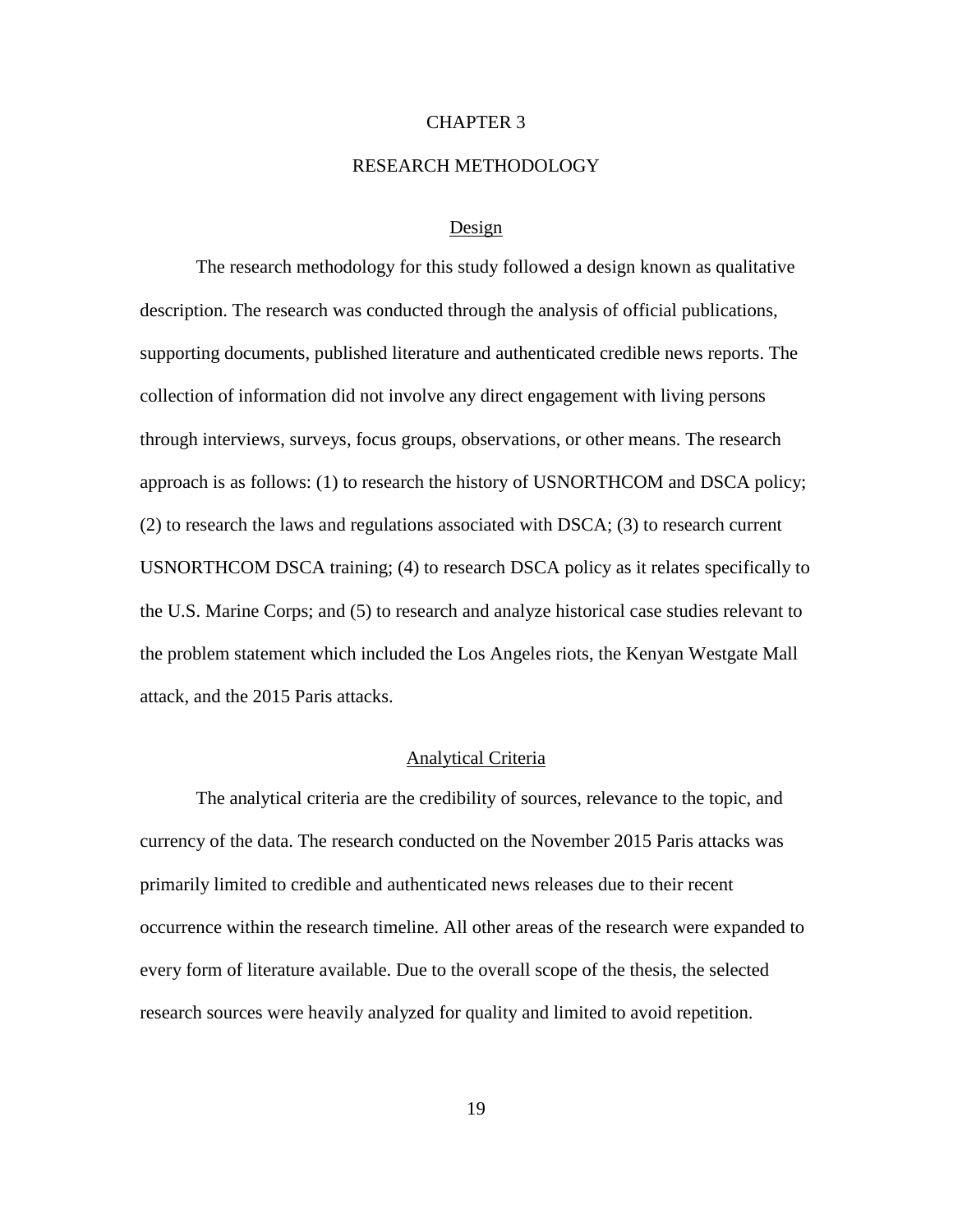#### Methods

The research for the background and policy for USNORTHCOM was focused on official doctrine, policy and reports to congressional committees. *The National Military Strategy of the United States of America* and official presidential directives laid the groundwork for both USNORTHCOM and the DHS. It was paramount to analyze the natural interagency relationship from their conception in 2003 to make further recommendations of Title 10 forces assisting with DSCA operations.

The laws and regulations associated with DSCA within the homeland that enable and restrict Title 10 involvement were paramount to the research. U.S.C., and federal acts guiding DSCA practices and procedures remain the primary constraints with today's Title 10 support. Any further recommendations within the realm of DSCA cannot be feasible without addressing or analyzing legal ramifications or proposed changes.

Prior to making recommendations to DSCA mandated training, exercises, and future opportunities; it was essential to understand the current status quo. National level DSCA exercises pre- and post-USNORTHCOM shape the current culture that emphasizes training focused on natural disaster response preparedness, CBRNE, search and rescue, and riot control. The National Guard will remain the primary military reinforcement within these fields due to their unique relationship with state and federal authorities, but the lack of active duty DSCA exposure was apparent.

It was also necessary to review the Marine Corps' current policy and involvement with DSCA prior to making further recommendations in chapter 5. Current Marine Corps publications and official messages from Headquarters, U.S. Marines Corps were the focal point for this part of the literature review. Surprisingly, the direction and guidance from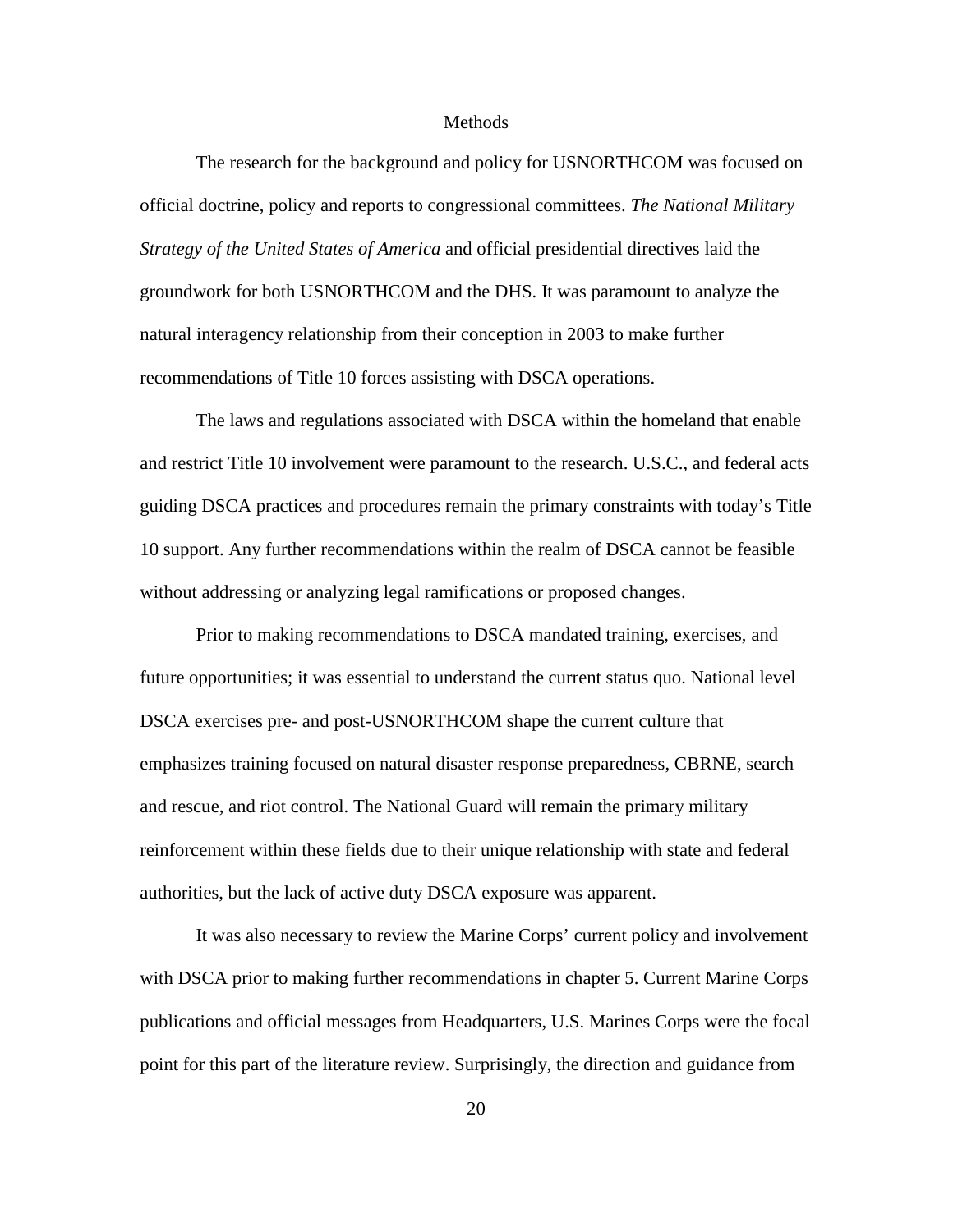Marine Corps command authorities have already set conditions for further DSCA training opportunities and real world application.

Lastly, it was necessary to research real world examples of homeland disturbances and attacks which posed opportunities for DSCA response. Researching the history of the Los Angeles riots provided historic context of National Guard and active duty response within the United States where state and federal authorities had to make decisions. Additionally, this crisis exposed the DSCA training preparedness and focus outside of standard natural disaster response.

The Kenyan Westgate Mall terrorist attacks in 2013 and Paris, France terrorist attacks in November 2015, exhibited the vulnerabilities present in modern society that can be exploited by violent extreme organizations. The singling out soft targets by small cells or lone wolves in other countries must be analyzed for future threat mitigation within the United States. The terrorist tactics, techniques, and procedures in regards to both targeting and assaulting are relevant to DSCA training for the U.S. military and interagency partners.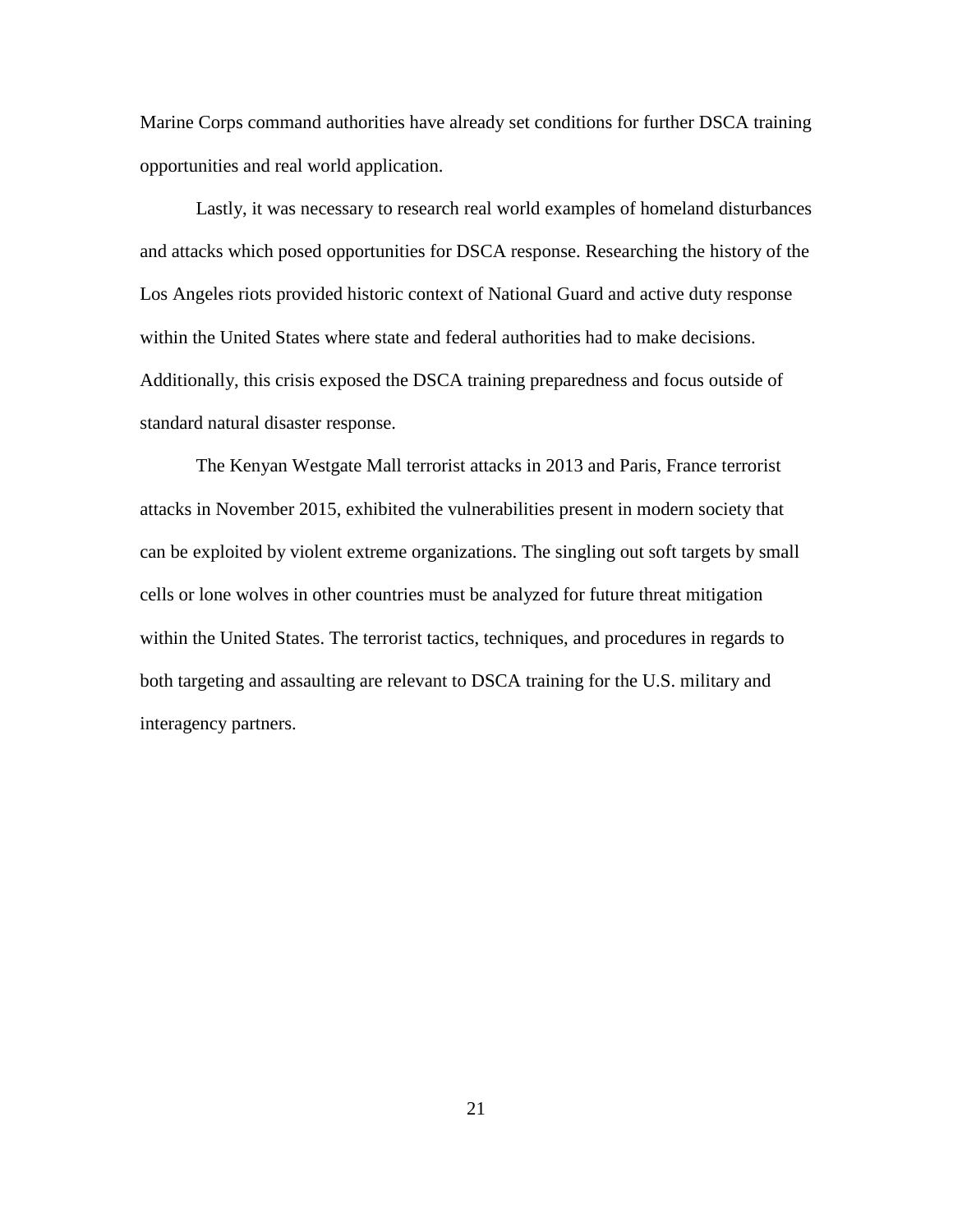## CHAPTER 4

#### ANALYSIS

During emergencies the Armed Forces may provide military support to civil authorities in mitigating the consequences of an attack or other catastrophic event when the civilian responders are overwhelmed. Military responses under these conditions require a streamlined chain-of-command that integrates the unique capabilities of active and reserve military components and civilian responders.

> ― General Richard B. Myers, quoted in Joint Chiefs of Staff, *The National Military Strategy of the United States of America*

This analysis intends to explore historic context that may support or negate Title 10 force involvement with DSCA operations. Historically, the DOD focused on the away game overseas within their primary role of homeland defense vice homeland security. As more frequent terrorist threats emerge from violent extreme organizations, the DOD may find itself supporting a crisis within the homeland "when the civilian responders are overwhelmed" as described in the above comments by General Myers in the 2004 *National Military Strategy*. [32](#page-29-0)

#### NORTHCOM: History and Policy

USNORTHCOM was established to unify interagency and interstate efforts to defend our nation from attack or overwhelming natural disaster. On the heels of 9/11, it was established on 1 October 2002 "to provide command and control of the Department of Defense's (DOD) homeland security efforts and to coordinate military support to civil

<span id="page-29-0"></span> <sup>32</sup> Joint Chiefs of Staff (JCS), *The National Military Strategy of the United States of America* (Washington, DC: U.S. Government Printing Office, 2004), accessed 5 December 2015, http://archive.defense.gov/news/Mar2005/d20050318nms.pdf, 10.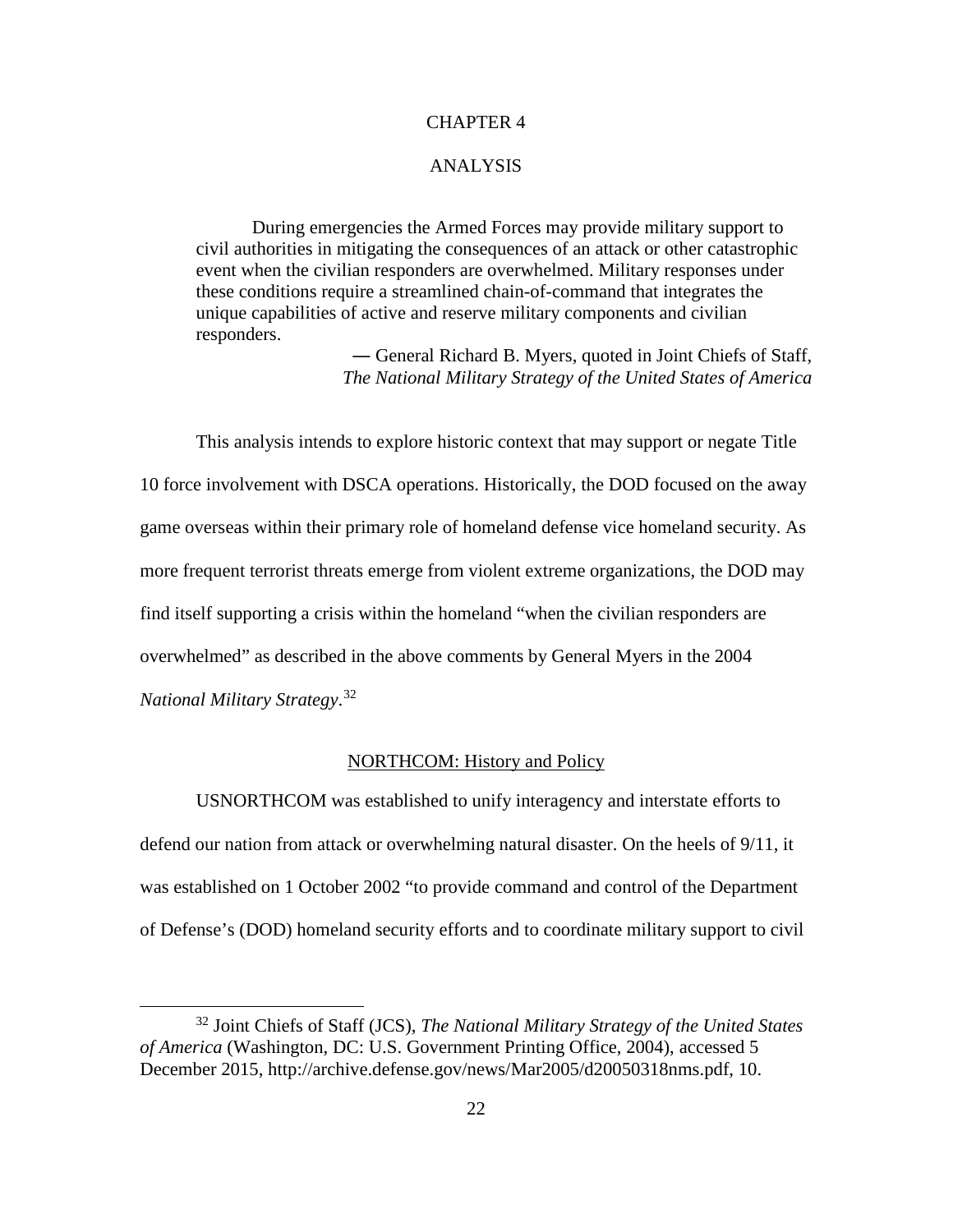authorities."[33](#page-30-0) The 1,200-member staff of USNORTHCOM is the pivotal command to

ensure that effective proactive and reactive measures are maintained in addition to being

a catalyst for information sharing and productive interagency cooperation.<sup>[34](#page-30-1)</sup>

Subsequently, The Homeland Security Act of 2002 created the DHS.<sup>[35](#page-30-2)</sup>

The *National Strategy for Homeland Security* dated October 2007 is an

unclassified document that provides guidance and direction to the stakeholders within the

DHS to include the DOD.<sup>[36](#page-30-3)</sup> Additionally, Joint Publication 3-26 (2014) specifically links

the DHS mission to DOD counterterrorism efforts within the homeland:

Domestic CT [counterterrorism] operations are considered part of homeland security under the lead of DHS. DHS is considered primary for coordinating Executive Branch efforts to detect, prepare for, prevent, protect against, respond to, and recover from terrorist attacks within the United States. DOJ [Department of Justice] supports DHS for C, but could also be the primary federal agency for some situations. If tasked to support the primary agency for domestic CT operations, DOD would be in a supporting role, which would include any support for law enforcement purposes.<sup>[37](#page-30-4)</sup>

A specific mission of USNORTHCOM states, "as directed by the President of the

United States or Secretary of Defense, provide military assistance to civil authorities,

<span id="page-30-1"></span><span id="page-30-0"></span>including immediate crisis and subsequent consequence management operations."[38](#page-30-5) What

 $34$  Ibid.

<sup>35</sup> Homeland Security Act of 2002.

<sup>36</sup> National Security Council, *National Strategy for Homeland Security*, 3.

<sup>37</sup> JCS, JP 3-26, 2014, V-9.

<span id="page-30-5"></span><span id="page-30-4"></span><span id="page-30-3"></span><span id="page-30-2"></span><sup>38</sup> William Knight, *Homeland Security: Roles and Missions for United States Northern Command* (Washington, DC: Congressional Research Service, Library of Congress, June 2008), accessed 14 December 2015, https://www.fas.org/ sgp/crs/homesec/RL34342.pdf.

<sup>&</sup>lt;sup>33</sup> Shepherd and Bowman, 1.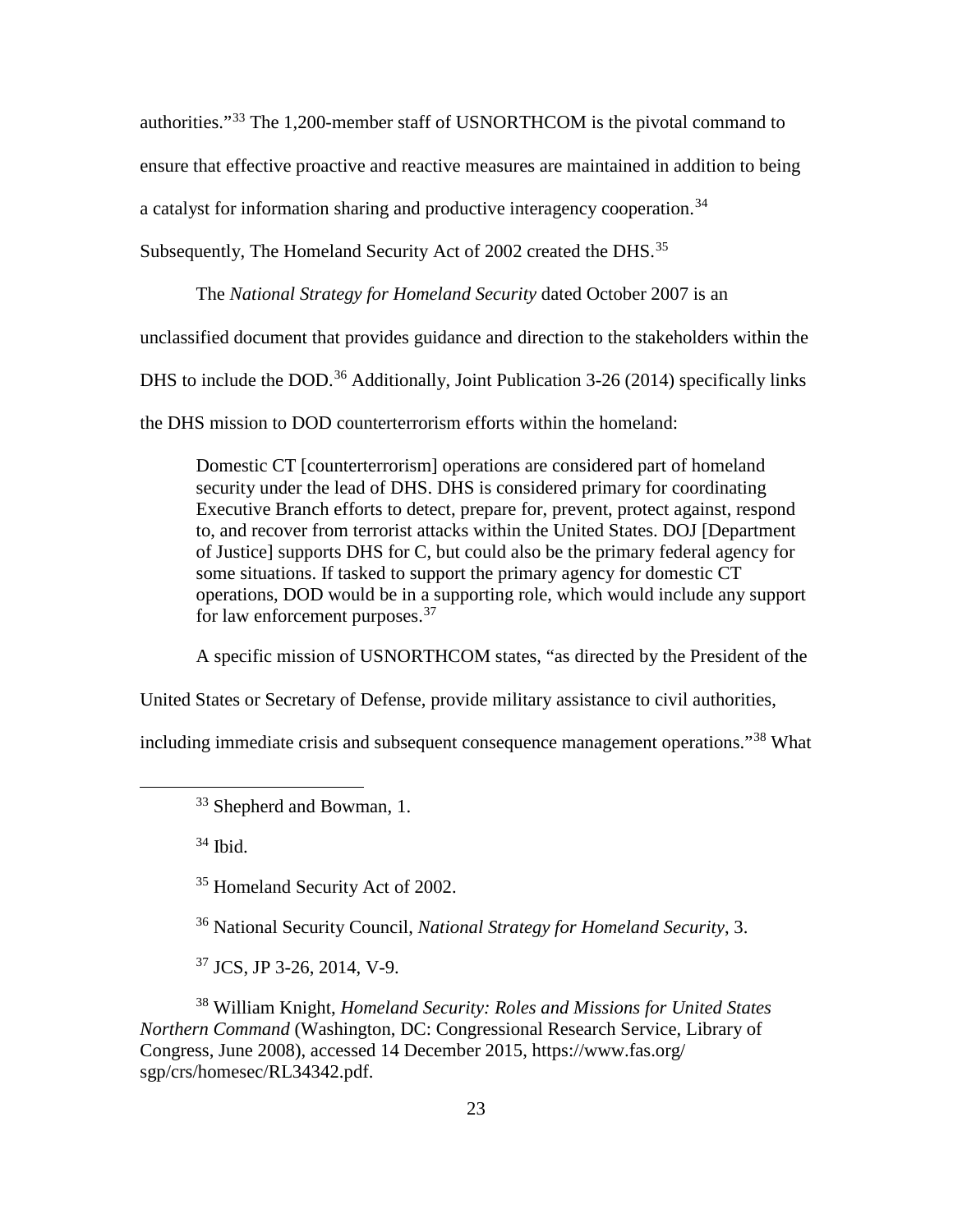is the current state of readiness for this mission, and does USNORTHCOM maintain the readiness to achieve this standard consistent with the rhetoric of DHS's own strategy?

It is important to note that there are three primary mechanisms by which DOD would take part in a federal response to a domestic threat. Federal assistance, including DOD, would be provided: (1) at the direction of the President; (2) if the Secretary of Homeland Defense declares an event an Incident of National Significance; or (3) at the request of the Governor of the affected state in accordance with the Stafford Act.<sup>[39](#page-31-0)</sup> The Standing Joint Force Headquarters North based at Peterson Air Force Base, Colorado "maintains situational awareness of USNORTHCOM's area of responsibility to allow rapid transition to a contingency response posture, and when directed, quickly deploys assets to support homeland defense and civil support operations."[40](#page-31-1) For example, in September, 2004, USNORTHCOM tracked the path of Hurricane Ivan. As it approached, they pre-positioned water, food, and supplies close to the areas expected to be hit for immediate response in the aftermath.

Homeland Security Presidential Directive-5, Subject: Management of Domestic Incidents establishes single, comprehensive NIMS and assigns the Secretary of Homeland Security as the principal federal official for domestic incident management. Pursuant to the Homeland Security Act of 2002, the secretary is responsible for coordinating federal operations (and with agencies to include DOD) within the United

<span id="page-31-1"></span><span id="page-31-0"></span> <sup>39</sup> Joint Chiefs of Staff (JCS), Joint Publication (JP) 3-28, *Defense Support of Civil Authorities* (Washington, DC: U.S. Government Printing Office, 31 July 2013), accessed 2 January 2016, http://www.dtic.mil/doctrine/new\_pubs/jp3\_28.pdf, ix.

 $40$  Knight, 2.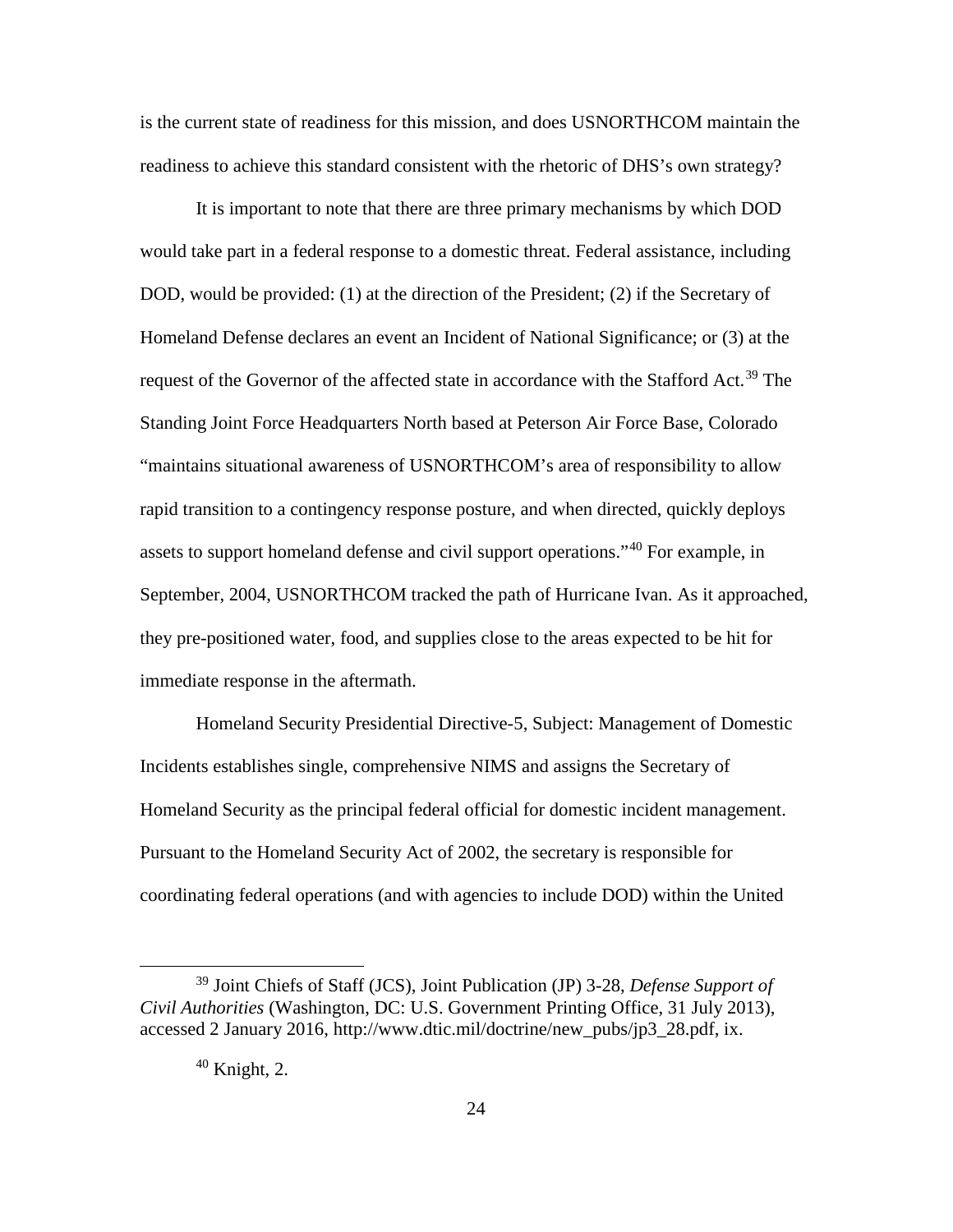States to prepare for, respond to, and recover from terrorist attacks, major disasters, and other emergencies.<sup>[41](#page-32-0)</sup>

As previously defined, the focal point of homeland security is American territory inclusive to coastal waters and territories legally claimed by the United States. A recent report to Congress hones in on the lack of definition for homeland security by sharply stating, "ten years after the 11 September terrorist attacks, the U.S. government does not have a single definition for 'homeland security.' Currently, different strategic documents and mission statements offer varying missions that are derived from different homeland security definition."<sup>[42](#page-32-1)</sup> Of the varying definitions, homeland security is best described as a "national effort to prevent aggression and terrorist attacks against the United States from within its own borders, reduce vulnerability to those attacks, minimize damage, and assist in recovery should an attack or domestic emergency occur."<sup>[43](#page-32-2)</sup>

As a combat command, USNORTHCOM has the exclusive dilemma of maintaining responsibility and authority for North America without the operational control of dedicated resources at their disposal. The following excerpt sheds light on the current gaps that USNORTHCOM is facing:

In short, USNORTHCOM needs the right people, in sufficient numbers, properly trained, with the necessary equipment, ready to rapidly execute operational plans.

<sup>41</sup> U.S. President, Homeland Security Presidential Directive-5, 1.

<span id="page-32-1"></span><span id="page-32-0"></span> $42$  Jerome H. Kahan, "What's in a Name? The Meaning of Homeland Security," *Journal of Homeland Security Education* 2 (September 2008): 1, accessed 14 November 2015a http://www.journalhse.org/v2jeromekahan.html.

<span id="page-32-2"></span><sup>43</sup> Courtney Wirwahn, "Homeland Security and Homeland Defense: Protection from the Inside Out," *National Security Watch* 03-3 (31 October 2003): 1, accessed 13 December 2015, http://www.ausa.org/SiteCollectionDocuments/ILW%20Web-ExclusivePubs/National%20Security%20Watch/NSW\_03\_3.pdf.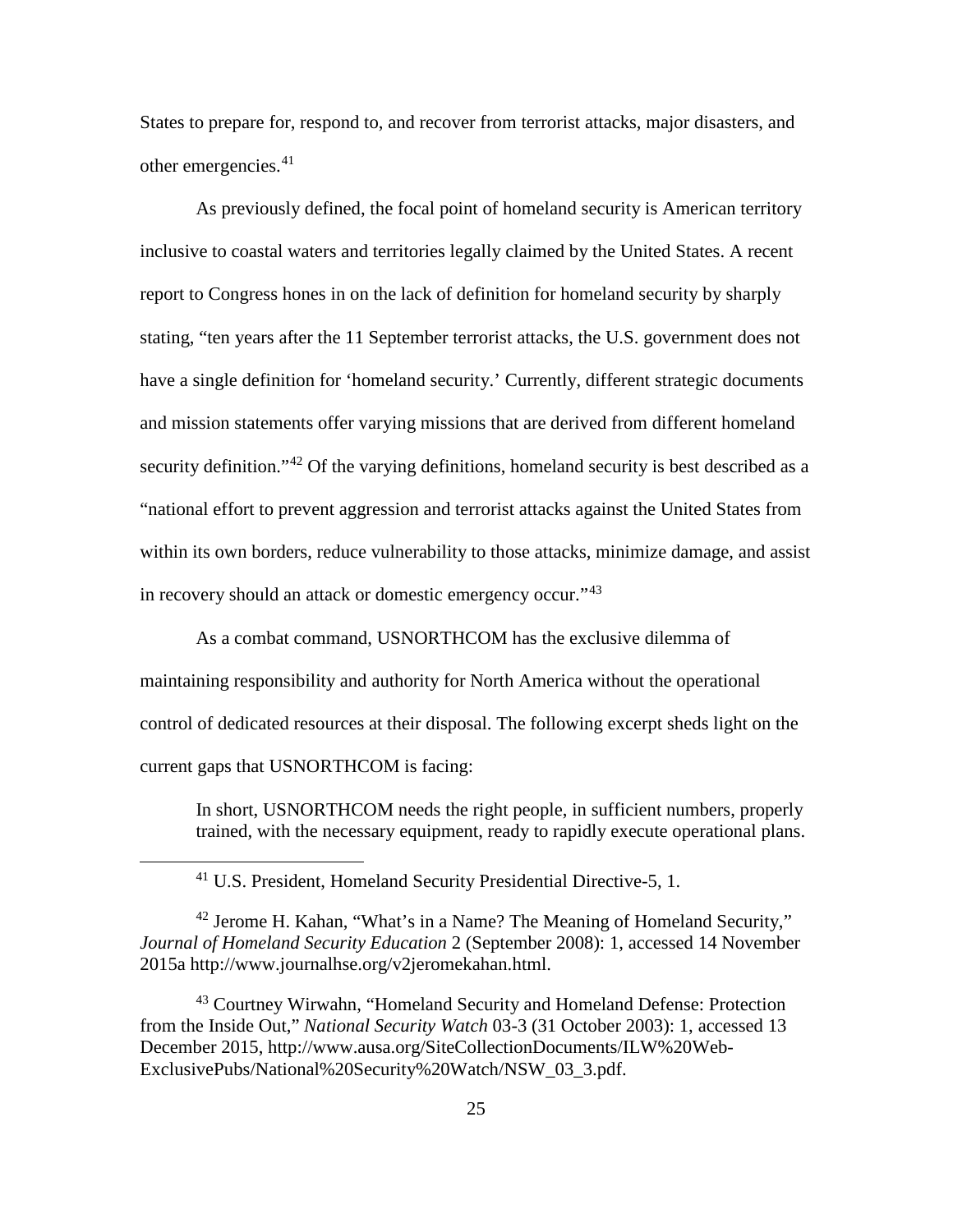Unless the policy errors hereafter highlighted in the 2014 Quadrennial Defense Review are promptly rectified, future leaders will be left with a critical gap between USNORTHCOM's missions and its capabilities to fulfill them.<sup>[44](#page-33-0)</sup>

In theory, and in reality, a properly trained and manned USNORTHCOM according to the organizational charts is effective and vital to U.S. security. However, manning and resource shortfalls due to administration constraints gap the mission essential personnel required to fulfill the organization's mission statement.

In addition to the manning shortfalls USNORTHCOM faces, there is an institutional culture aversion to DSCA throughout the DOD. Many military and civilian leaders are focused overseas. They (the leaders) "believed that providing support to civilian authorities was a mission of secondary importance."[45](#page-33-1) The National Guard emphasizes the need to overcome DOD's cultural resistance to domestic civil support missions:

Despite producing policy documents claiming that protecting the homeland is its most important function, the Department of Defense historically, has not made civil support a priority. This shortcoming is especially glaring in the post 9/11, post Hurricane Katrina environment. Ensuring that the homeland is secure should be the top priority of the Government of the United States.<sup>[46](#page-33-2)</sup>

Like all combatant commands, USNORTHCOM is an active duty command. As a result, many of the cultural biases and tensions between active and reserve component forces permeate the working relationships between USNORTHCOM and the broader

<span id="page-33-1"></span><span id="page-33-0"></span> <sup>44</sup> The Heritage Foundation, *Critical Mismatch: The Dangerous Gap between Rhetoric and Readiness in DOD's Civil Support Missions,* Special Report #115 (Washington, DC: The Heritage Foundation, August 2012), accessed 13 December 2015, http://www.heritage.org/research/reports/2012/08/critical-mismatch-the-dangerous-gapbetween-rhetoric-and-readiness-in-dod-civil-support-missions, 1.

 $45$  Ibid., 2.

<span id="page-33-2"></span> $46$  Ibid.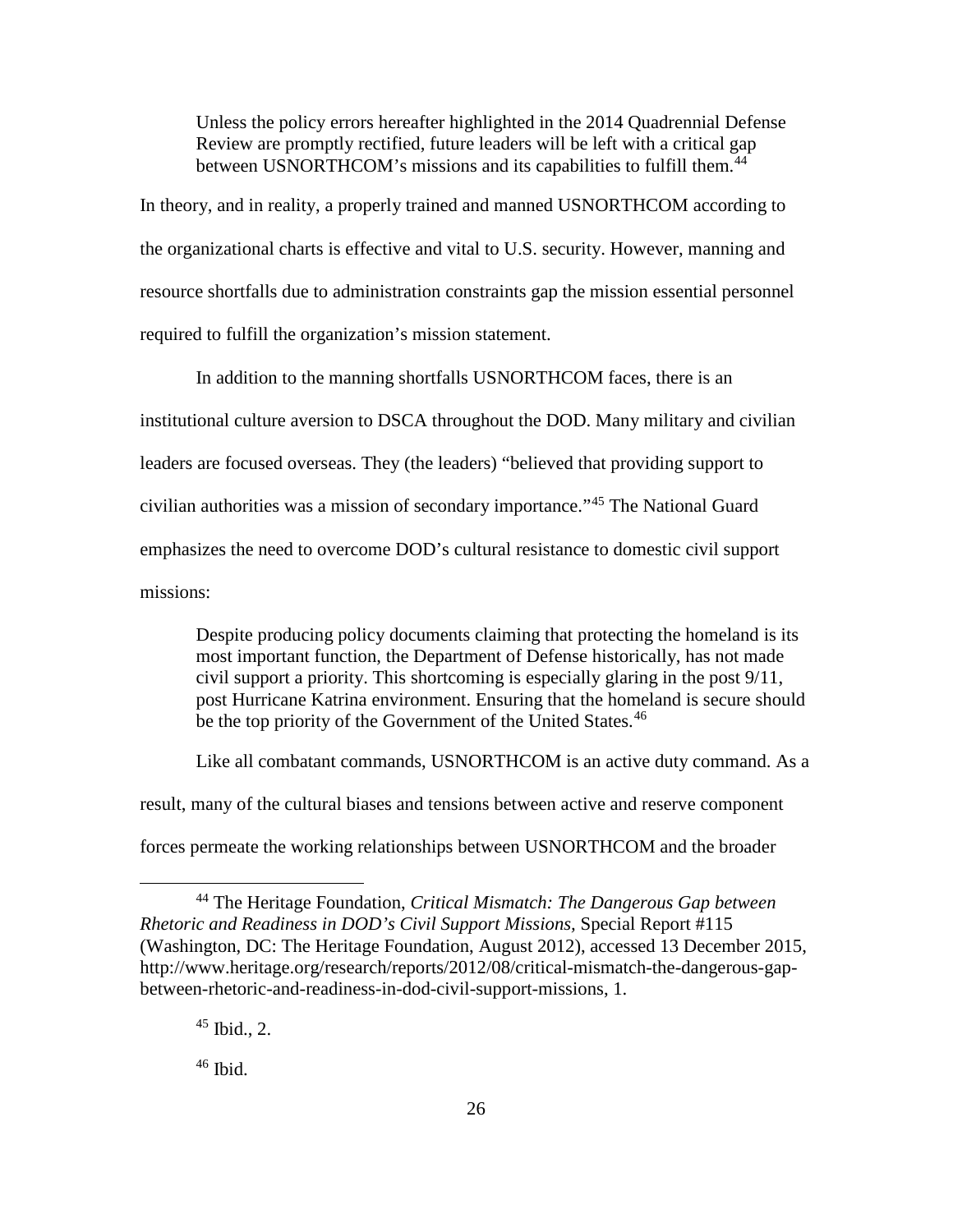National Guard community.<sup>[47](#page-34-0)</sup> DSCA needs to be considered a greater Title 10 requirement by every service vice considering it the sole responsibility of the National Guard.

#### DSCA Legal Constraints

Enacted by Congress under the provisions of Title 18, U.S.C. §§ 1385, the Posse Comitatus Act was originally passed on 18 June 1878 as an amendment to an Army appropriation bill.<sup>[48](#page-34-1)</sup> The National Security Act of 1947, Title 10, Section 375 further directed that the Secretary of Defense publish regulations to ensure that any activity (including providing equipment, facility or personnel) does not include or permit direct participation by a member of the Army and Air Force in a search, seizure, arrest, or other similar activity unless authorized by law.<sup>[49](#page-34-2)</sup> It was not until 1956 that Congress amended the Posse Comitatus Act to include the Air Force and moved the act to Title 18, U.S.C., Section 1385, stating, "Whoever, except in cases and under circumstances expressly authorized by the Constitution or an act of Congress, willfully uses any part of the Army or Air Force as a Posse Comitatus or otherwise to execute the laws shall be fined under this title or imprisoned not more than two years, or both."[50](#page-34-3) Although the Posse

<span id="page-34-0"></span><sup>&</sup>lt;sup>47</sup> LTC Gary L. McGinnis, USA, "Revolutionizing Northern Command" (Strategy Research Project, U.S. Army War College, Carlisle Barracks, PA, 2010), 7.

<sup>48</sup> Doyle and Elsea, 43.

<span id="page-34-3"></span><span id="page-34-2"></span><span id="page-34-1"></span><sup>&</sup>lt;sup>49</sup> U.S. Congress, House, Committee on Armed Services, Title 10 United States Code Armed Forces, U.S.C. §375.

<sup>50</sup> Use of Army and Air Force as Posse Comitatus, 10 U.S.C. §1385.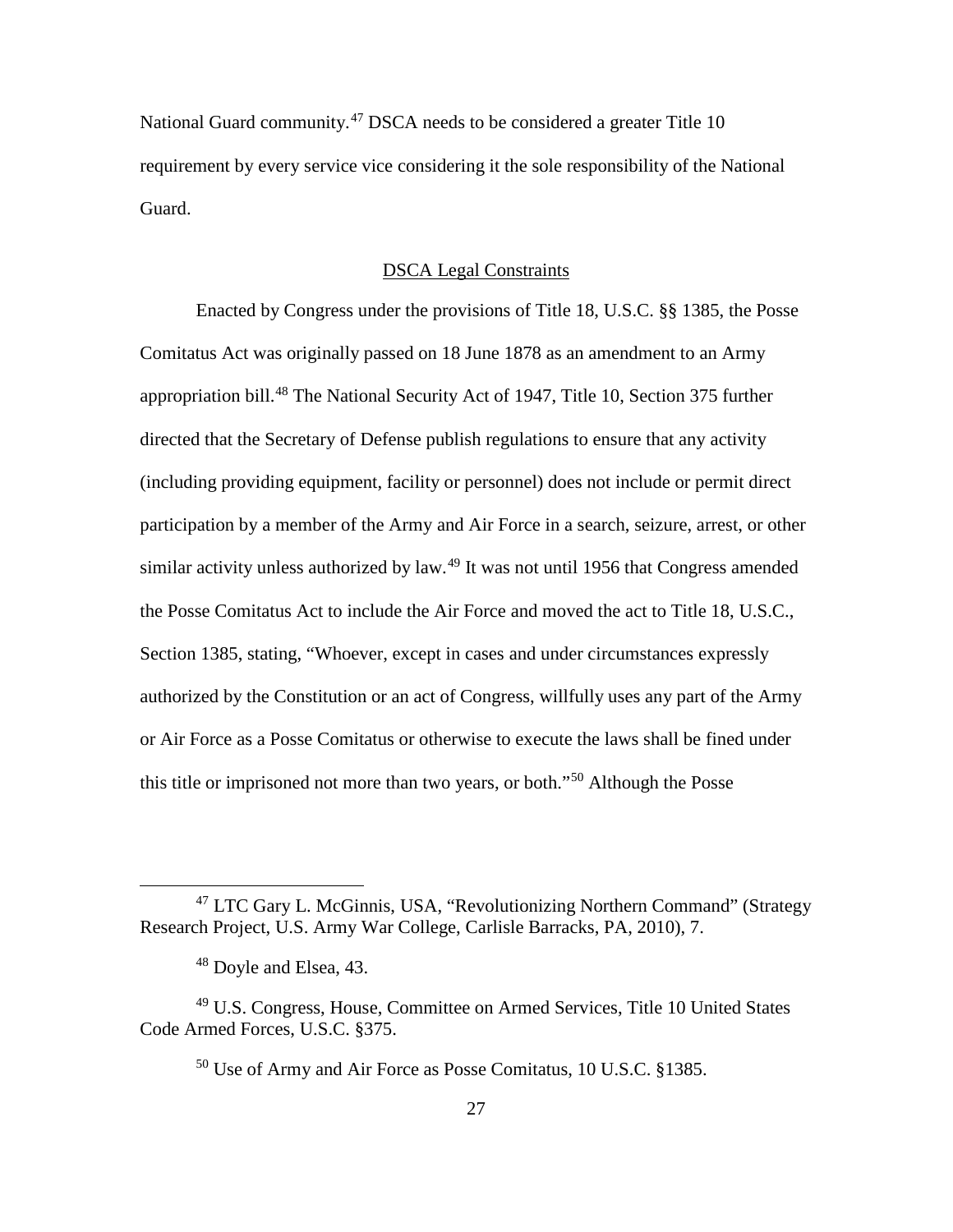Comitatus Act does not address the Navy or Marine Corps, by DOD directives and regulations, they are under the same restrictions as the Army and Air Force.<sup>[51](#page-35-0)</sup>

It is generally accepted that Posse Comitatus does not apply to the Army and Air National Guard while serving under state control because they operate under Title 32 authority and not Title 10 authority.<sup>[52](#page-35-1)</sup> Since the Posse Comitatus Act does not apply to National Guard units while under state control, state governors have the flexibility to use National Guardsmen for law enforcement and in support of law enforcement missions. Once federalized, however, National Guard forces are subject to Title 10 and the Posse Comitatus Act.<sup>[53](#page-35-2)</sup> As a result, states are reluctant to allow their forces to be called to active federal service during disasters like Hurricane Katrina.<sup>[54](#page-35-3)</sup>

While the U.S. Constitution does not bar the use of active duty military forces in civilian situations or in matters of law enforcement, the U.S. government has traditionally refrained from employing federal troops to enforce the domestic law except in cases of civil disturbance.<sup>[55](#page-35-4)</sup> The president is authorized by the U.S. Constitution and various

 $53$  Ibid.

<span id="page-35-0"></span> <sup>51</sup> COL Thomas Heslin, Jr., USA, "Should the Posse Comitatus Act be Changed to Effectively Support Local Law Enforcement?" (Senior Service College, Fellowship Civilian Research Project, U.S. Army War College, Carlisle Barracks, PA, 2011), 2.

<span id="page-35-1"></span><sup>52</sup> Jennifer K. Elsea, *The Posse Comitatus Act and Related Matters: A Sketch* (Washington, DC: Congressional Research Service, Library of Congress, 2005), accessed 14 December 2015, https://www.fas.org/sgp/crs/natsec/R42659.pdf, 4.

<sup>54</sup> George W. Bush, *Decision Points* (New York: Crown, 9 November 2010), 320.

<span id="page-35-4"></span><span id="page-35-3"></span><span id="page-35-2"></span><sup>55</sup> Jennifer K. Elsea and Chuck R. Mason, *The Use of Federal Troops for Disaster Assistance: Legal Issues* (Washington, DC: Congressional Research Service, Library of Congress, 4 August 2014), accessed 20 January 2016, https://www.fas.org/sgp/ crs/natsec/RS22266.pdf, 1.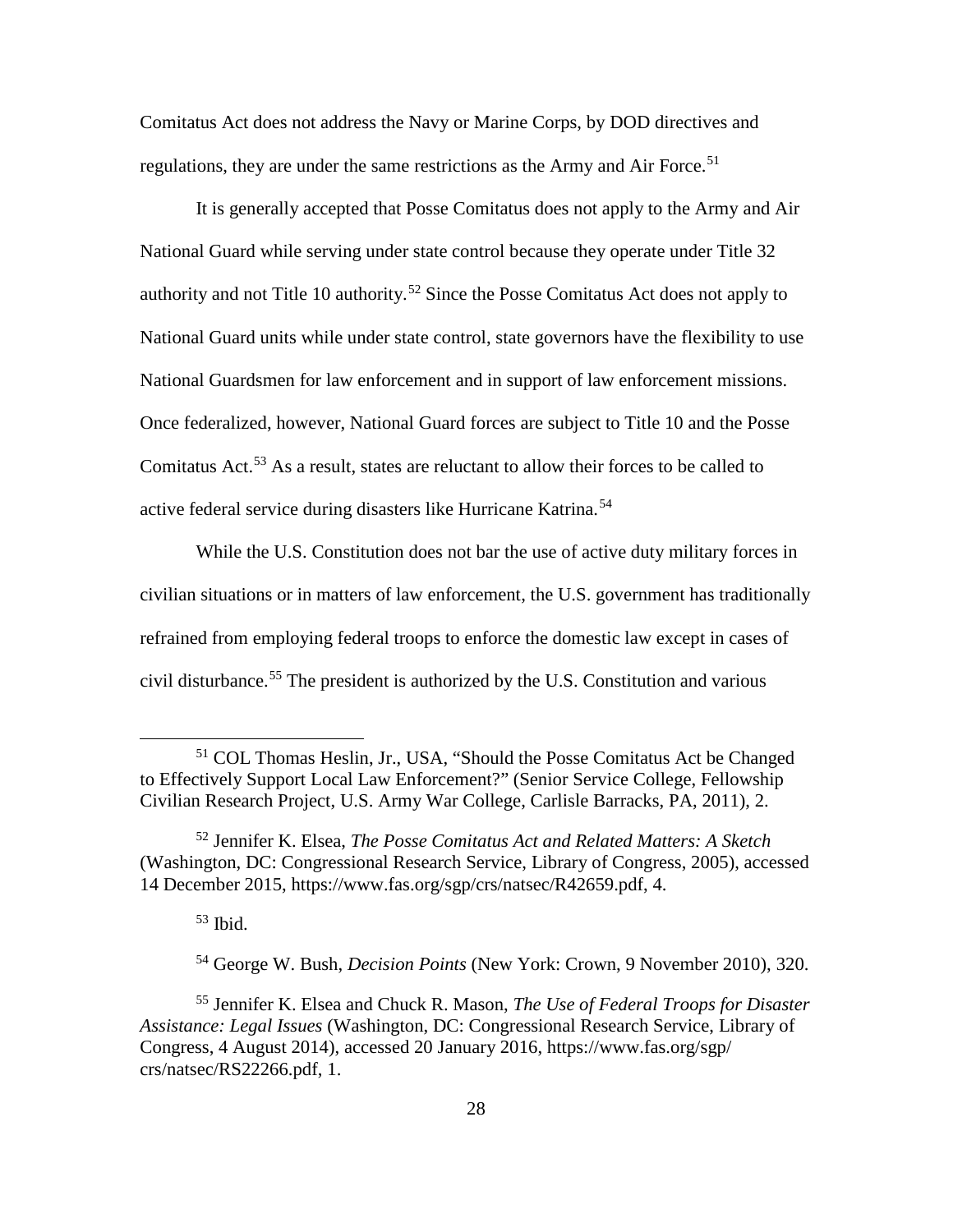federal laws to employ the Armed Forces of the United States to suppress insurrections, rebellions, domestic violence, and disasters under an assortment of conditions and circumstances.[56](#page-36-0) It is now DOD policy that National Guard forces have primary responsibility for providing military assistance to state and local government agencies, mostly under the command of the state's governor.

The Insurrection Act and the Stafford Act allow the president and/or Congress to abrogate the Posse Comitatus Act. Under the Insurrection Act, amended in 2007, Congress delegated the authority to the president to call forth the military during an insurrection or civil disturbance. Specifically, Title 10, U.S.C. §§ 331 authorizes the president to use military force to suppress an insurrection at the request of a state government.[57](#page-36-1) This is meant to fulfill the federal government's responsibility to protect states against domestic violence. The Insurrection Act has been used to send armed forces to quell civil disturbances a number of times during U.S. history. The most recent example of this occurred during the 1992 Los Angeles riots. The Insurrection Act was also used after Hurricane Hugo in 1989, during which widespread looting was reported in St. Croix, Virgin Islands.<sup>[58](#page-36-2)</sup> If the president decides to respond to such situations, generally upon the recommendation of the attorney general or at the request of a

 <sup>56</sup> McGinnis, 8.

<span id="page-36-2"></span><span id="page-36-1"></span><span id="page-36-0"></span><sup>57</sup> Insurrection Act of 1807, Title 10, United States Code Armed Forces, codified at U.S. Code §§ 332-333, accessed 19 December 2015, http://uscode.house.gov/view. xhtml?path=/prelim@title10/subtitleA/part1/chapter15&edition=prelim. Neither the request nor permission of the governor of the affected state is required to invoke the Insurrection Act.

<sup>58</sup> Doyle and Elsea, 2.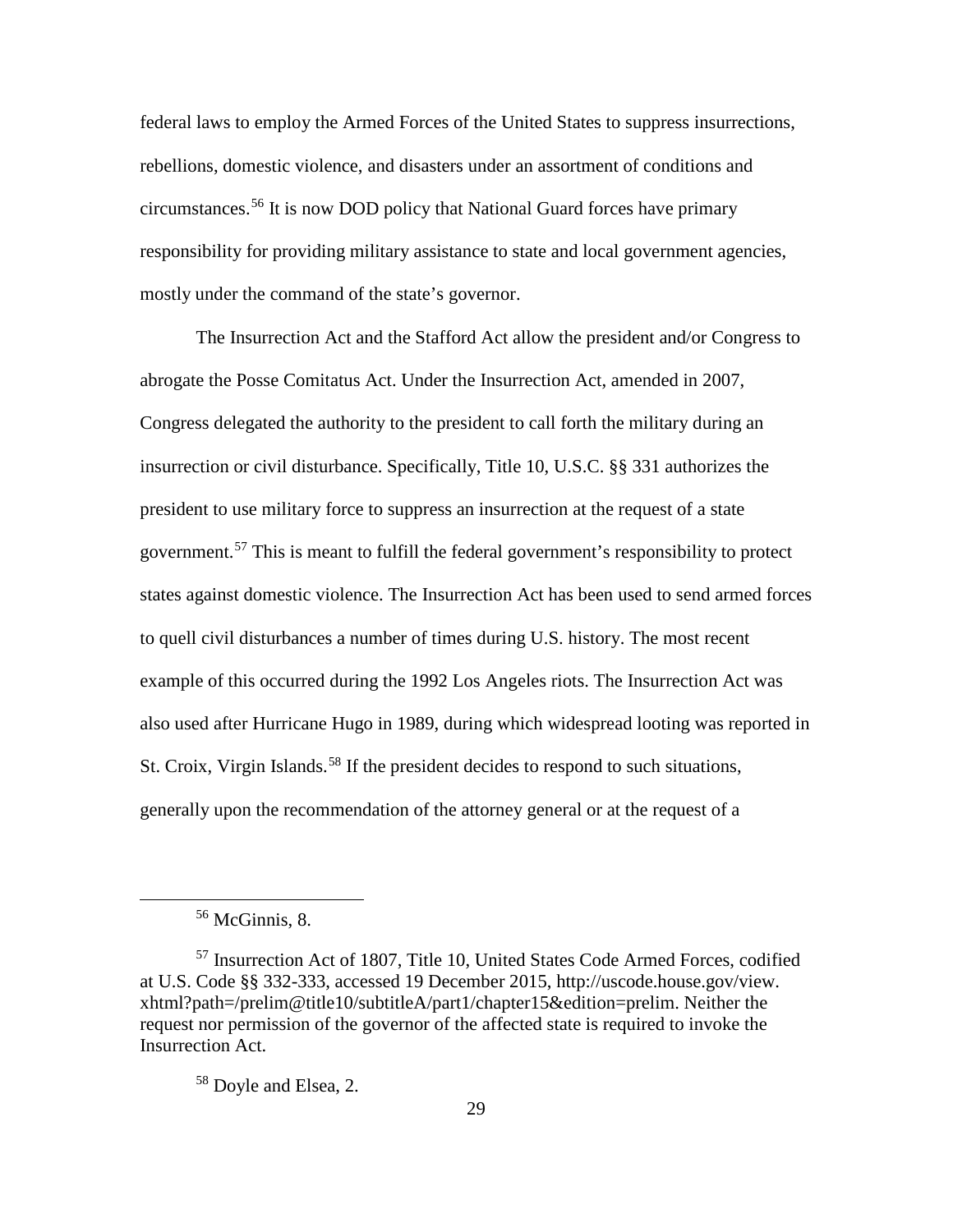governor, he must first issue a proclamation ordering the insurgents to disperse within a limited time.<sup>[59](#page-37-0)</sup>

Another relevant federal law is the Robert Stafford Disaster Relief and Emergency Assistance Act. Congress enacted Title 42, U.S.C. §§ 5121-5206 to authorize the president to make a wide range of federal aid available to states that suffer natural or manmade disasters. In order to receive federal assistance though, the governor must first execute the state's emergency plan and make a determination that state capabilities are insufficient to deal with the circumstances. However, the Stafford Act does not allow federal active duty military forces to patrol civilian neighborhoods for the purpose of providing security from looting and other activities.

Additional federal laws enable the command and control of military forces. Title 32, U.S.C. §§ 325 requires the consent of the governor to allow a Title 10 officer to exercise command over Title 32 members, even when that officer is a member of that state's National Guard who has been ordered to active duty. National Guard officers can exercise dual-status command under Title 32, U.S.C. §§ 325 and federal officers may accept state commissions when offered by a governor under Title 32, U.S.C. §§ 315. While there is no specific law or policy for state command or even tactical control of federal forces, it may not matter.

The fact is both the president and the states' governors have sufficient legal authorities that provide command and control options for active and National Guard military forces. Therefore, the friction between federal and state powers is not necessarily a command and control issue from a legal standpoint. Instead, the problem is more about

<span id="page-37-0"></span> <sup>59</sup> Elsea and Mason, 3.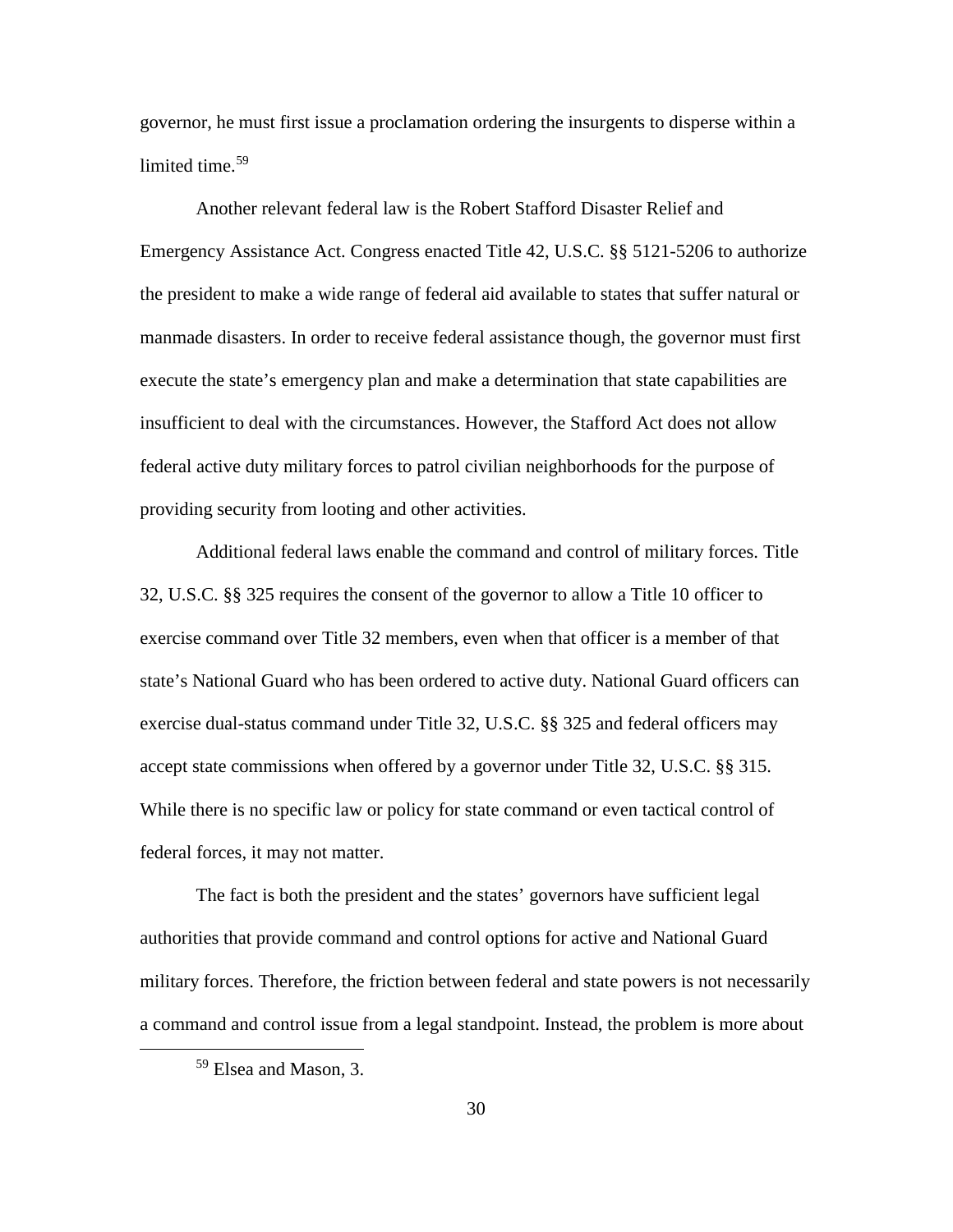minimizing the political friction that results from the unity of effort options exercised by DOD rules, regulations, and military doctrine. $60$ 

The following case studies provide historic context to further analyze the possible requirement and role of a Title 10 DSCA response force. The Los Angeles riots, although not a counterterrorism response provides excellent historic context to evaluate the proficiency of the National Guard and Title 10 response in support of a federalized crisis. The terrorist attacks at the Kenyan Westgate Mall in 2013 and the most recent one in Paris, France in 2015 depict the types of emerging threats seen within the United States and the tactics, techniques, and procedures associated with violent extreme terrorist cells.

## Los Angeles Riots

## Background

The 1992 Los Angeles Riots are the most profound civil disturbance in recent U.S. history, resulting in the deaths of fifty-four people and causing more than \$800 million in property damage throughout Los Angeles County.<sup>[61](#page-38-1)</sup> Excessive use of force by the Los Angeles Police Department on Rodney King after a police chase on 3 March 1991 escalated tension between law enforcement and the predominantly African American neighborhoods across Los Angeles. At the time, rival gangs dominated many of the Los Angeles neighborhoods and the Los Angeles Police Department had openly admitted they had "lost the streets."[62](#page-38-2) Sparked by the acquittal of all four officers on trial

 $60$  McGinnis, 8.

<span id="page-38-2"></span><span id="page-38-1"></span><span id="page-38-0"></span><sup>61</sup> James Delk, *Fires and Furies: The L.A. Riots* (Palm Springs, CA: ETC Publications, 1995), 26.

<sup>62</sup> Ibid., 320.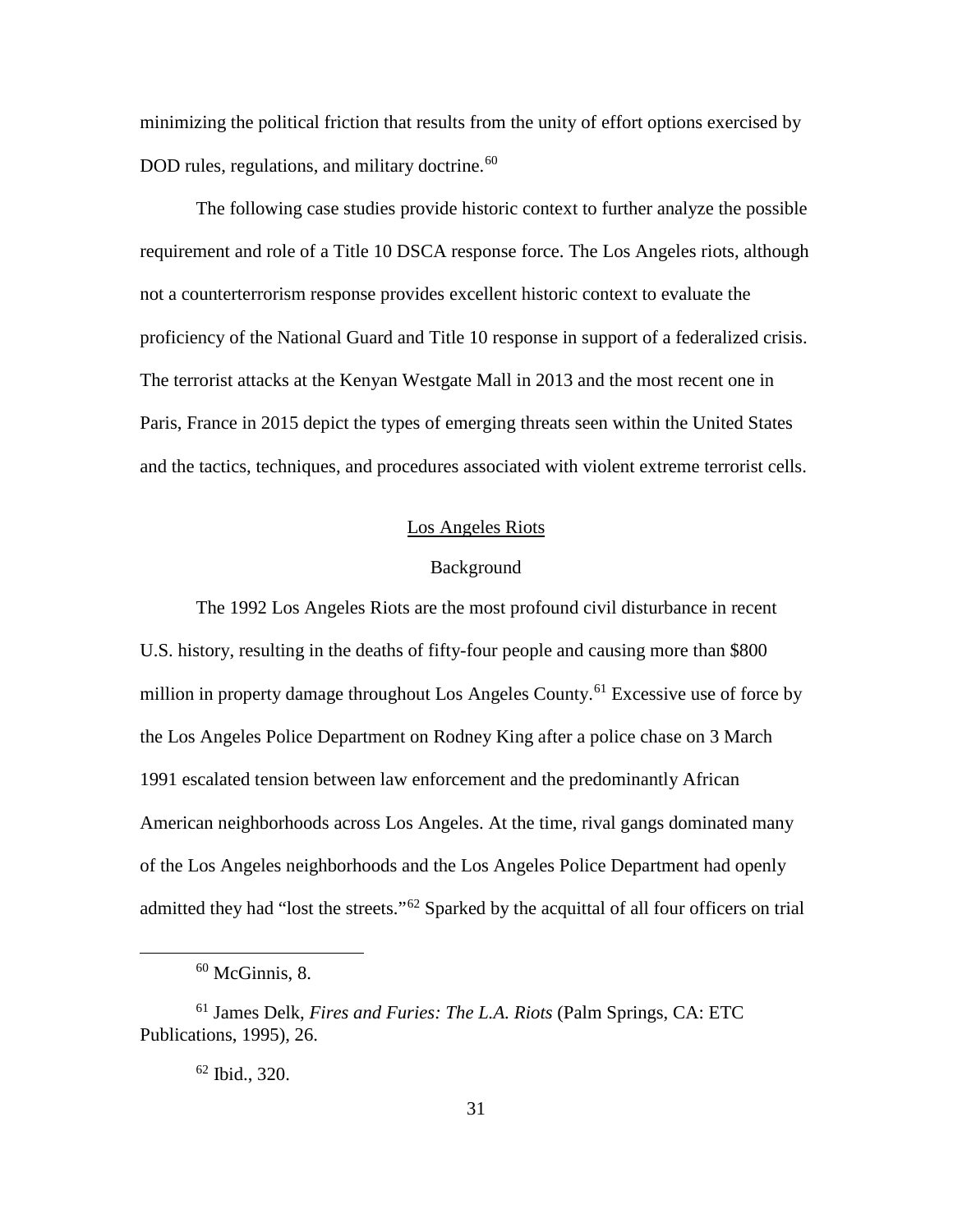for assault, and the acquittal of three out of the four for excessive force, the riots began the day of the verdict on 29 April 1992. $63$ 

Prior to the verdict of the Rodney King case, the California Army National Guard had "repeatedly been assured they would not be needed for any disturbances" by the office of the Governor. [64](#page-39-1) At 3:15 p.m. local time on 29 April 1992, the verdict was announced and the governor requested the 40th Infantry Division (Mechanized) of the California National Guard just after 9:00 p.m. Within six hours, there were 2,000 National Guardsmen marshaled in southern California. Roughly five hours later, units from the National Guard's 49th Military Police Brigade were mobilized and attached to the division.<sup>[65](#page-39-2)</sup> Tasking authority to the Title 32 National Guard forces initially came from the sheriff's EOC where commanders from the Los Angeles Police Department and military were co-located with a representative from the California Governor's Office of Emergency Services. The unexpected nature of the emergency caused the National Guard commanders to activate and deploy the closest units to Los Angeles first.

On the third day of the riots, "it appeared to the LA Mayor and the California Governor that the National Guard was deploying too slowly to effectively handle the

# $65$  Ibid., 2.

<span id="page-39-0"></span> <sup>63</sup> Don Hazen, ed., *Inside the L.A. Riots: What Really Happened – and Why It Will Happen Again* (Austin, TX: University of Texas Institute for Alternative Journalism, 1992), 89.

<span id="page-39-2"></span><span id="page-39-1"></span><sup>64</sup> Christopher M. Schnaubelt, "Lessons Learned in Command and Control from the Los Angeles Riots," *Parameters* (Summer 1997): 2, accessed 7 November 2015, http://strategicstudiesinstitute.army.mil/pubs/parameters/Articles/97summer/ schnau.htm.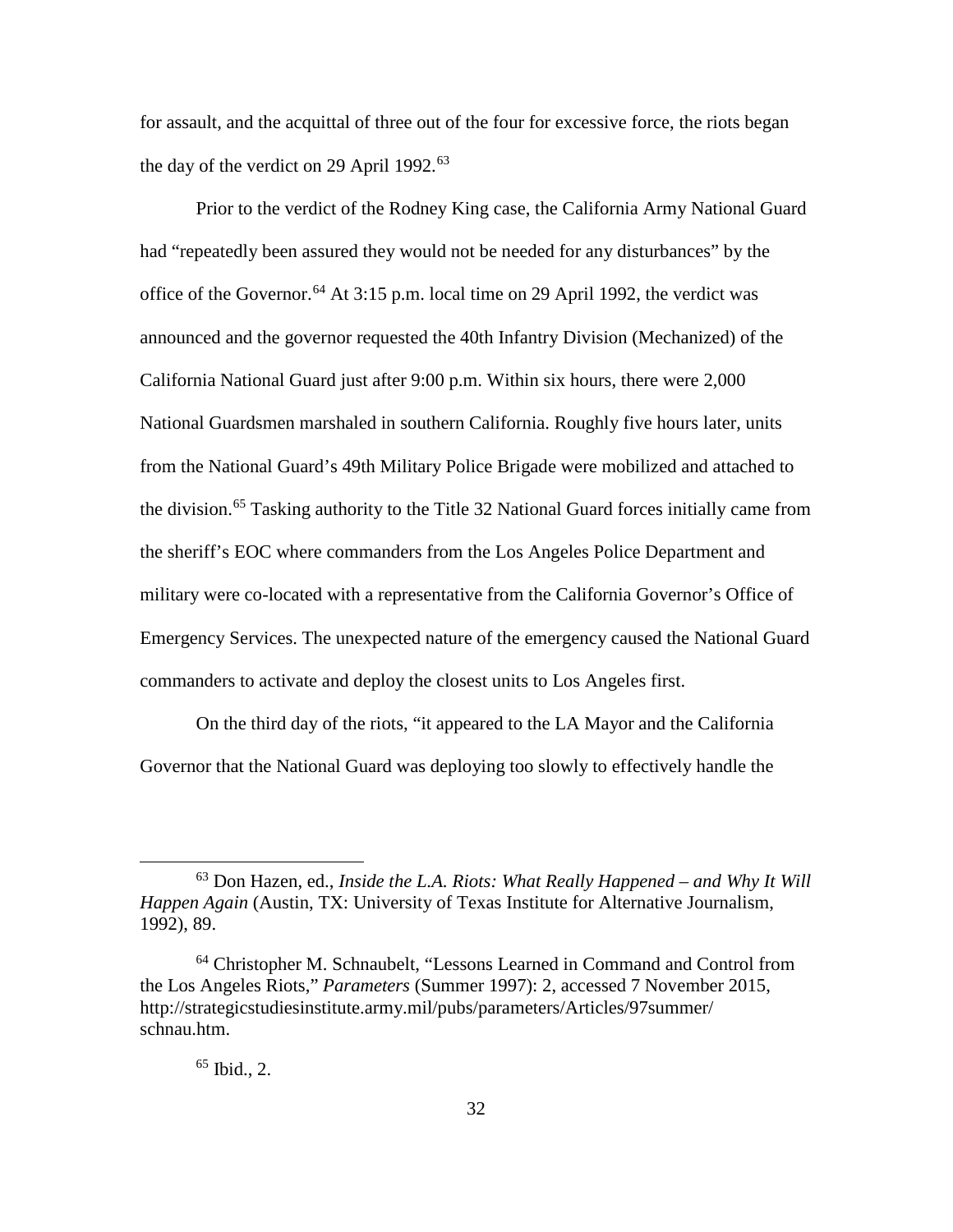problem."[66](#page-40-0) The National Guard was constrained by an abundance of logistical shortfalls such as misplaced riot gear, ammunition mix ups, and miscalculated helicopter resupplies. The California governor requested federal Title 10 DOD support from the president and the authorization to federalize the National Guard. Ultimately, the California National Guard deployed 10,465 soldiers that were subsumed by Joint Task Force-Los Angeles. The Army's U.S. Forces Command controlled command authority for the joint task force. In addition, roughly 1,500 Marines from the 1st Marine Division out of Camp Pendleton, California deployed in support. Due to the Posse Comitatus Act, under the federalization of Joint Task Force-Los Angeles, "the Guard was about 80 percent less responsive supporting law enforcement agencies."<sup>[67](#page-40-1)</sup> By the fifth day of the riots, Los Angeles County was largely quiet. Joint Task Force-Los Angeles remained in support of DSCA operations until day eleven and officially stood down on 9 May.

### Lessons Learned

In the aftermath of the riots, there are many specific areas of concern from which DSCA operations can be better planned, supported, and implemented. The riots occurred prior to the establishment of USNORTHCOM. If USNORTHCOM had been established, they could have better prepared and supported three primary areas prior to and during the riots: (1) command and control; (2) DSCA training prior to the riots; and (3) logistical staging and re-supply.

<span id="page-40-1"></span><span id="page-40-0"></span> <sup>66</sup> William W. Mendel, "Combat in Cities: The LA Riots and Operation Rio" (Foreign Military Studies Office, Fort Leavenworth, KS, July 1996), 1.

<sup>&</sup>lt;sup>67</sup> Schnaubelt, 1.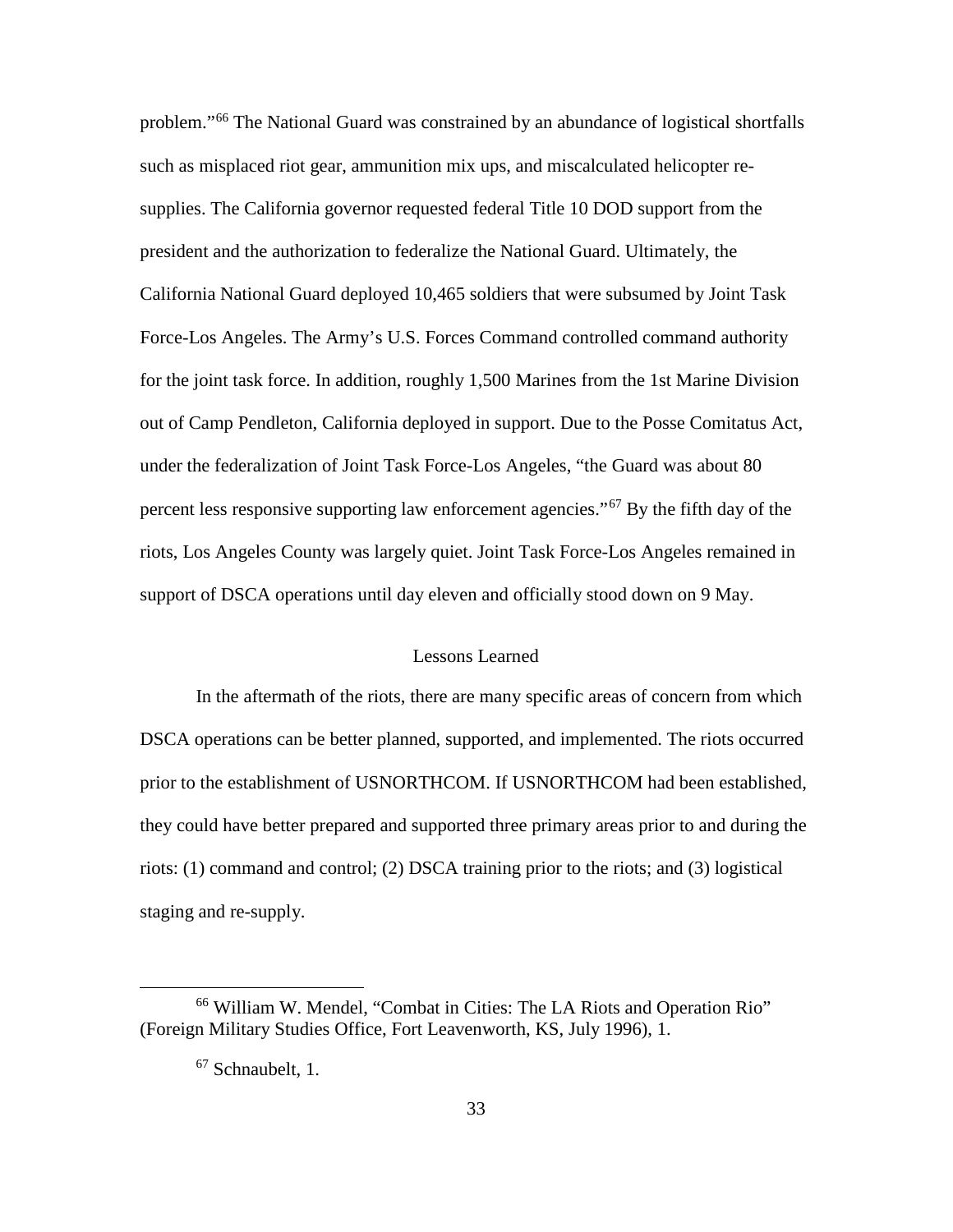The synchronization of proper command authority between federal and state, in regards to military, law enforcement, and political authority caused significant problems throughout the riots. Then California Governor Pete Wilson, "called for federalization of the counter-riot effort without consulting with the National Guard Commanders in charge and on-scene," or at the request of the state representative for emergency services located in the EOC. [68](#page-41-0) From the top-down, there was an apparent disconnect amongst the leadership with communication and tactical control. Under enormous amounts of political pressure, both the governor of California and mayor of Los Angeles, guided priorities and objectives at the tactical level of operations in a political and media vacuum, vice listening to bottom-up refinement and plausible courses of action from law enforcement and military leadership.[69](#page-41-1)

Under the command of the Los Angeles County Sherriff's Department, the EOC was "slow to get established and did not provide the kind of coherent operational direction that would facilitate unit employment."[70](#page-41-2) In essence, the EOC took tactical control of the crisis without utilizing Standard Operating Procedures (SOPs) that were previously exercised according to doctrine and policy. Proper command authority and mutually supporting relationships between the National Guard and local law enforcement were figured out on the fly vice pre-planned for this type of crisis. The California National Guard was tasked and integrated to support local law enforcement in sizes and tactical formations outside the realm of their military training and unit SOP. There were

<span id="page-41-0"></span> $68$  Mendel, 2.

<span id="page-41-1"></span><sup>69</sup> Delk, 320.

<span id="page-41-2"></span><sup>70</sup> Schnaubelt, 1.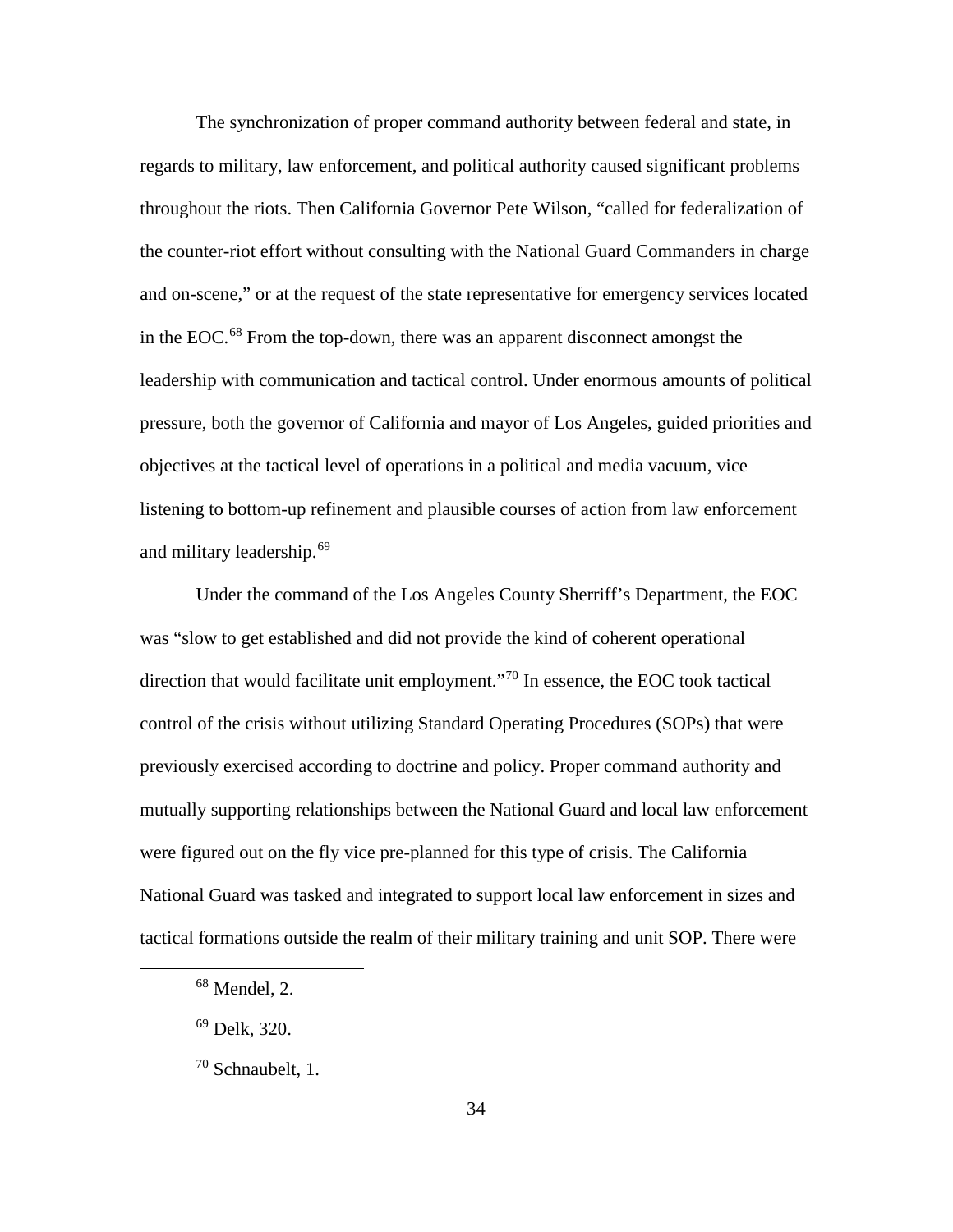several success stories at the tactical level of operations, where young, talented, small unit leaders made proper and ethical decisions. However, as a whole the DSCA operations directed from the EOC were counterproductive and confusing.

Prior to the riots, the annual training of National Guard units in support of DSCA operations were inadequate. Interagency relationship building exercises and staff coordination down to the tactical level of operations were insufficiently tested. The California National Guard had annually conducted a Battle Command Training Program and Exercise Warfighter. This was a yearly exercise designed validate National Guard response and command and control. However, due to budget restraints and lack of federal oversight, the scope of these exercises did not validate the integration of SOPs in support of DSCA. It is important to note that National Guard staff officers did attend state interagency coordination training prior to the riots, but the focus was on earthquake response and other natural disasters. The staff training exercised the lines of communication between military and civil response to natural disasters, but they did not validate civil disturbance response or validate doctrine/policy EOC functions and procedures.[71](#page-42-0)

There was not an emphasis placed on civil disturbance training from the state level to the National Guard. At the time, there was a system of Mutual Aid in place amongst California law enforcement agencies, fire departments, and other emergency services. "The concept of mutual aid was that if a particular sheriff or police department became overwhelmed by local event, the state Office of Emergency Services would

<span id="page-42-0"></span> $71$  Mendel, 2.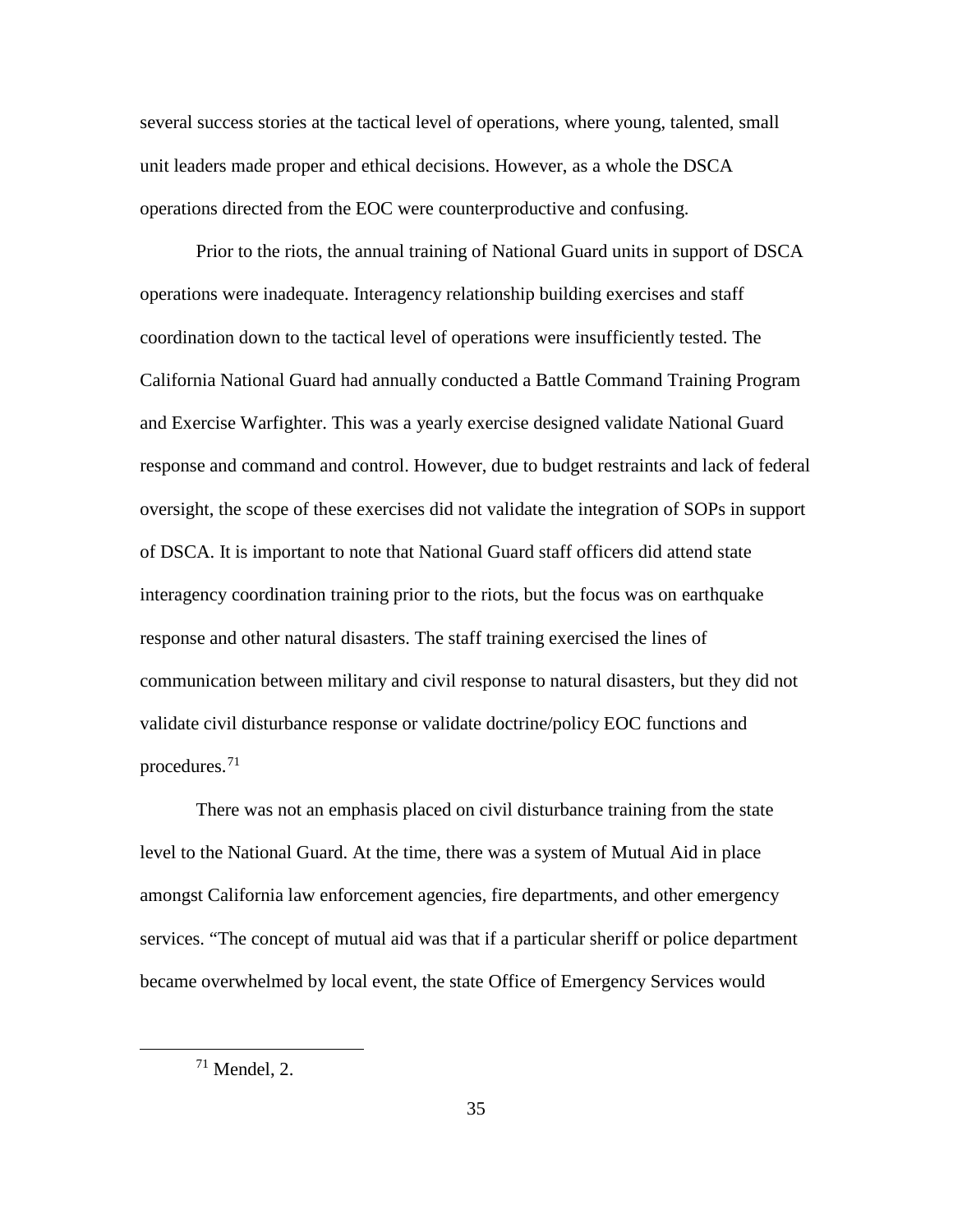coordinate the dispatch of reinforcements from other jurisdictions."<sup>[72](#page-43-0)</sup> Essentially, the National Guard would not be requested and/or activated until all available law enforcement entities had been committed to the response. "Absolutely no one, civilian or military, expected a situation wherein the National Guard would be needed in the streets in a matter of hours."<sup>[73](#page-43-1)</sup> This reality would be unacceptable by today's DSCA standard.

The logistical shortfalls throughout the riots highlighted the importance of maintaining pre-staged supplies and proactive planning measures. The California National Guard responded to the riots without enough riot shields, facemasks, batons, flak jackets, ammunition, and other various items. Although the riot gear physically existed within their inventories, they were on loan to various organizations and not properly staged for quick access and distribution. In addition, lock plates were to be installed in every M16 and M16A1 rifle prior to deploying National Guardsmen "to prevent automatic firing during civil disturbances."<sup>[74](#page-43-2)</sup> Due to the rapid response of the California National Guard, this complex and timely armory maintenance was not conducted and the soldiers reinforced DSCA operations with fully automatic rifles.

The ammunition supply for the guardsmen was stored in a separate location from the marshalling areas. The National Guard helicopters utilized to pick up the ammunition were not fueled and ready for flight operations.<sup>[75](#page-43-3)</sup> In addition, the ammunition was not properly staged on pallets and ready for re-supply upon arrival of the CH-47 Chinook

<span id="page-43-0"></span> $72$  Mendel, 2.

<span id="page-43-1"></span><sup>73</sup> Delk, 89.

<span id="page-43-2"></span><sup>74</sup> Ibid., 103.

<span id="page-43-3"></span> $75$  Mendel, 1.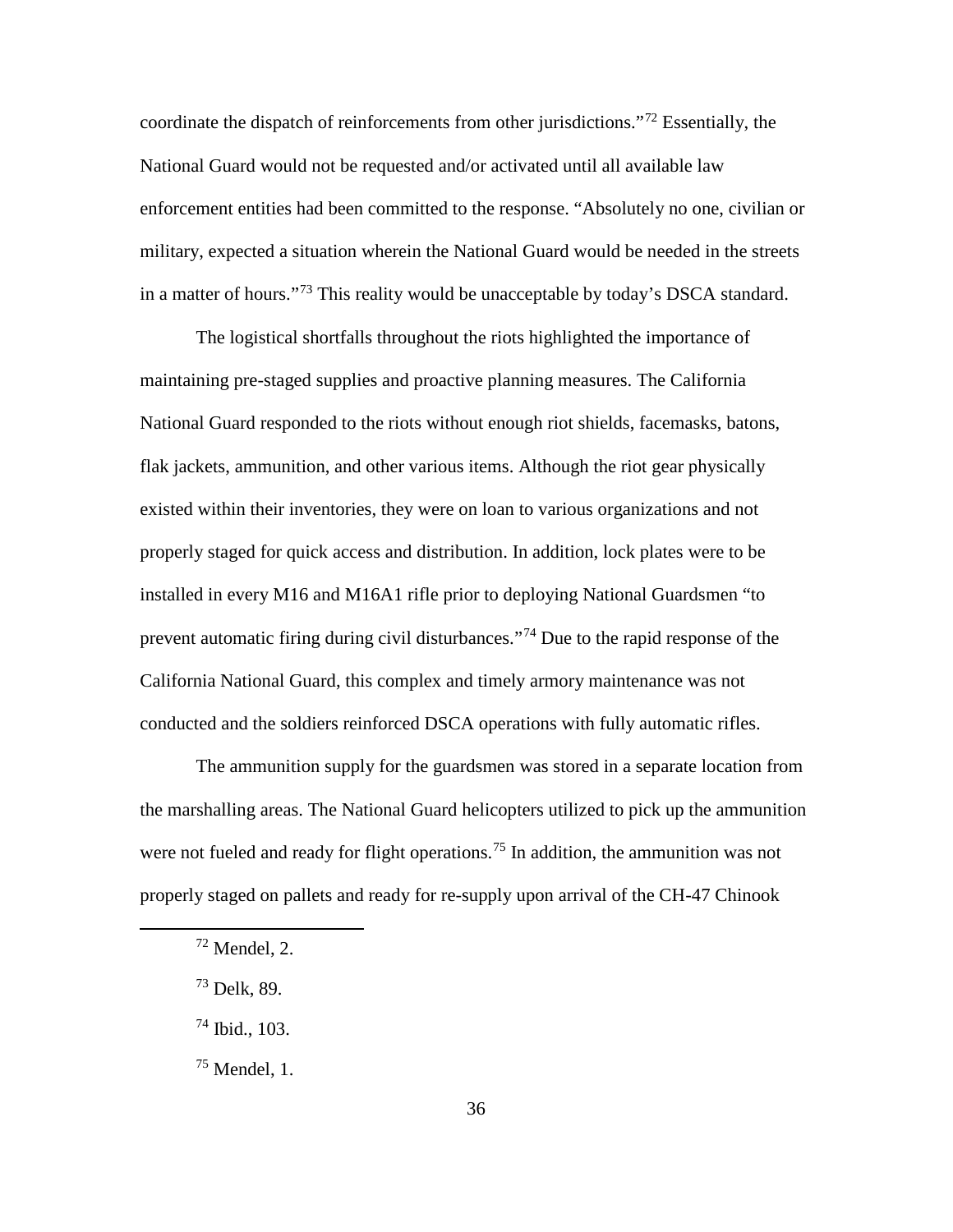helicopters. Ammunition had to be hand loaded onto the birds, which caused significant delays to the deployment of California National Guard from the marshalling areas.<sup>[76](#page-44-0)</sup> Although the lack of logistical preparedness may or may not have been avoided with the presence of USNORTHCOM, a proficient unit consistently trained in exercises beyond natural disaster and CBRNE response would have maintained a better state of readiness and alert.

### Kenyan Westgate Mall Attack

### Background

On Saturday 21 September 2013, "four terrorists associated with the Somali based terrorist organization Al-Shabaab launched an armed assault using rifles and hand grenades at the Westgate Shopping Mall in Nairobi, Kenya."[77](#page-44-1) At least seventy people died, over 175 injured and several others held hostage when a group of Islamists fighters stormed Kenya's high-end Westgate Mall in Nairobi and randomly opened fire on shoppers enjoying their weekend.<sup>[78](#page-44-2)</sup> Reportedly, the Islamist fighters shouted in the local Swahili language that Muslims would be allowed to leave while all others were subjected

 <sup>76</sup> Mendel, 2.

<span id="page-44-1"></span><span id="page-44-0"></span><sup>77</sup> New York City Police Department, "Analysis of Al-Shabaab's Attack at the Westgate Mall in Nairobi, Kenya," 1 November 2013, accessed 3 January 2016, [https://assets.documentcloud.org/documents/894158/westgate-report-for-shield](https://assets.documentcloud.org/documents/894158/westgate-report-for-shield-website.pdf)[website.pdf,](https://assets.documentcloud.org/documents/894158/westgate-report-for-shield-website.pdf) 4.

<span id="page-44-2"></span> $78$ Daniel E. Agbiboa, "Al-Shabab, the global jihad, and terrorism without Borders," *AlJazeera*, 24 September 2013, accessed 2 January 2016, http://www.aljazeera.com/indepth/opinion/2013/09/al-shabab-global-jihad-terroris-201392484238627603.html.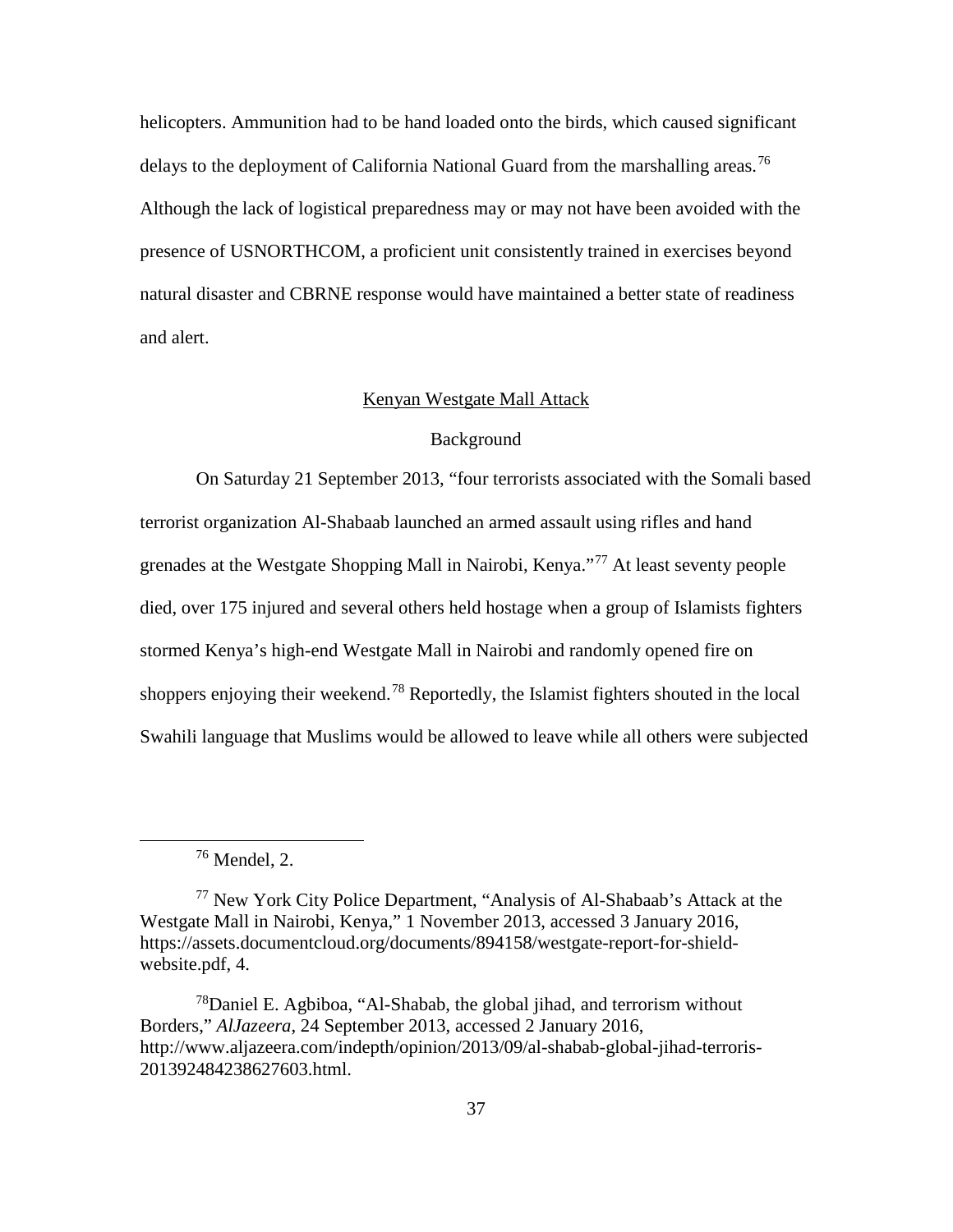to their bloodletting.<sup>[79](#page-45-0)</sup> Citizens from the United States, France, Canada, United Kingdom, Australia, and New Zealand were among those killed. Of note, it took almost four days before authorities declared the scene safe.<sup>[80](#page-45-1)</sup>

The Somali-based and al-Qaeda-linked Islamist terrorist group, Al-Shabaab (the youth in Arabic) has since claimed responsibility for the horrific attack through its Twitter account.<sup>[81](#page-45-2)</sup> In one tweet, the Islamist group said, "The Mujahideen entered #Westgate Mall today at around noon and are still inside the mall, fighting the #Kenyan Kuffar inside their own turf."<sup>[82](#page-45-3)</sup> The victims of this attack included males and females, ranging in age from eight to seventy-eight years of age and from thirteen different countries.[83](#page-45-4) The majority of these casualties most likely occurred within the first hour of the attack.<sup>[84](#page-45-5)</sup> Additionally, the terrorists made a conscious effort to target non-Muslims during the attack.<sup>[85](#page-45-6)</sup>

### Lessons Learned

The central lesson learned from the Westgate Mall attack as described in the New York Police Department's analysis that terrorists seek high profile attacks and that this

79 Agbiboa.

<span id="page-45-2"></span><span id="page-45-1"></span><span id="page-45-0"></span><sup>80</sup> New York City Police Department, "Analysis of Al-Shabaab's Attack at the Westgate Mall in Nairobi, Kenya," 4.

<sup>81</sup> Agbiboa.

 $82$  Ibid.

<span id="page-45-6"></span><span id="page-45-5"></span><span id="page-45-4"></span><span id="page-45-3"></span><sup>83</sup> New York City Police Department, "Analysis of Al-Shabaab's Attack at the Westgate Mall in Nairobi, Kenya," 4.

<sup>84</sup> Ibid.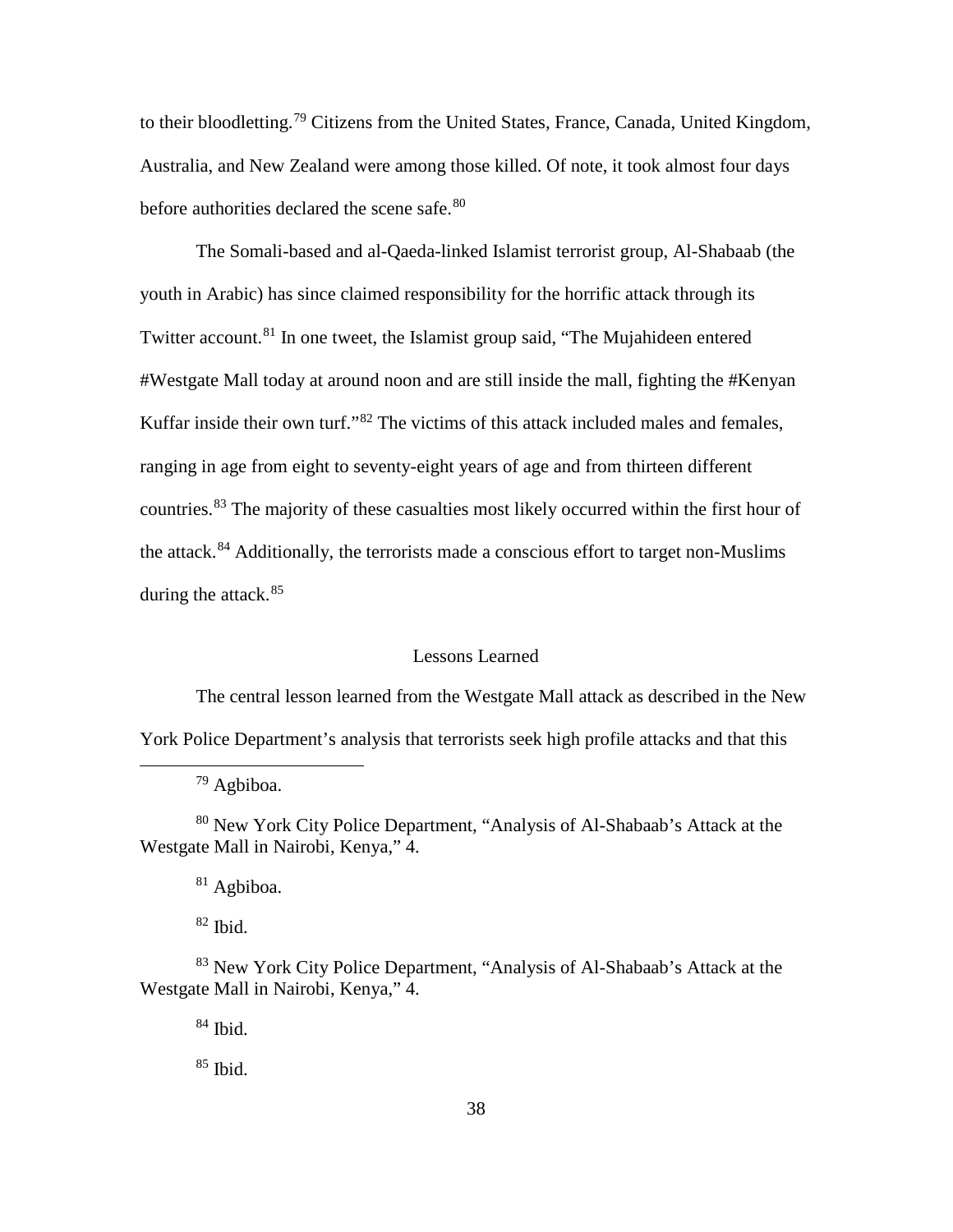attack "clearly illustrates that armed assaults by terrorists on 'soft' targets such as a shopping mall are a simple, effective and easy to copy tactic."<sup>[86](#page-46-0)</sup> This attack "successfully raised Al-Shababb's worldwide profile as a terrorist organization" and will remain the premier example of how to exploit soft high profile venues world-wide.<sup>[87](#page-46-1)</sup>

The concept that four well-armed attackers with fundamental training can cause an international crisis killing seventy non-Muslim citizens from over five countries throughout a forty-eight-hour period is a high reward and low-risk opportunity for any terrorist organization. The last confirmed sighting of the terrorists on the mall's CCTV system takes place twelve hours after the start of the attack.<sup>[88](#page-46-2)</sup> It is unknown if the terrorists were killed or escaped the mall.<sup>[89](#page-46-3)</sup>

Although this attack did not take place on American soil, under the direction of the president, the Federal Bureau of Investigation (FBI) assisted Kenyan authorities with the investigation. Opposing critics to U.S. involvement claimed that, "Direct US involvement would be the quickest way to provide al-Shabaab with the propaganda bonanza it needs to recruit a new generation of jihadists."<sup>[90](#page-46-4)</sup> Immediately following the crisis, the U.S. government insisted that it did not have firm proof that any American

 $87$  Ibid.

<sup>88</sup> Ibid.

<span id="page-46-1"></span><span id="page-46-0"></span> <sup>86</sup> New York City Police Department, "Analysis of Al-Shabaab's Attack at the Westgate Mall in Nairobi, Kenya," 4.

<span id="page-46-4"></span><span id="page-46-3"></span><span id="page-46-2"></span><sup>90</sup> Scott F. Mann, "Tit-For-Tat: Kenya, Somalia, and the Resurgence of al-Shabaab," *Small Wars Journal* (29 November 2013), accessed 2 January 2016, http://smallwarsjournal.com/author/scott-f-mann.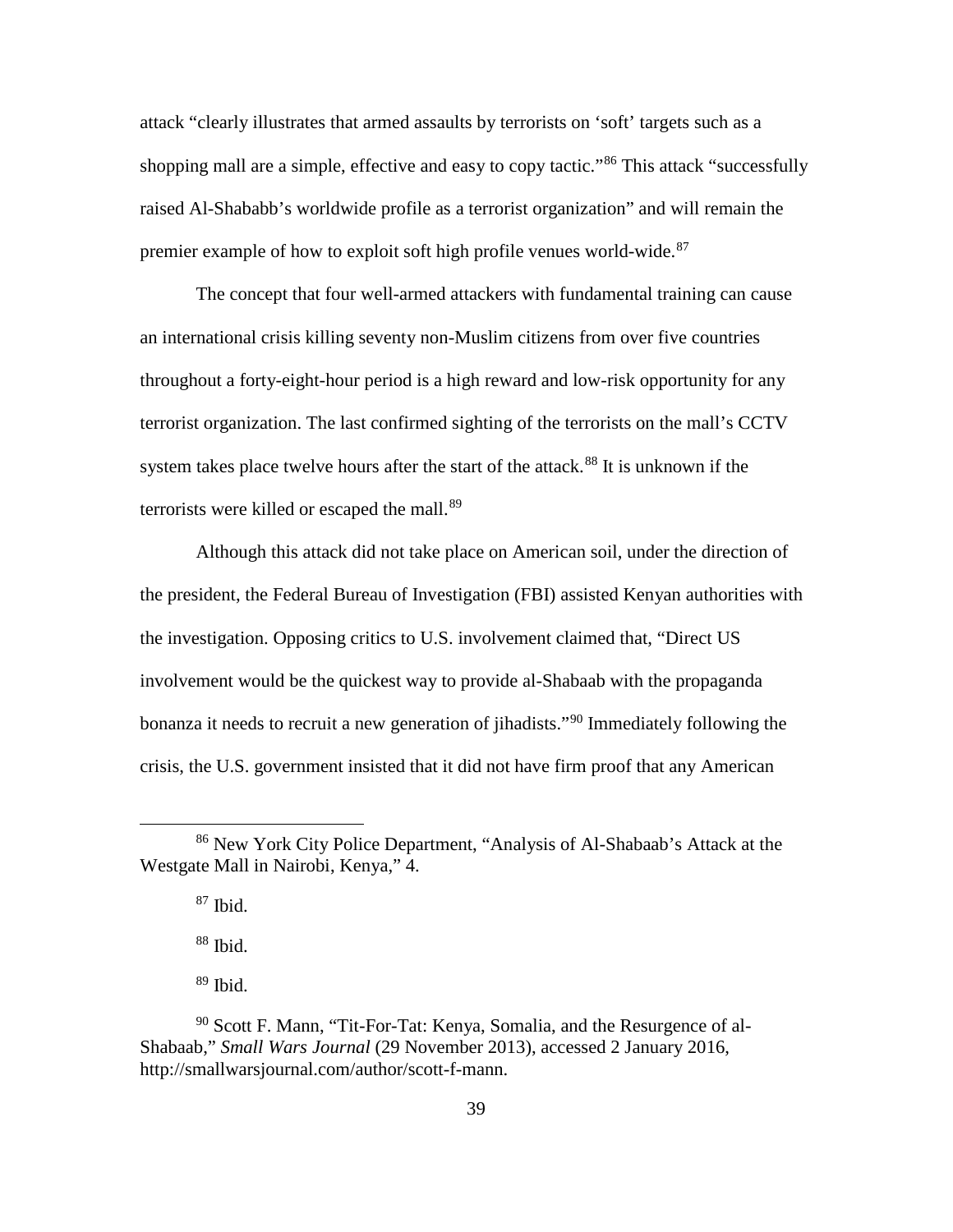nationals took part in the Westgate attack. However, later reports indicated that at least one shooter had spent time in a predominantly Somalian neighborhood just outside of Minneapolis, Minnesota.<sup>[91](#page-47-0)</sup> The FBI was "thought to be investigating the suspected involvement of al-Shabaab recruits from Somali communities in Minnesota and Maine."[92](#page-47-1) A number of U.S. citizens have been recruited to fight in Somalia from Minneapolis, which is home to 32,000 of the estimated 100,000 Somalis who have fled the country's civil war and settled in the United States.<sup>[93](#page-47-2)</sup>

A final important lesson learned from this attack is at the tactical level of operations. Specifically, the interoperability between responding units exhibited "poor coordination and lack of effective communication between police and military commanders that resulted in the military troops firing on members of the police tactical team, killing one officer and wounding the team commander."[94](#page-47-3) This highlights the importance of consistent military and police exercises to test and validate a common operating picture where tactics, communications, and procedures are synchronized to enhance mutual response.

<span id="page-47-0"></span><sup>&</sup>lt;sup>91</sup> Dan Roberts, "Obama Offers Support to Kenya as FBI Investigates American Involvement: US president pledges security help amid rumors American al-Shabaab recruits took part in Westgate shopping mall attack," *The Guardian*, 23 September 2013, accessed 2 January 2016, http://www.theguardian.com/world/2013/sep/23/kenyawestgate-attacks-obama-support.

 $92$  Ibid.

<span id="page-47-3"></span><span id="page-47-2"></span><span id="page-47-1"></span><sup>&</sup>lt;sup>94</sup> New York City Police Department, "Analysis of Al-Shabaab's Attack at the Westgate Mall in Nairobi, Kenya," 4.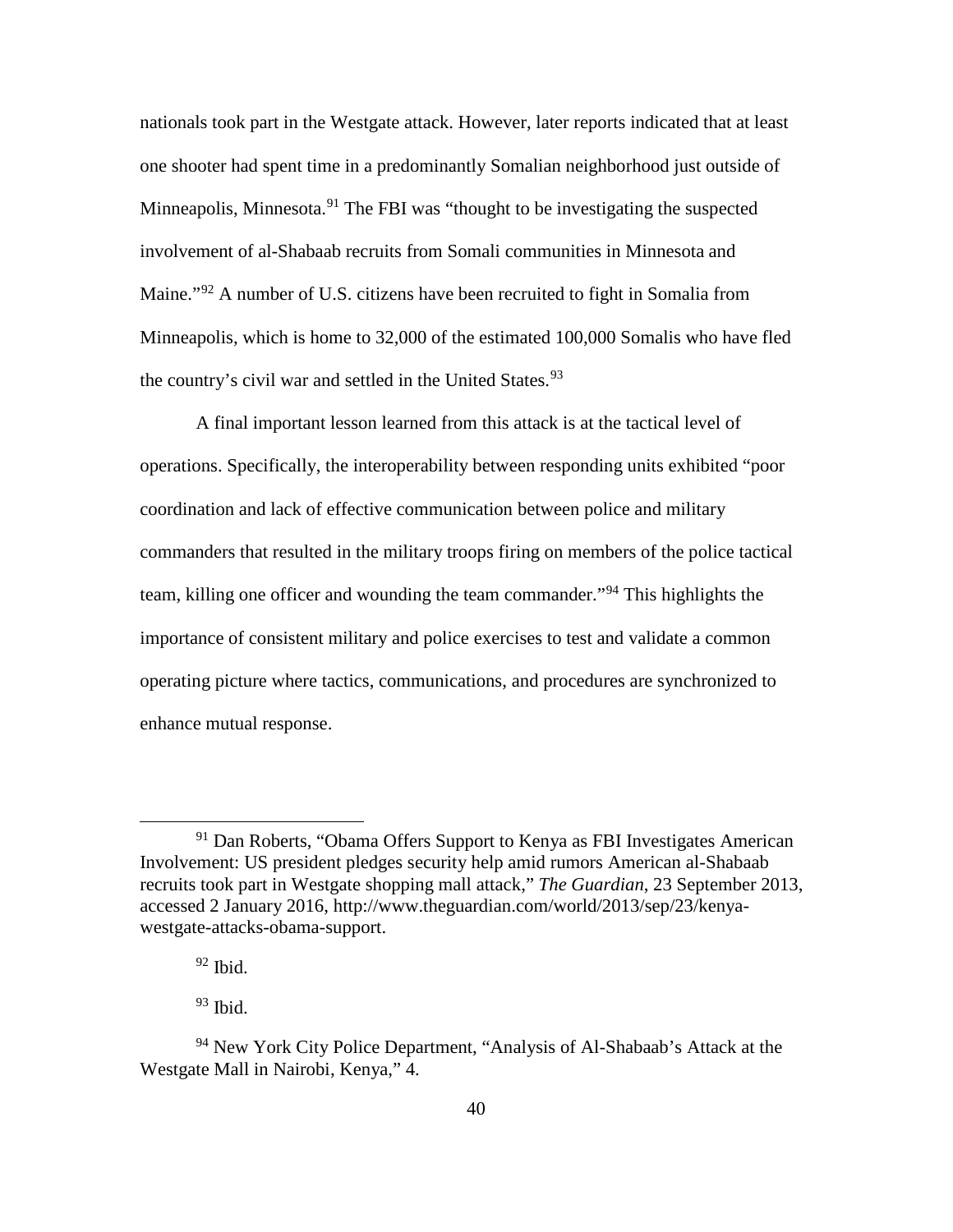#### Paris Attacks

### Background

On 13 November 2015, a terrorist cell conducted a series of coordinated attacks throughout Paris.<sup>[95](#page-48-0)</sup> Three suicide bombers struck near the Stade de France in Saint-Denis, followed by suicide bombings and mass shootings at cafes, restaurants, and the Bataclan Concert Hall in Paris. In all, 129 people were killed and 368 wounded in addition to the seven attackers who died.<sup>[96](#page-48-1)</sup>

The attacks were the deadliest in France since World War II, and the deadliest in the European Union since the Madrid train bombings in 2004.<sup>[97](#page-48-2)</sup> France had already been on high alert due to the terrorist attack on 7 January 2015, which killed twelve civilians at the satirical weekly newspaper, *Charlie Hebdo*, in Paris, [98](#page-48-3) and the thwarted Thayls train

<span id="page-48-0"></span> <sup>95</sup> Sybille Hamaide, "Timeline of Paris attacks according to public prosecutor," *Reuters*, 14 November 2015, accessed 2 January 2016, http://www.reuters.com/article/usfrance-shooting-timeline-idUSKCN0T31BS20151114.

<span id="page-48-1"></span><sup>96</sup> Mary B. Marcus, "Injuries from Paris attacks will take long to heal," *CBS News*, 19 November 2015, accessed 2 January 2016, http://www.cbsnews.com/news/ injuries-from-paris-attacks-will-take-long-to-heal/.

<span id="page-48-2"></span> $97$  Nafeesa Sayeed, "Paris Terror Attacks: Yes, Parisians are traumatized, but the spirit of resistance still lingers," *The Irish Independent*, 15 November 2015, accessed 2 January 2016, http://www.independent.ie/world-news/europe/paris-terror-attacks/paristerror-attacks-yes-parisians-are-traumatised-but-the-spirit-of-resistance-still-lingers-34201891.html.

<span id="page-48-3"></span><sup>98</sup> Dan Bilefsky and Maia de la Baume, "Terrorists Strike Charlie Hebdo Newspaper in Paris, Leaving 12 Dead," *The New York Times*, 7 January 2015, accessed 2 January 2016, http://www.nytimes.com/2015/01/08/world/europe/charlie-hebdo-parisshooting.html?\_r=0Dan.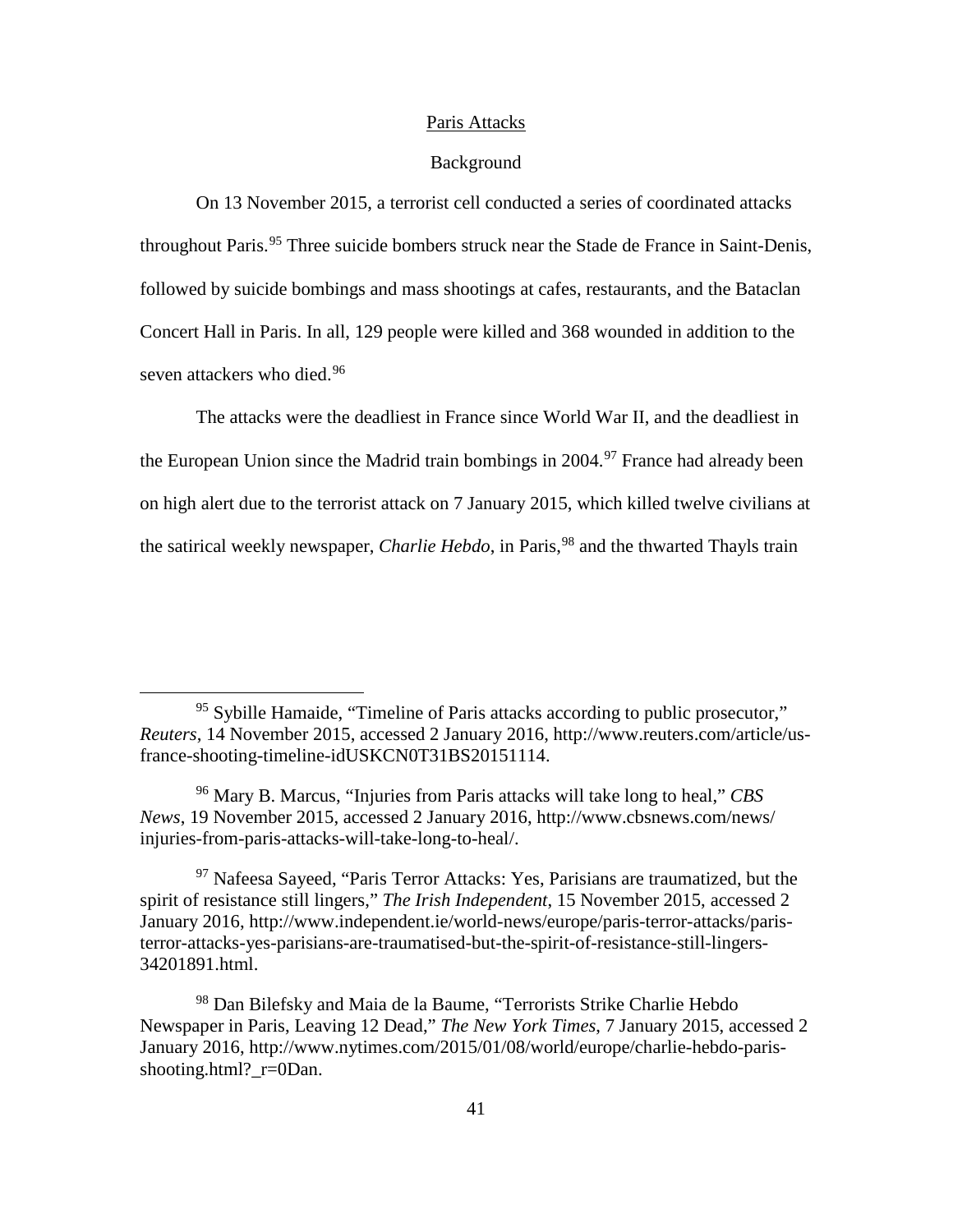attack on 21 August 2015 where three Americans subdued a lone gunman aboard a train traveling from Belgium to France.<sup>[99](#page-49-0)</sup>

ISIL immediately claimed responsibility for the attacks.<sup>[100](#page-49-1)</sup> ISIL stated that they were conducted in retaliation for the French airstrikes on ISIL targets in Syria and Iraq.<sup>[101](#page-49-2)</sup> French President François Hollande said that the attacks were "an act of war by ISIL."<sup>[102](#page-49-3)</sup> President Hollande vowed to "be unforgiving with the barbarians from Daesh (AKA ISIL)," and added that France would act within the law "in coordination with our allies, who are, themselves, targeted by this terrorist threat."<sup>[103](#page-49-4)</sup>

### Lessons Learned

Former Director of the U.S. National Counterterrorism Center, Michael Leiter,

stated, "this will be a game-changer for how the West looks at this threat."<sup>[104](#page-49-5)</sup> The level of

<span id="page-49-1"></span><sup>100</sup> Mariano Castillo, Margot Haddad, Michael Martinez, and Steve Almasy, "Paris suicide bomber identified; ISIS claims responsibility for 129 dead," *CNN*, 16 November 2015, accessed 2 January 2016, http://www.cnn.com/2015/11/14/world/parisattacks.

 $101$  Ibid.

<span id="page-49-3"></span><span id="page-49-2"></span><sup>102</sup> Adam Nossiter, Aurelien Breeden, and Katrin Bennhold, "Three Teams of Coordinated Attackers Carried Out Assault on Paris, Officials Say; Hollande Blames ISIS," *The New York Times*, 14 November 2015, accessed 2 January 2016, http://www.nytimes.com/2015/11/15/world/europe/paris-terrorist-attacks.html.

<sup>103</sup> Ibid.

<span id="page-49-5"></span><span id="page-49-4"></span><sup>104</sup> Richard Engel and Jon Schuppe, "Paris Attacks: ISIS Supporters Celebrate, But Who's to Blame?" *NBC News*, 14 November 2015, accessed 2 January 2016, http://www.nbcnews.com/storyline/paris-terror-attacks/paris-attacks-isis-supporterscelebrate-whos-blame-n463321.

<span id="page-49-0"></span> <sup>99</sup> Into Landauro and Sam Schechner, "Three Wounded in Attack on French Train," *The Wall Street Journal*, 21 August 2015, accessed 2 January 2016, http://www.wsj.com/articles/three-wounded-in-attack-on-french-train-1440187820.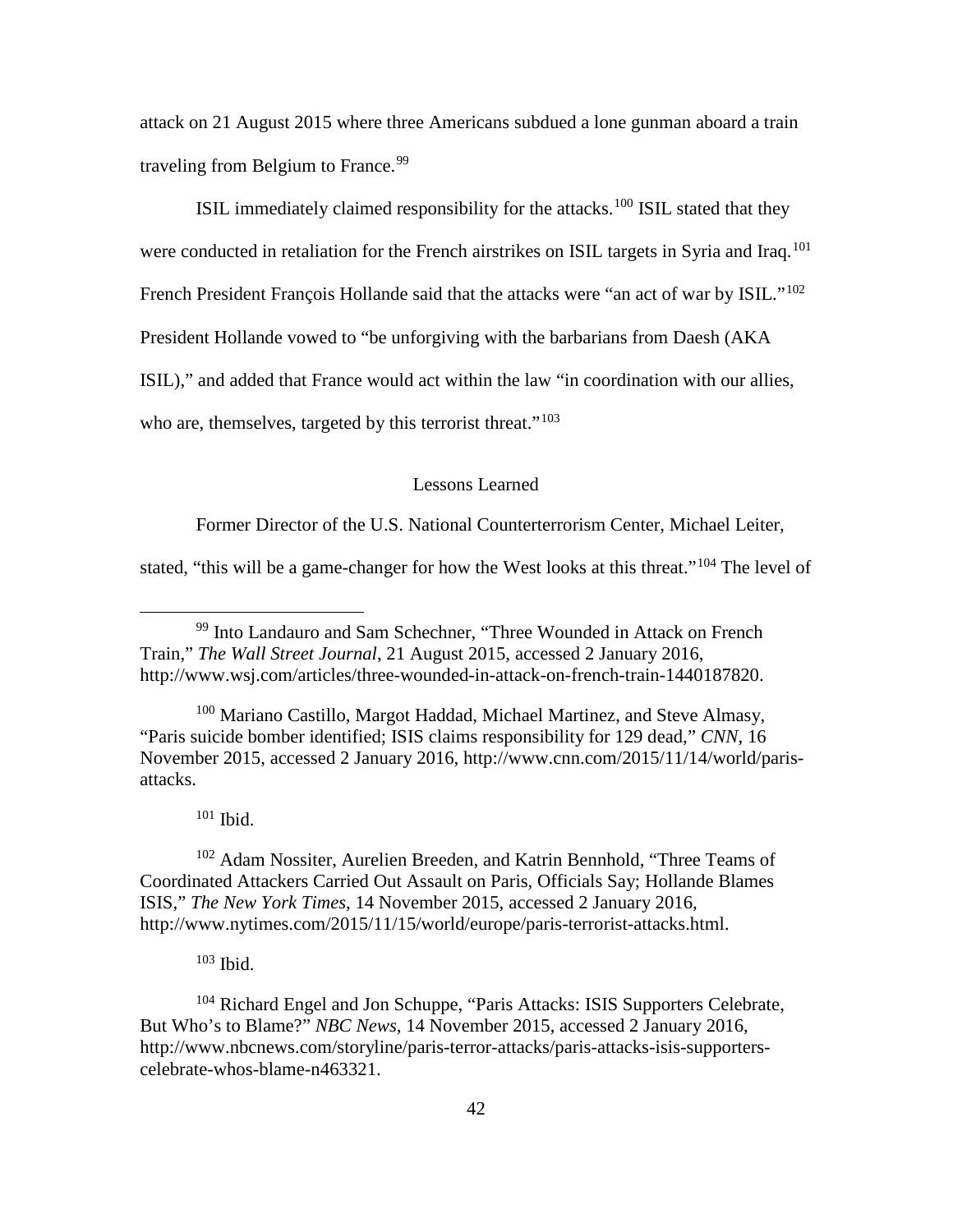sophistication and coordination of the attacks pointed more toward al-Qaeda and will bring the reach and threat of ISIL to a new level.<sup>[105](#page-50-0)</sup> Some of the attackers were known to law enforcement officials prior to the attacks, and at least some of the attackers had residences in the Molenbeek area of Brussels, which is noted for its links to extremist activities.[106](#page-50-1)

A counterterrorism expert said the fact that authorities knew the perpetrators suggests that intelligence was "pretty good" but the ability to act on it was lacking.<sup>[107](#page-50-2)</sup> The number of Europeans who have links to Syria makes it difficult for security services to keep track of them all.<sup>[108](#page-50-3)</sup> Evidence points to the attackers having regularly used unencrypted communications during the planning of the attack on 13 November.<sup>[109](#page-50-4)</sup>

The commonality between every terrorist attack in France in 2015 is the religious driven motivation deeply entrenched within the attackers. These attacks exhibit the ability for large-scale Muslim terrorist organizations such as ISIL to recruit, train, equip, and

<span id="page-50-2"></span><sup>107</sup> Andrew Higgins, Kimiko de Freytas-Tamura, and Katrin Bennhold, "In Suspects' Brussels Neighborhood, a History of Petty Crimes and Missed Chances," *The New York Times*, 17 November 2015, accessed 2 January 2016, http://www.nytimes.com/ 2015/11/17/world/europe/in-suspects-brussels-neighborhood-a-history-of-petty-crimesand-missed-chances.html.

<sup>108</sup> Ibid.

<span id="page-50-4"></span><span id="page-50-3"></span><sup>109</sup> Dan Froomkin, "Signs Point to Unencrypted Communications between Terror Suspects," *The Intercept*, 18 November 2015, accessed 2 January 2016, https://theintercept.com/2015/11/18/signs-point-to-unencrypted-communicationsbetween-terror-suspects.

<sup>&</sup>lt;sup>105</sup> Engel and Schuppe.

<span id="page-50-1"></span><span id="page-50-0"></span><sup>106</sup> Alicia Parlapiano, Wilson Andrews, Haeyoun Park, and Larry Buchanan, "The Expanding Web of Connections Among the Parish Attackers," *The New York Times*, 9 December 2015, accessed 2 January 2016, http://www.nytimes.com/interactive/ 2015/11/15/world/europe/manhunt-for-paris-attackers.html?\_r=0.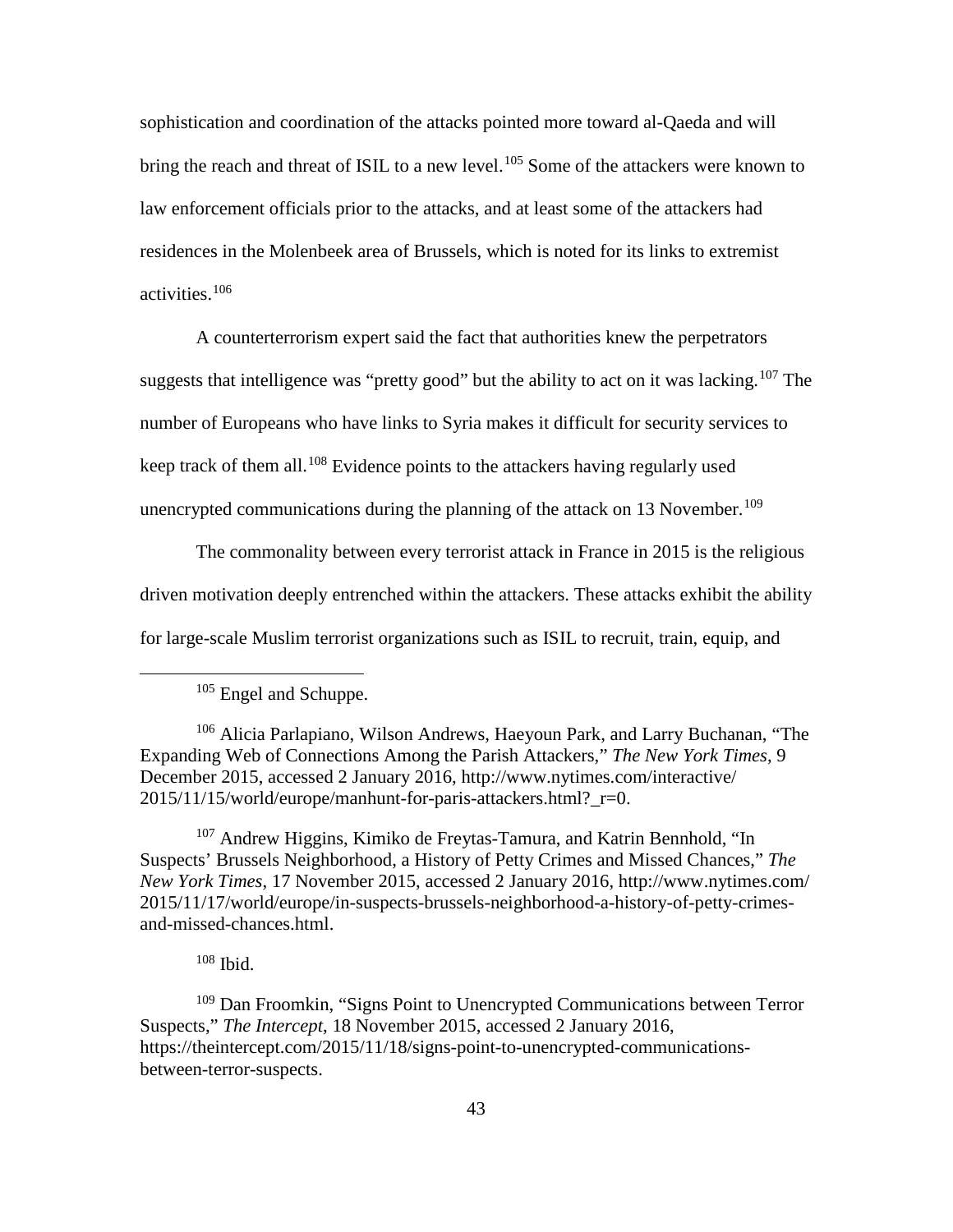direct small cells or lone wolves to conduct high profile attacks on vulnerable soft targets. New York City Police Commissioner William J. Bratton said the Paris attacks have changed the way law enforcement deals with security.<sup>[110](#page-51-0)</sup>

#### Analysis Conclusion

The analysis was intended to provide the federal authorizations and expectations which detail not only the opportunity for Title 10 forces to remain proficiently trained with DSCA operations; but the expectation to do so. If terrorist attacks from violent extreme organizations increase within the U.S. borders in terms of frequency and escalation, Title 10 forces may have to assist federal and civil authorities on a more frequent basis. The DOD may be required to balance its focus and efforts to support roles in both homeland security and homeland defense. The analysis of the aforementioned literature depicts the authorizations and requirement for DSCA operations and the case studies legitimize the growing threat from transnational threats who remain adversaries of the United States.

<span id="page-51-0"></span> <sup>110</sup> J. David Goodman, "New York City Police Commissioner Says Attacks Will Force Changes in Tactics," *The New York Times*, 15 November 2015, accessed 2 January 2016, http://www.nytimes.com/live/paris-attacks-live-updates/bratton-says-attacks-willforce-law-enforcement-to-change-tactics/.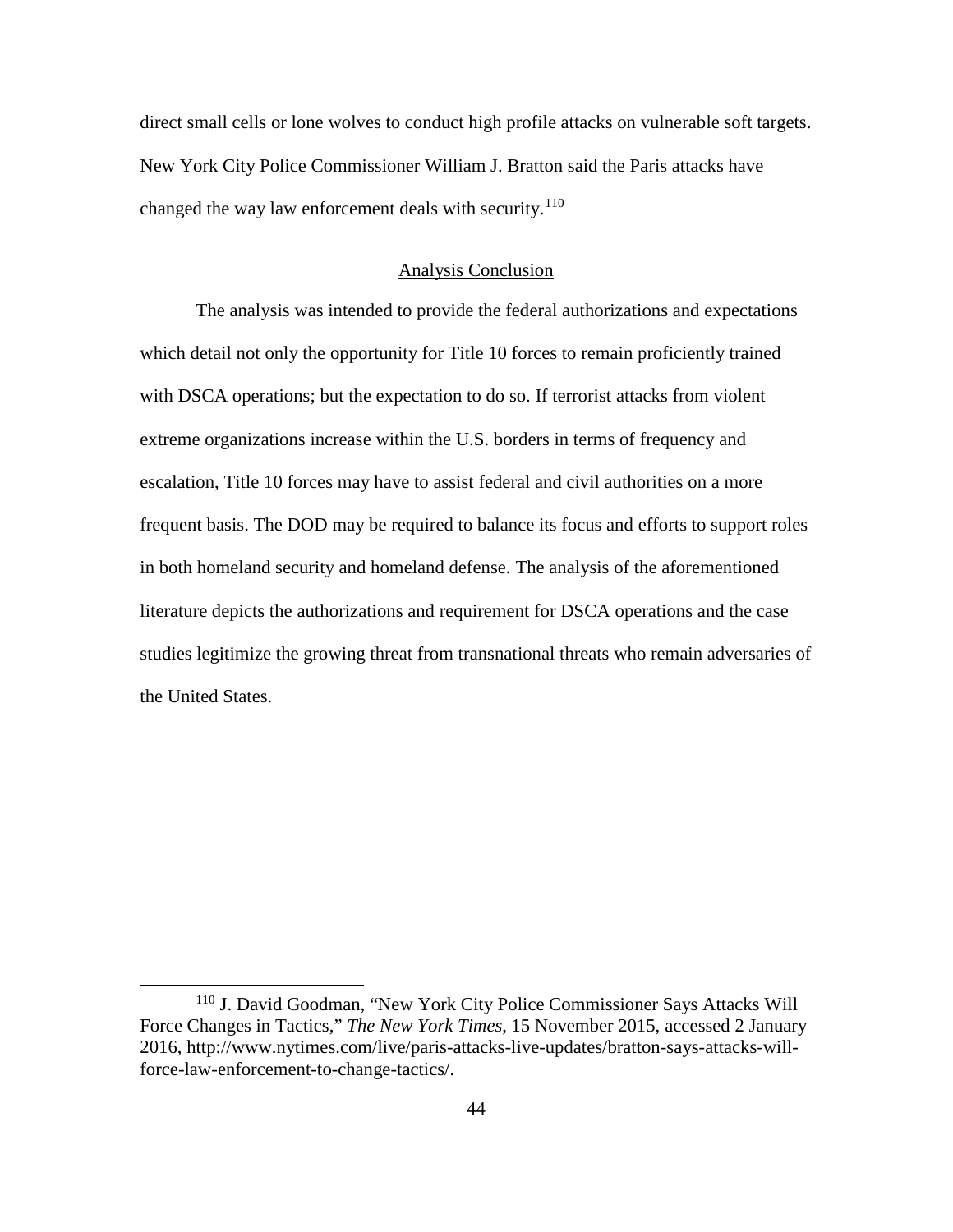### CHAPTER 5

### CONCLUSIONS AND RECOMMENDATIONS

Recent history has taught that violent extreme organizations seek high profile attacks on vulnerable populated areas to reinforce their rhetoric and desired outcome. If terrorist attacks, similar to the Kenyan Westgate Mall attack and Paris, France attack increase within the United States, USNORTHCOM is required by the *National Military Strategy* to have a viable Title 10 force capable of responding and reinforcing civil authorities. Proactive measures should be taken to implement new requirements to the traditional DSCA responsibilities of Title 10 forces to address this threat.

The homeland security doctrine indicates that the DOD should provide seamless integration into a federally led EOC upon a catastrophic crisis resulting from a terrorist attack. The DOD mirrors this requirement in both the DSCA joint publications and individual service requirements, with strict adherence to the Posse Comitatus Act. A Title 10 counterterrorism force responding within the homeland under the guise of the Insurrection Act will never assume the primary role in response to these types of attacks. They will only respond within the United States when civil and federal law enforcement authorities become overwhelmed and are unable to dedicate the manpower required to effectively control the crisis and safeguard the American people.

The conundrum for USNRTHCOM is to identify a suitable and feasible DOD entity that can assume the role of a Title 10 counterterrorism force in addition to their primary roles and responsibilities. The National Guard, U.S. Army, Special Operations Forces (SOF), and the Marine Corps are all viable candidates with components already suited for urban warfare and interagency synchronization. Of these options,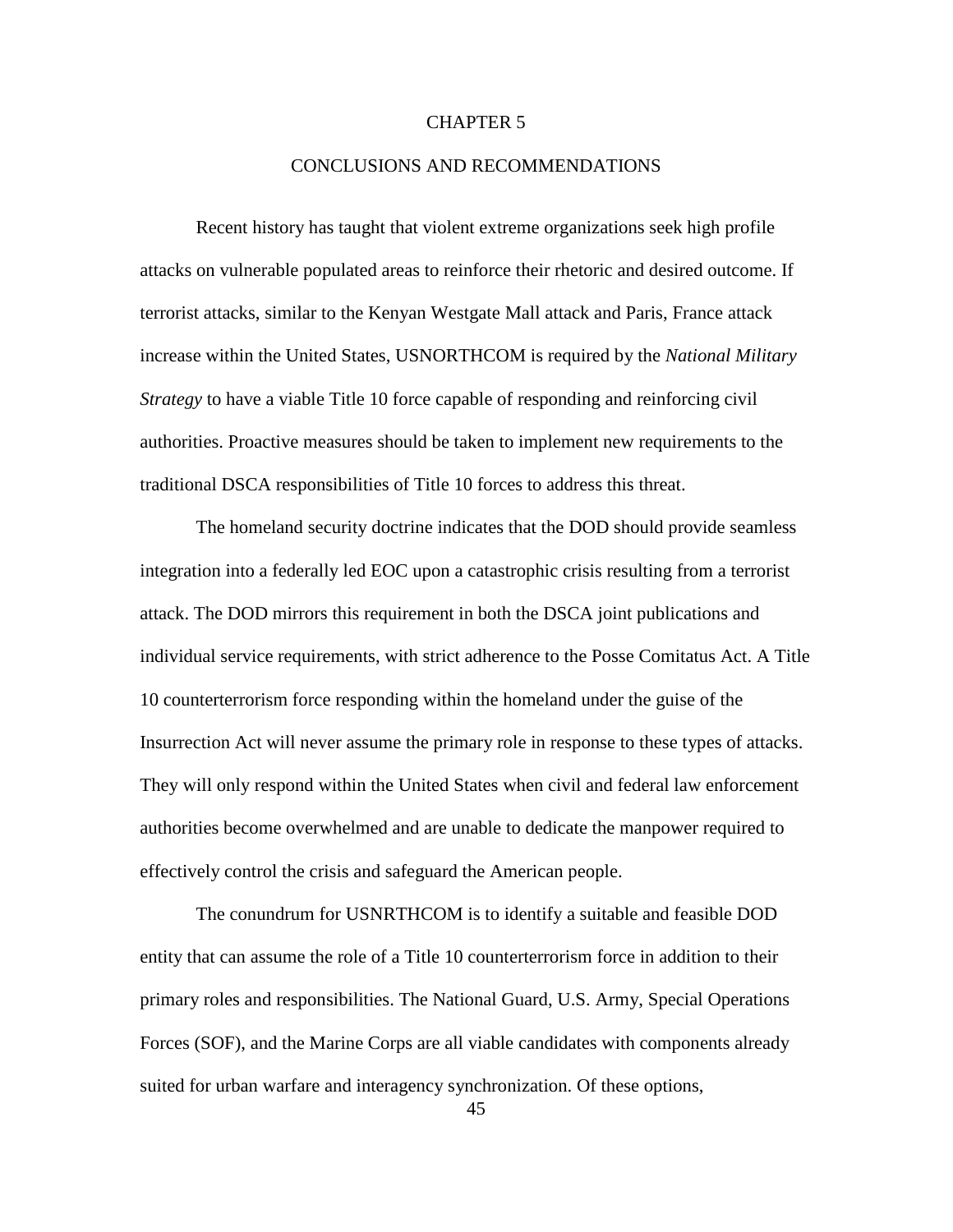USNORTHCOM should identify a Title 10 entity that requires minimal additional training and funding, a force that can remain on-call for six to twelve months, and a service capable of rapidly deploying within the United Sates with organic command and control, air, and sustainment for a catastrophic event. Serving as the combatant command lead, USNORTHCOM can initiate the process to certify and fund this requirement through Congress and the Secretary of Defense.

# Recommendation 1: Required Attributes for a DSCA Counterterrorism Response Force

### **Certification**

USNORTHCOM should serve as the certification authority that validates the training and readiness of a DSCA counterterrorism force. A certification exercise should be conducted with the Title 10 force and the lead federal law enforcement counterterrorism response unit, the FBI Hostage Rescue Team (HRT). This certification exercise should also provide any specialized instruction from USNORTHCOM and federal law enforcement over the course of a seventy-two- to ninety-six-hour period. Training and validation directly from USNORTHCOM will ensure adherence to Title 10 legal constraints and provide seamless integration to a federally led EOC.

## Time

A dedicated asset for USNORTHCOM must have the ability to serve as an on-call DSCA response force for a significant duration of time to ensure consistency, mission preparedness, and continuity for turnover with follow-on forces. Upon certification from USNORTHCOM, the Title 10 response force should remain on-call for no less than six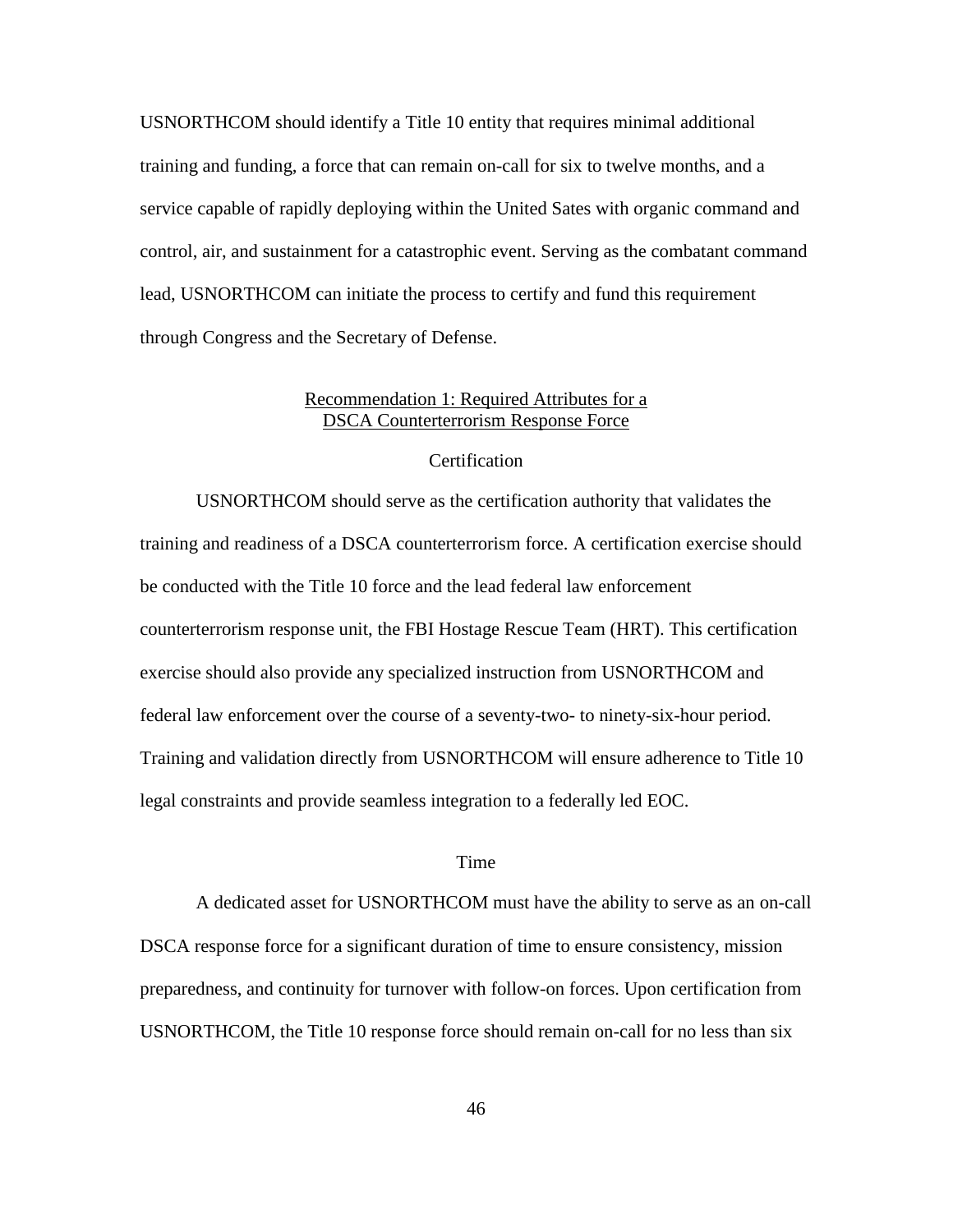months. This will provide USNORTHCOM with a dedicated asset and reduce certification and coordination time.

### **Training**

The Title 10 force selected to serve as the DSCA counterterrorism response force should have a high level of proficiency in urban warfare and decentralized operations prior to additional USNORTHCOM mandated training with federal law enforcement. Standardized based training in Military Operations in the Urban Terrain, which involves high proficiency in room clearing and close quarter marksmanship should be prerequisites for selection. These are vital qualities of any military or law enforcement entity conducting operations in an urban environment and cannot be instructed to a high level of proficiency during a certification exercise. In addition, the DSCA counterterrorism force can participate in USNORHCOM, DHS, and FEMA quarterly and annual National Level Exercises (NLE) across the country to maintain readiness.

#### Manpower

The catalyst for the implementation of a Title 10 counterterrorism response force is derived from the manpower constraints of local and federal law enforcement when a catastrophe occurs. Therefore, the Title 10 response force should be able to reinforce the federally led situation with no less than 100 operators to assist with cordons, room clearing, and securing large populated areas. Martial law in Paris, France after the November 2015 attacks required hundreds of active duty military personnel to cordon off sections of the city while search operations for the remaining terrorists were conducted. The FBI HRT is already reinforced with law enforcement Special Weapons and Tactics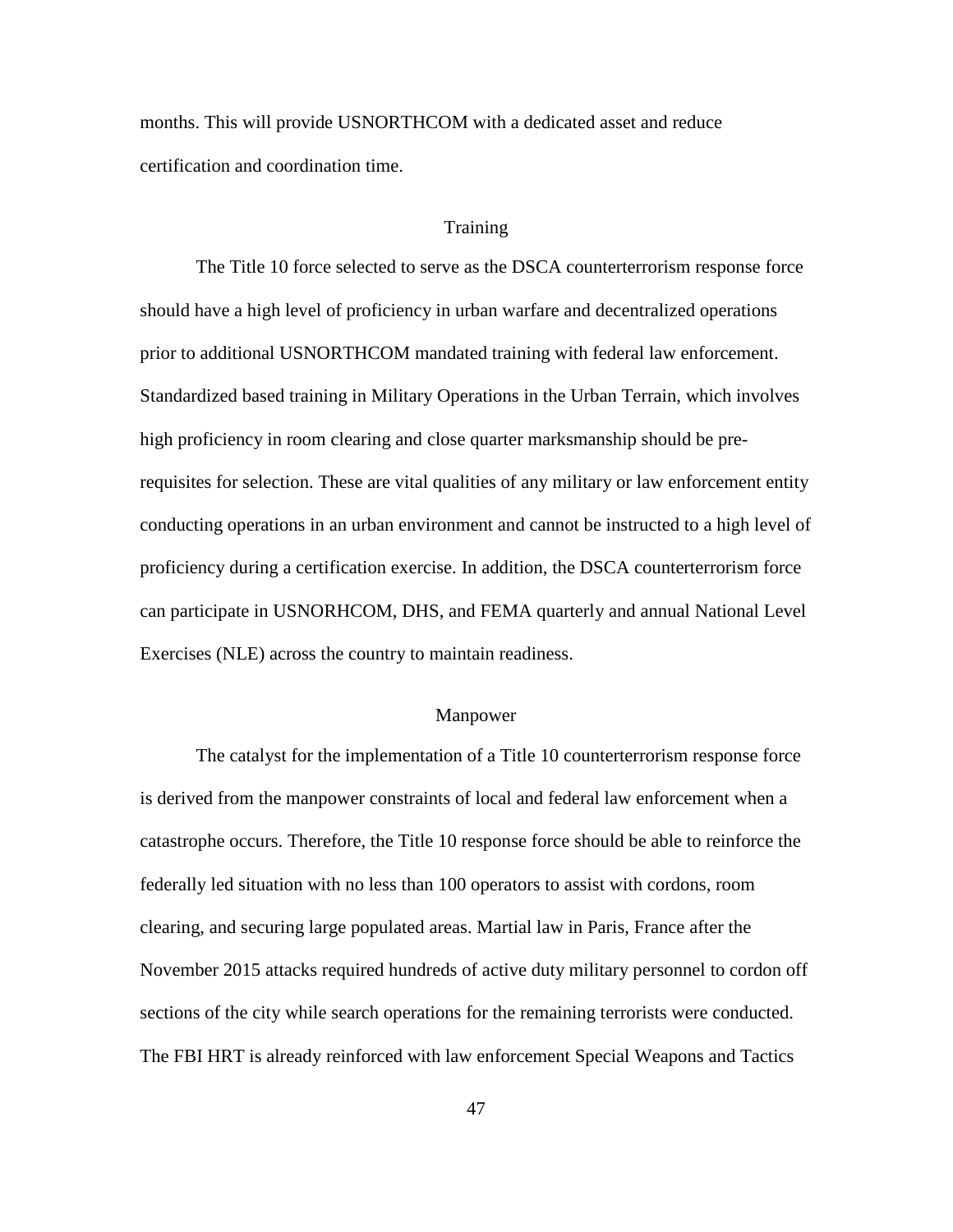teams from the communities surrounding a crisis. A small Title 10 response force will not provide the federal authorities with an increased capability. However, a large 100- to 200-man force with a single command and control construct in direct support of the federal authority will greatly increase their ability to search for and defeat a terrorist cell.

### Rapid Response

The ability to rapidly respond to a large-scale terrorist attack within hours vice days is critical to the effectiveness and utility of a DSCA response force. The selected Title 10 force must have access to pre-staged gear, weapons, ammunition, and specialized equipment upon activation from USNORTHCOM. In addition, pre-designated air and sustainment to include berthing and communication infrastructure should be integrated in the staged assets. This will require the Title 10 force to remain in the continental United States throughout their on-call status and be primarily dedicated to this mission.

## Dedicated Air and Sustainment

Dedicated airlift and sustainment of food, ammunition, and equipment upon integration with an EOC is critical to rapid response and seamless integration. A dedicated Title 10 DSCA response force should not be limited solely to the operators on the ground. Federal and local law enforcement will not have the food and berthing capacity for a 100- to 200-man Title 10 force. The holistic approach of an expeditionary force capable with organic air and logistical self-sustainment will greatly increase response and operational effectiveness for USNORTHCOM.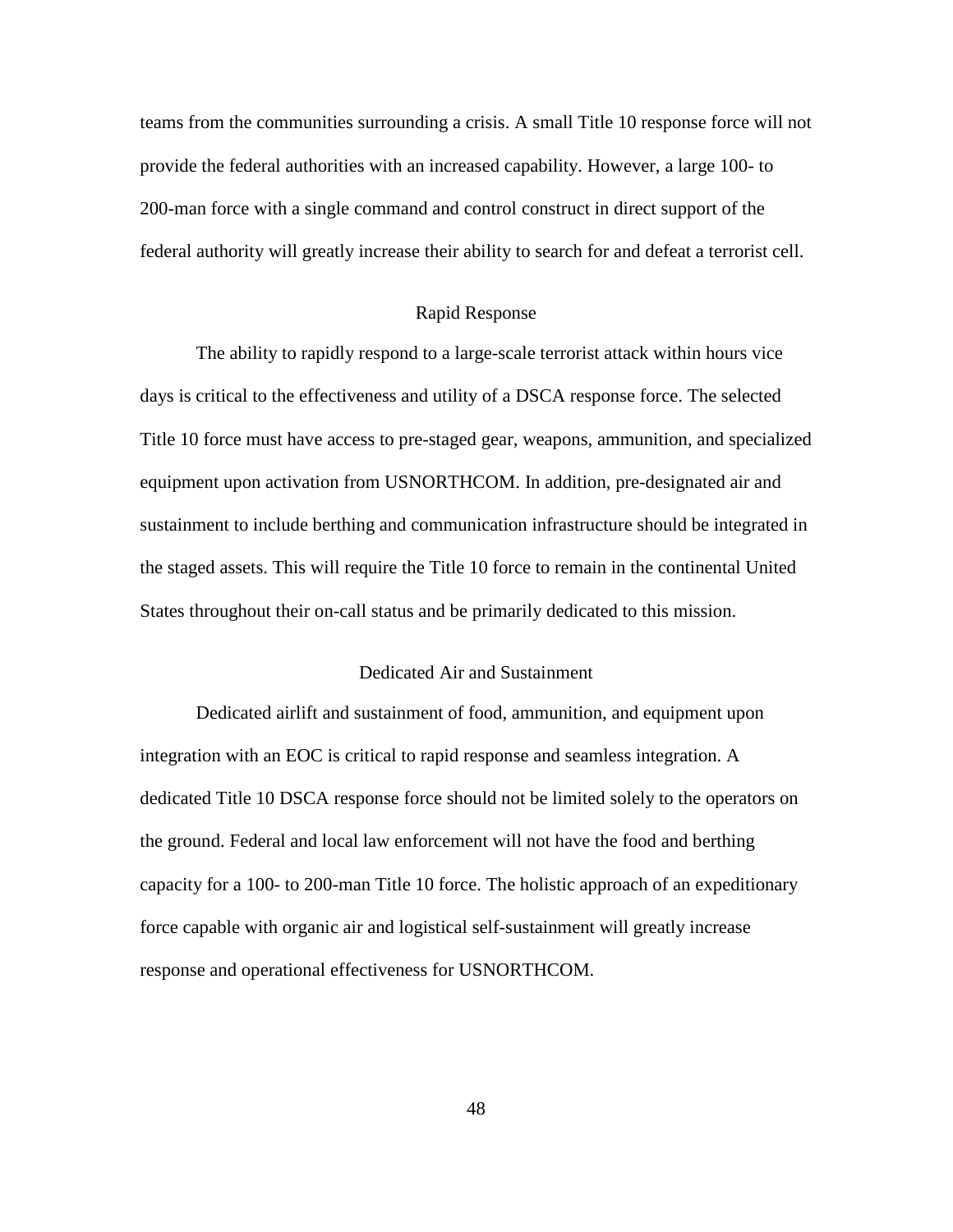#### Command and Control

The dedicated Title 10 force should have a command and control authority capable of directing operations throughout the entirety of the response. Placed with or adjacent to the EOC, the Title 10 leadership will be capable of synchronizing the actions of the military forces with the law enforcement personnel already in place.

# Recommendation 2: Suitable Candidates for DSCA Counterterrorism Response

With an increased reliance on reserve components compared to other combatant commands, USNORTHCOM has placed a strong priority on maintaining the proficiency and response capabilities of National Guard units. The National Guard is the feasible solution for natural disasters, riot control, and specialized CBRNE response. However, serving in the capacity of Title 32 forces, the National Guard lacks the dedicated training time to acquire the capabilities of a response force proficient in military operations in the urban terrain consistent with interagency counterparts. This specialized training is paramount to effectively integrate and reinforce leading federal counterterrorism response entities such as the FBI's HRT.

In addition to training restraints, the ability to mobilize reserve personnel makes the National Guard a non-suitable candidate. As noted from the Los Angeles riots, the process of re-calling soldiers, drawing the necessary weapons, ammunition, and equipment will delay a response in terms of days vice hours. It is also important to note that the air and sustainment is not organic to most National Guard units and is often not co-located with the designated responding forces. These delays coupled with the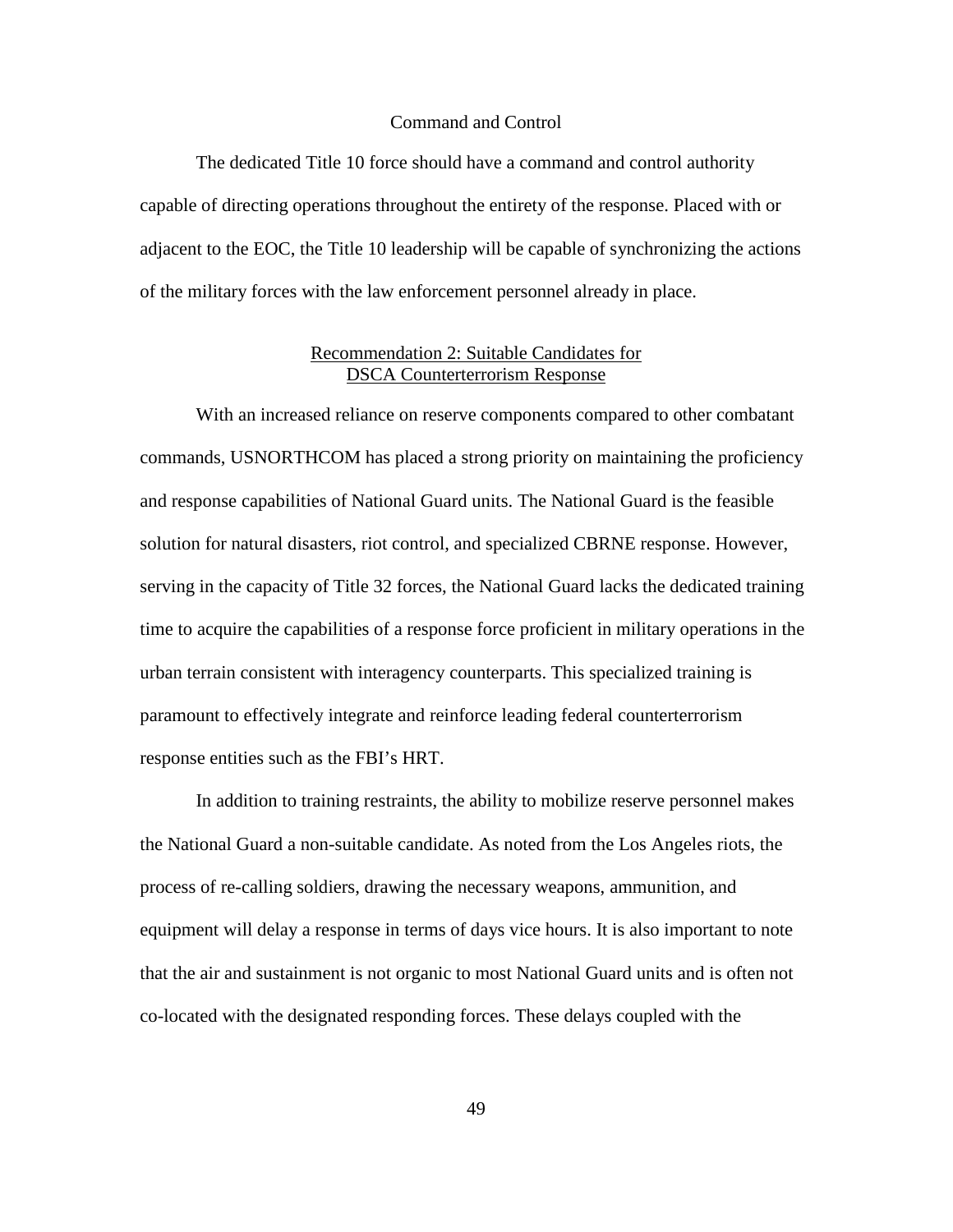inadequate counterterrorism training, make the National Guard unable to achieve the timely response required of a counterterrorism response force.

The use of regular active U.S. Army forces was the next option considered to serve as a DSCA counterterrorism response force. On 1 October 2008, the 3rd Infantry Division's 1st Brigade Combat Team was assigned to USNORTHCOM, marking the first time an active unit had been given a dedicated assignment to Northern Command.<sup>[111](#page-57-0)</sup> The force will be known as the "first dedicated chemical, biological, radiological and highyield explosive (CBRNE) consequence management response force (CCMRF)" at USNORTHCOM.[112](#page-57-1) During the first year as a CBRNE CCMRF, 3rd Infantry Division's 1st Brigade Combat Team served as an on-call federal response force for catastrophic events within the homeland that included terrorist attacks and other natural or manmade emergencies and disasters. Assigned as a subcomponent of the Joint Task Force-Civil Support, they conducted exercises to coordinate with local governments and interagency organizations and FEMA, under U.S. Army North at Fort Sam Houston, Texas in 2008.[113](#page-57-2) Joint Task Force-Civil Support is a subordinate element of USNORTHCOM

<span id="page-57-0"></span><sup>&</sup>lt;sup>111</sup> MG Jeffrey A. Jacobs, USAR, "CCMRF and Use of Federal Armed Forces in Civil Support Operations," Association of the United States Army, July 2009, accessed 17 January 2016, http://www.ausa.org/publications/armymagazine/archive/2009/7/ Pages/CCMRFandUseofFederalArmedForcesInCivilSupportOperations.aspx, 1.

 $112$  Ibid.

<span id="page-57-2"></span><span id="page-57-1"></span><sup>113</sup> Patti Bielling, "Top Army leader visits newly assigned Consequence Management Force," U.S. Northern Command, 15 September 2008, accessed 17 January 2016, http://www.northcom.mil/Newsroom/tabid/3104/Article/563459/top-army-leadervisits-newly-assigned-consequence-management-force.aspx.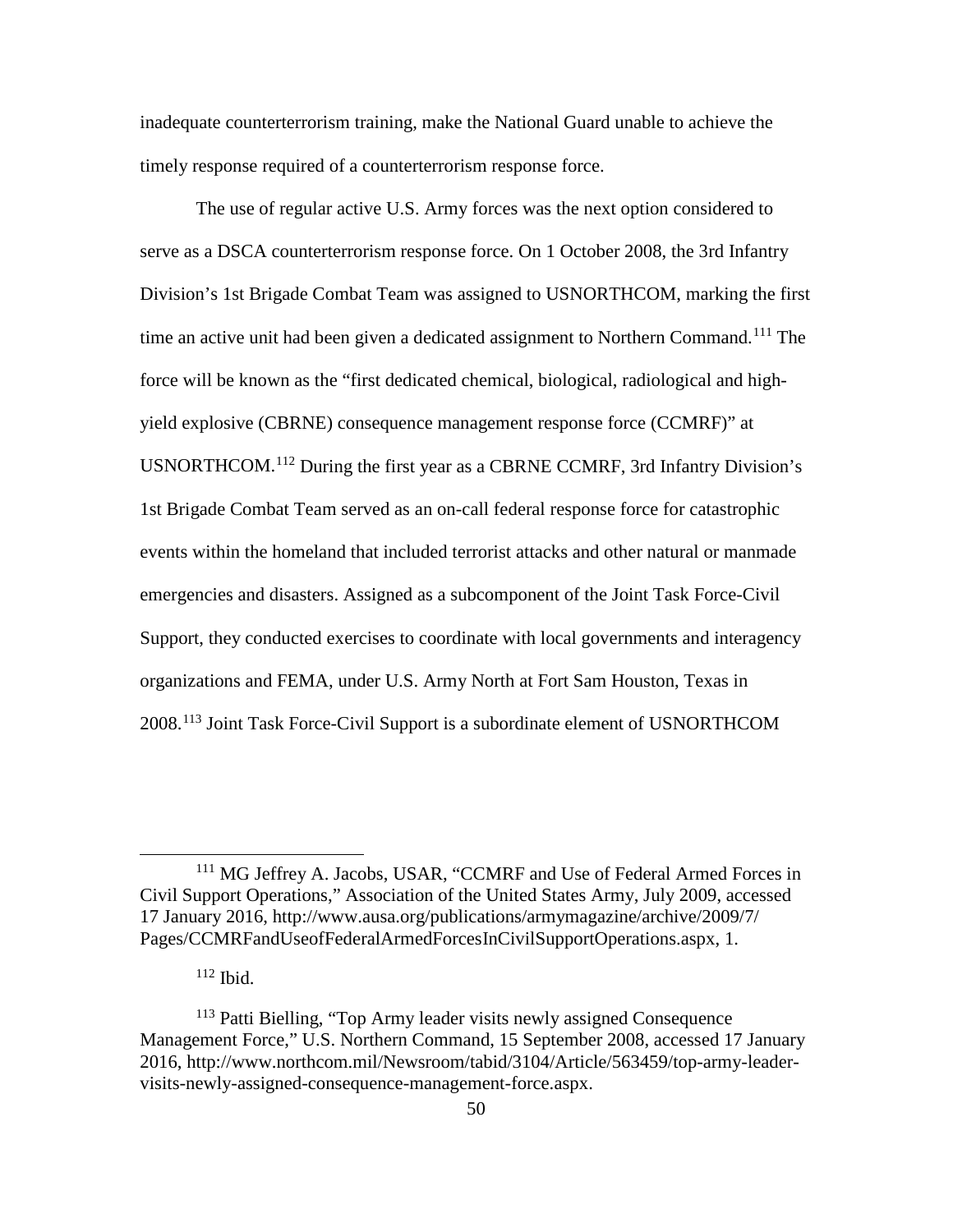whose primary mission is to assist civilian authorities in the event of a CBRNE incident. [114](#page-58-0)

A detailed report conducted by RAND noted there is a lack of training authority within the CCMRF to the ensure forces are consistently and properly trained.<sup>[115](#page-58-1)</sup> Additionally, the DSCA specific training for the 3rd Infantry Division's 1st Brigade Combat Team has been solely focused on CBRNE vice counterterrorism response. The terrorist attacks conducted by ISIL and lone wolf actors require a more specialized response force that is capable of responding in a limited time window with organic assets that do not exist within the CCMRF. As of today, the CCMRF is not an adequate counterterrorism response force for USNORTHCOM and they do not possess the organic assets to modify their organizational structure to meet these demands. They will however, continue to serve as the premier Title 10 DSCA asset for CBRNE as reflected in their training, manning and equipment disposition, and composition.

The training, response capabilities, and current mission focus make the U.S. SOF ideally suited to serve as a counterterrorism response force for USNORTHCOM. SOF's traditional core missions and capabilities offer a unique and versatile joint force that can respond globally within hours. Their limitations to providing USNORTHCOM an on-call DSCA counterterrorism force lie in their operational demand to the other combatant commands and their numerically small team compositions. Every combatant command has operational control of some type of special operations response except for

<span id="page-58-0"></span> $114$  Abbot et al., 21.

<span id="page-58-1"></span> $115$  Ibid., 11.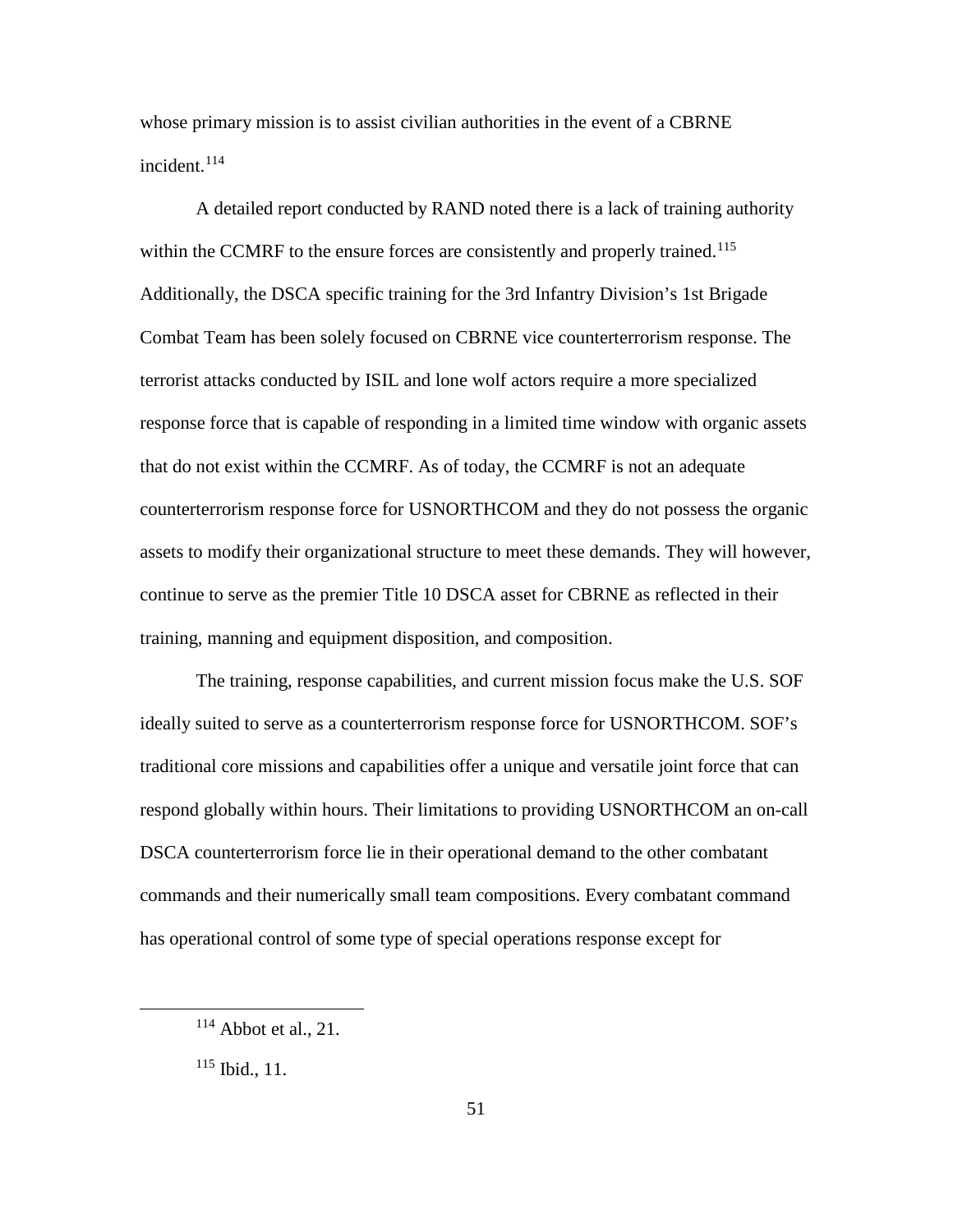USNORTHCOM. Joint Publication 3-05, *Special Operations*, describes the relationship

between the combatant command authorities and Special Operations Command:

United States Special Operations Command (USSOCOM) is a unified combatant command. It is unique among the combatant commands in that it performs Service-like functions and has Military Department-like responsibilities and authorities. A theater special operations command (TSOC) is a subordinate unified command of USSOCOM. TSOCs perform broad, continuous missions uniquely suited to special operations forces capabilities. Secretary of Defense has assigned operational control (OPCON) of the TSOCs and attached SOF tactical units to their respective geographic combatant commander (GCC) via the Global Force Management Implementation Guidance.<sup>[116](#page-59-0)</sup>

A possible solution is to provide USNORTHCOM with assigned SOF assets to utilize as a designated DSCA counterterrorism response force within the United States. However, SOF's demanding deployment cycle and specialized role in homeland defense may inhibit their role in homeland security. SOF personnel are highly trained assets that are better suited for overseas consistent response than homeland on-call duties. Plain and simple, there are not enough SOF elements to support the DSCA mission set and even if there was, the amount of funding invested in their training and specialized skills are better suited for overseas operations.

SOF is clearly qualified to serve as a dedicated USNORTHCOM counterterrorism force and their ability to provide organic air and sustainment satisfies every aforementioned attribute required to fulfill this role. A dedicated DSCA counterterrorism team will need sufficient home station training time to conduct interagency certification and serve as a dedicated on-call asset within the United States for six to twelve months.

<span id="page-59-0"></span> <sup>116</sup> Joint Chiefs of Staff (JCS), Joint Publication (JP) 3-05, *Special Operations* (Washington, DC: U.S. Government Printing Office, 16 July 2014), accessed 23 January 2016, http://www.dtic.mil/doctrine/new\_pubs/jp3\_05.pdf, ix.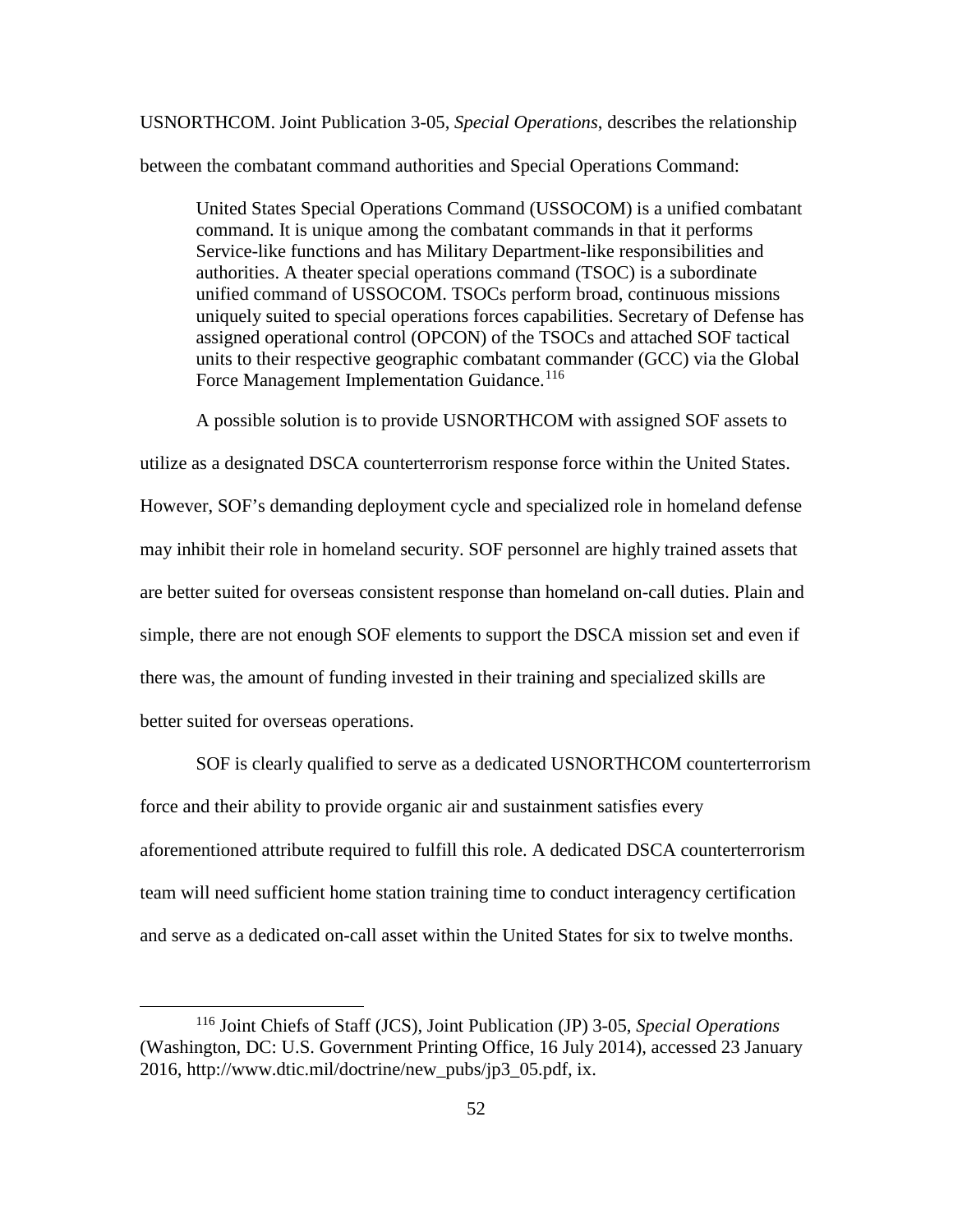For these reasons, time demands and mission relevance to their core skills may result in a mission misalignment of critical SOF capabilities.

The Marine Corps is another ideal option to provide USNORTHCOM with a specialized counterterrorism response force. Their deployment cycle of combat infantry units permit company size elements ranging from 100 to 200 infantrymen to serve as oncall counterterrorism response forces to USNORTHCOM for dedicated periods of six to twelve months. Their core capabilities and small unit leader focus is optimal for interagency integration that would require minimal additional training. Most importantly, the Marine Corps deploys as a self-supported expeditionary asset overseas that utilizes organic command and control, air, medical, and supply entities to maintain force projection and sustainment. This unique capability within the DOD is already in place conducting home station training prior to a deployment as part of a Marine Expeditionary Unit (MEU). The pre-deployment training window for a MEU is twelve to eighteen months within their home station assignment, thus requiring minimal time and external support to rapidly deploy to a catastrophic terrorist attack within the homeland.

The disposition of Marine Corps forces allows USNORTHCOM to train and certify two counterterrorism response teams (one on each coast) with little interference to the operational demands for the infantry units. First Marine Expeditionary Force is located on the west coast in Camp Pendleton, California. Second Marine Expeditionary Force is located on the east coast in Camp Lejeune, North Carolina. As an infantry battalion assigned to the MEU conducting a pre-deployment training cycle, they can assign one infantry company on each coast to assume the additional role of the USNORTHCOM counterterrorism response force with little additional training and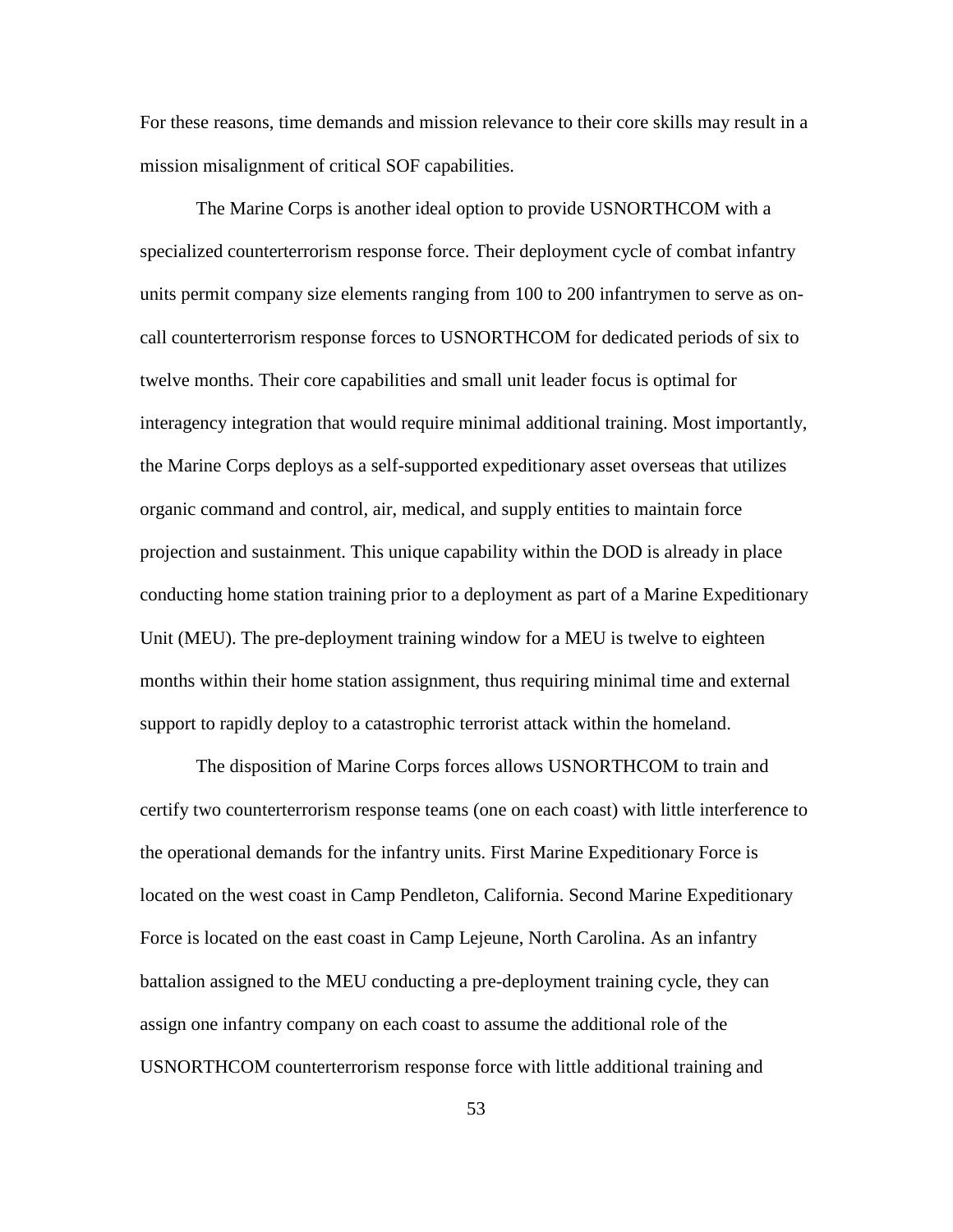equipment. An infantry company, commanded by a captain, could be augmented with select members from the battalion leadership for additional command and control flexibility and strength. Ultimately led by a battalion executive officer with the rank of major, each counterterrorism force can serve a six to twelve month on-call asset for USNORTHCOM and be organically supported by the MEU's air and supply assets.

The Marine Corps has one primary DSCA publication in concert with the other armed services. Marine Corps Warfighting Publication 3-36.2, *DSCA: Multi-service Tactics, Techniques, and Procedures for Defense Support of Civil Authorities (DSCA)*, is a multi-service publication that prescribes the general tactics, techniques, and procedures for DSCA.<sup>[117](#page-61-0)</sup> From background information to introductory level guidance on legal guidelines, the publication provides every armed service with a common foundation. Of note, chapter 5 outlines "domestic activities and special events" and is limited to eight pages that feature basic information on natural disasters and CBRNE incidents.<sup>[118](#page-61-1)</sup> The publication does not refer to Title 10 forces responding to and supporting terrorist activity or attacks.

In addition to Marine Corps Warfighting Publication 3-36.2, the Marine Corps has released two official Marine Administration Messages from Headquarters, U.S. Marine Corps which provide further guidance on DSCA. MARADMIN 589/05, Subj: USMC Roles and Missions in Homeland Defense and Defense Support of Civil

<span id="page-61-1"></span><span id="page-61-0"></span> <sup>117</sup> Army, Marine Corps, Navy, Air Force, MCWP, 3-36.2, *DSCA: Multi-Service Tactics, Techniques, and Procedures for Defense Support of Civil Authorities (DSCA)* (Washington, DC: U.S. Government Printing Office, September 2015), accessed 9 January 2016, http://armypubs.army.mil/doctrine/DR\_pubs/dr\_a/pdf/ atp3\_28x1.pdf, 1.

<sup>118</sup> Ibid., 65.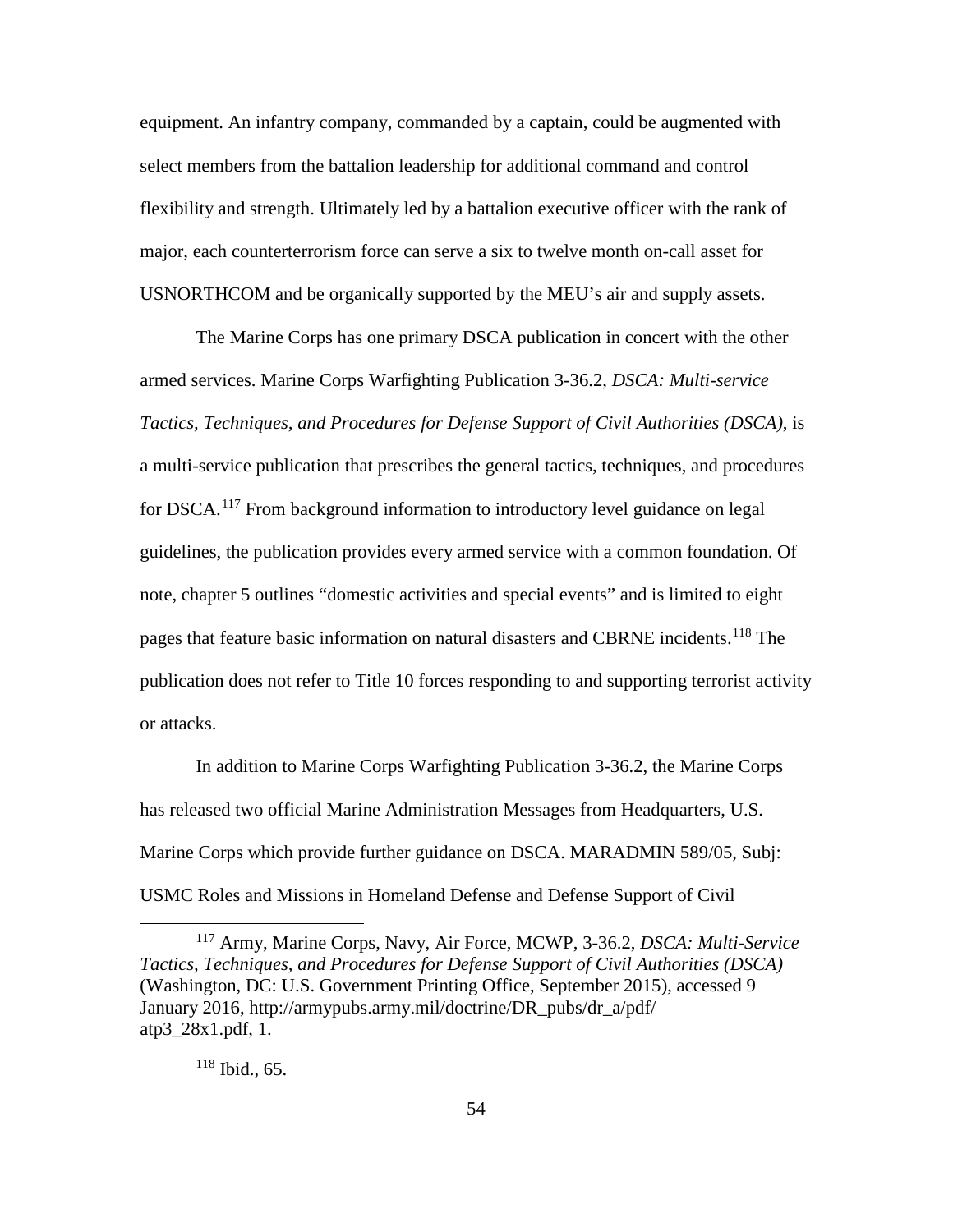Authorities, describes the Marine Corps' roles and missions in homeland defense and

DSCA. It is limited to three pages in length; however, it provides background, standing

command structure, and detailed information on the implementation of the NRP and the

NIMS.<sup>[119](#page-62-0)</sup> Specific verbiage outlines the reporting structure for Marine Corps units in

response:

The Marine Corps provides support to a Lead Federal Agency (LFA) at the direction of the president or Secretary of Defense, by using our expeditionary warfighting capability to rapidly respond to a domestic incident in Support of Civilian Authorities. $120$ 

Additionally, the following excerpt sets conditions for the Marine Corps to respond to

terrorist attacks:

Imminently serious conditions resulting from any civil emergency or attack may require immediate action by military commanders, or by responsible officials of other DOD Agencies, to save lives, prevent human suffering, or mitigate great property damage. When such conditions exist and time does not permit prior approval from higher headquarters, local military commanders and responsible officials of other DOD components are authorized to take necessary action to respond to requests from civil authorities. Such actions are referred to as immediate response. (Per ref e), The military commander, or responsible official of a DOD component or agency rendering such assistance shall report the request, the nature of the response, and any other pertinent information through the chain of command to the National Military Command Center (NMCC).<sup>[121](#page-62-2)</sup>

Notably, the above direction and authorization enabled Marine Corps Security Forces at

Marine Barracks, Washington, DC to respond to the active shooting crisis at the

<span id="page-62-0"></span><sup>&</sup>lt;sup>119</sup> Commandant of the Marine Corps (CMC), Marine Administrative Message (MARADMIN) 589/05, *USMC Roles and Missions in Homeland Defense and Defense Support of Civil Authorities* (Washington, DC, Headquarters, U.S. Marine Corps, 13 December 2005), accessed 9 January 2016, http://www.marines.mil/News/ Messages/MessagesDisplay/tabid/13286/Article/117580/usmc-roles-and-missions-inhomeland-defense-and-defense-support-of-civil-author.aspx.

<span id="page-62-2"></span><span id="page-62-1"></span><sup>120</sup> Ibid.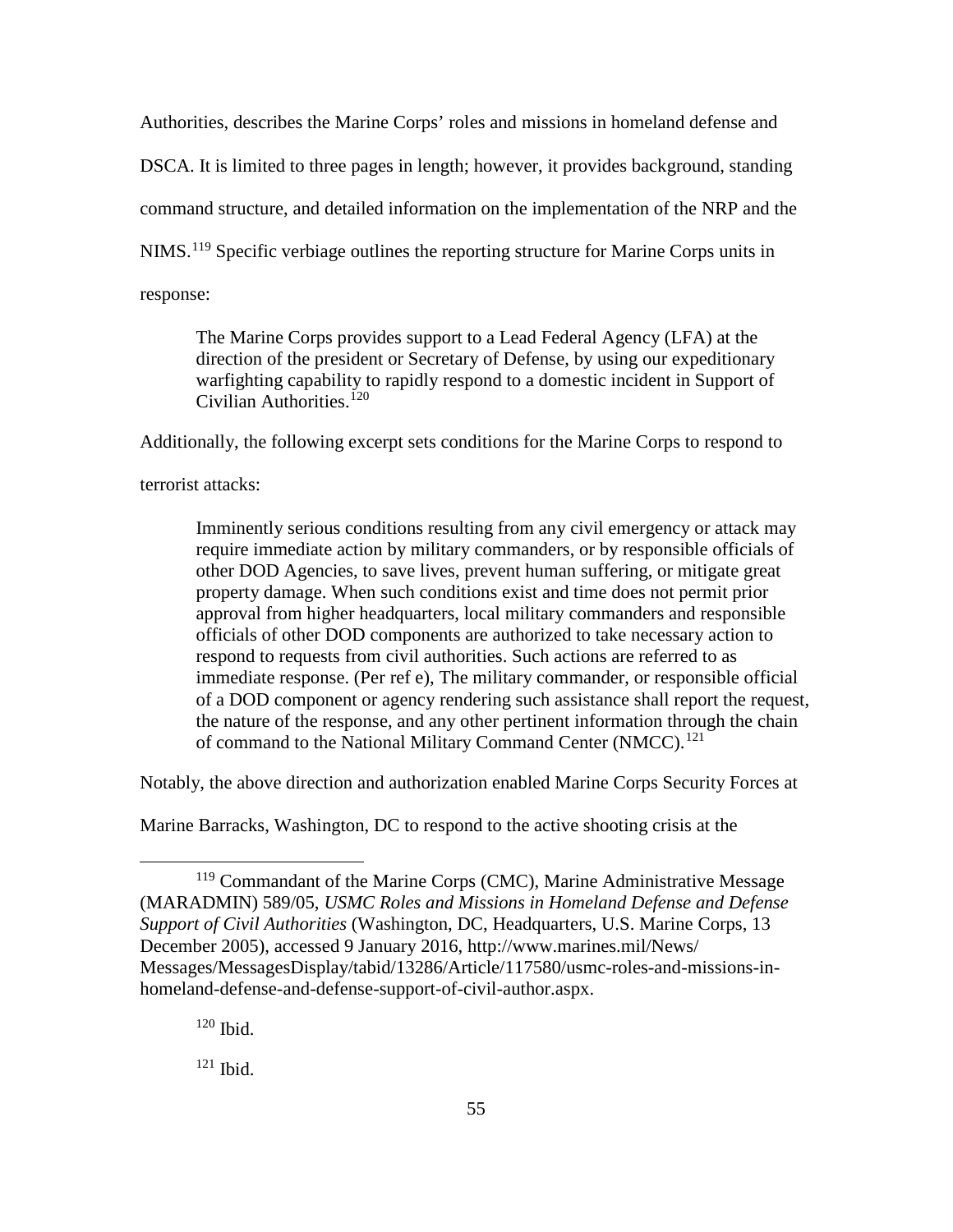Washington Navy Yard on 16 September 2013.<sup>[122](#page-63-0)</sup> However, the response occurred at a neighboring federal installation, which expedited the Title 10 response and mutual aid given the shared jurisdiction.

The second Marine Administrative Message from the Marine Corps, which provides guidance on DSCA, is MARADMIN 423/06, Subj: Training to Support Implementation of National Incident Mngt System and Natl Response Plan at USMC Domestic Installations. This message provides amplifying guidance on "training to support implementation of National Incident Management System (NIMS) and National Response Plan (NRP) at USMC domestic installations."<sup>[123](#page-63-1)</sup> Of note, this official message from the Headquarters, U.S. Marine Corps directs the Marine Corps to not only support but to also receive support from civil authorities when necessary.<sup>[124](#page-63-2)</sup> The mission of this message is "to establish and announce minimum training requirements for designated USMC people in support of the implementation of NIMS and NRP on domestic USMC installations for domestic incident management."[125](#page-63-3) Common knowledge and proper utilization of NIMS and the NRP will set conditions for seamless integration of DSCA whether supporting or receiving. Additionally, this allows Marine Corps commanders to

 $122$  Smith.

<span id="page-63-1"></span><span id="page-63-0"></span><sup>&</sup>lt;sup>123</sup> Commandant of the Marine Corps (CMC), Marine Administrative Message (MARADMIN) 423/06, *Training to Support Implementation of National Incident Mngt System and Ntnl Response Plan at USMC Domestic Installations* (Washington, DC: Headquarters, U.S. Marine Corps, 6 September 2006), accessed 9 January 2016, http://www.marines.mil/News/Messages/MessagesDisplay/tabid/13286/ Article/113551/training-to-support-implementation-of-national-incident-mngt-systemand-ntnl-re.aspx.

<span id="page-63-2"></span> $124$  Ibid.

<span id="page-63-3"></span> $125$  Ibid.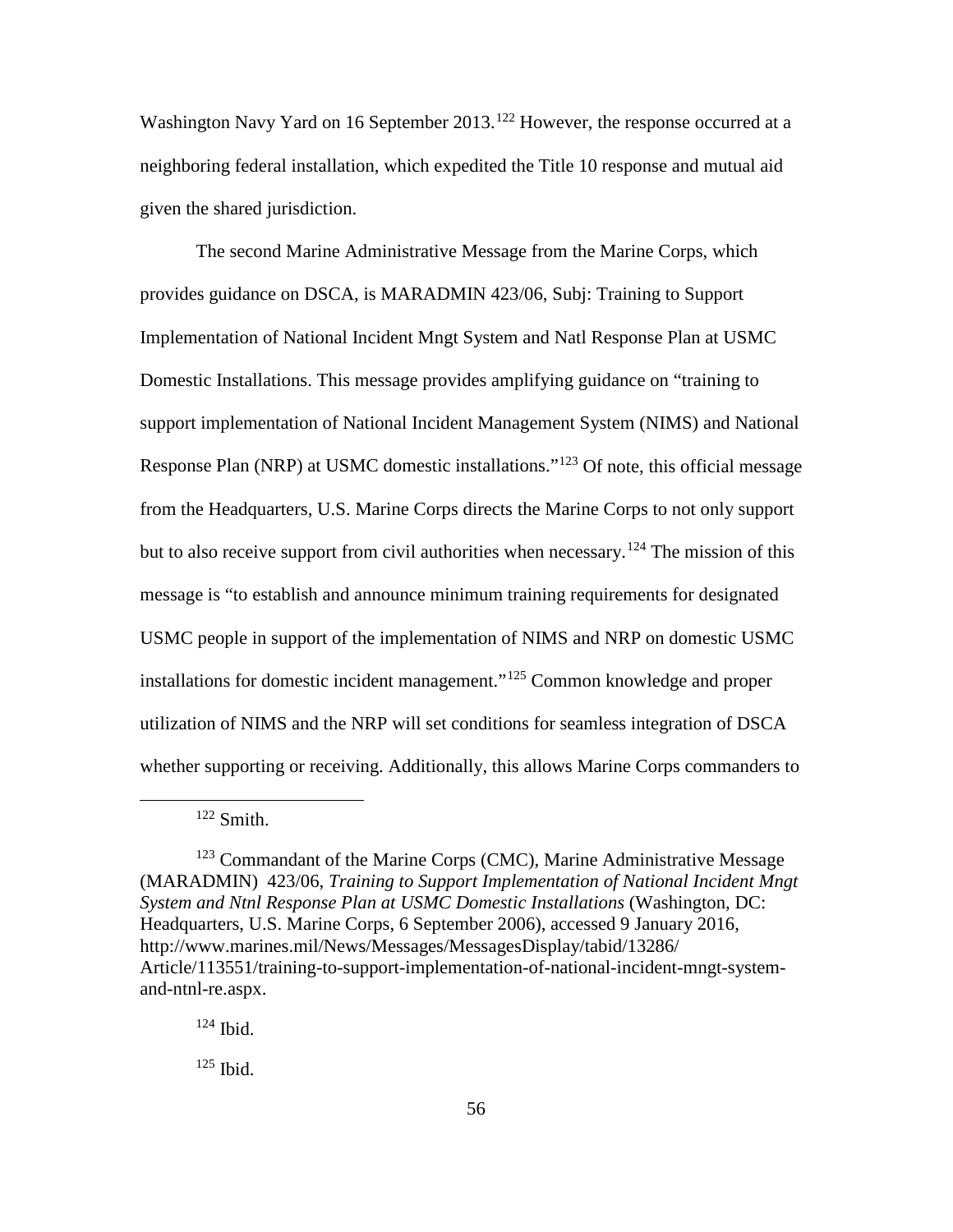integrate with interagency and civil authority partners to conduct DSCA training from tabletop exercises to large-scale response scenarios to include FEMA and NORTHCOM support and oversight.

The service guidance from the Marine Corps requires the leadership to train and support DSCA operations. The composition and home-station training windows of the MEUs create the ideal continuity of a medium size counterterrorism response force for USNORTHCOM. With minimal additional training and equipment requirements, these augmented elements with seasoned leadership, adaptable communication capabilities, and organic sustainment and air make them ideal for USNORTHCOM. Stationed on each coast, their ability to collectively organize, equip, and respond to a federally led operations center upon a catastrophic terrorist attack with the United States is the best solution for this requirement.

### Recommendation 3: DSCA Counterterrorism Training

The training required for a Title 10 counterterrorism force requires a USNORTHCOM certification beyond the annual NLEs. The DOD's "participation in National Level Exercises includes exercises that evaluate DOD linkages to homeland security through DSCA and homeland defense."<sup>[126](#page-64-0)</sup> USNORTHCOM has the "primary responsibility for DSCA, conducts exercises to train and evaluate its DSCA capabilities at the direction of the Chairman of the Joint Chiefs of Staff."[127](#page-64-1) The USNORTHCOM Commander has directed that the command will exercise with all ten FEMA regions in

<span id="page-64-0"></span> <sup>126</sup> Shepherd and Bowman, 4.

<span id="page-64-1"></span><sup>127</sup> Knight, 8.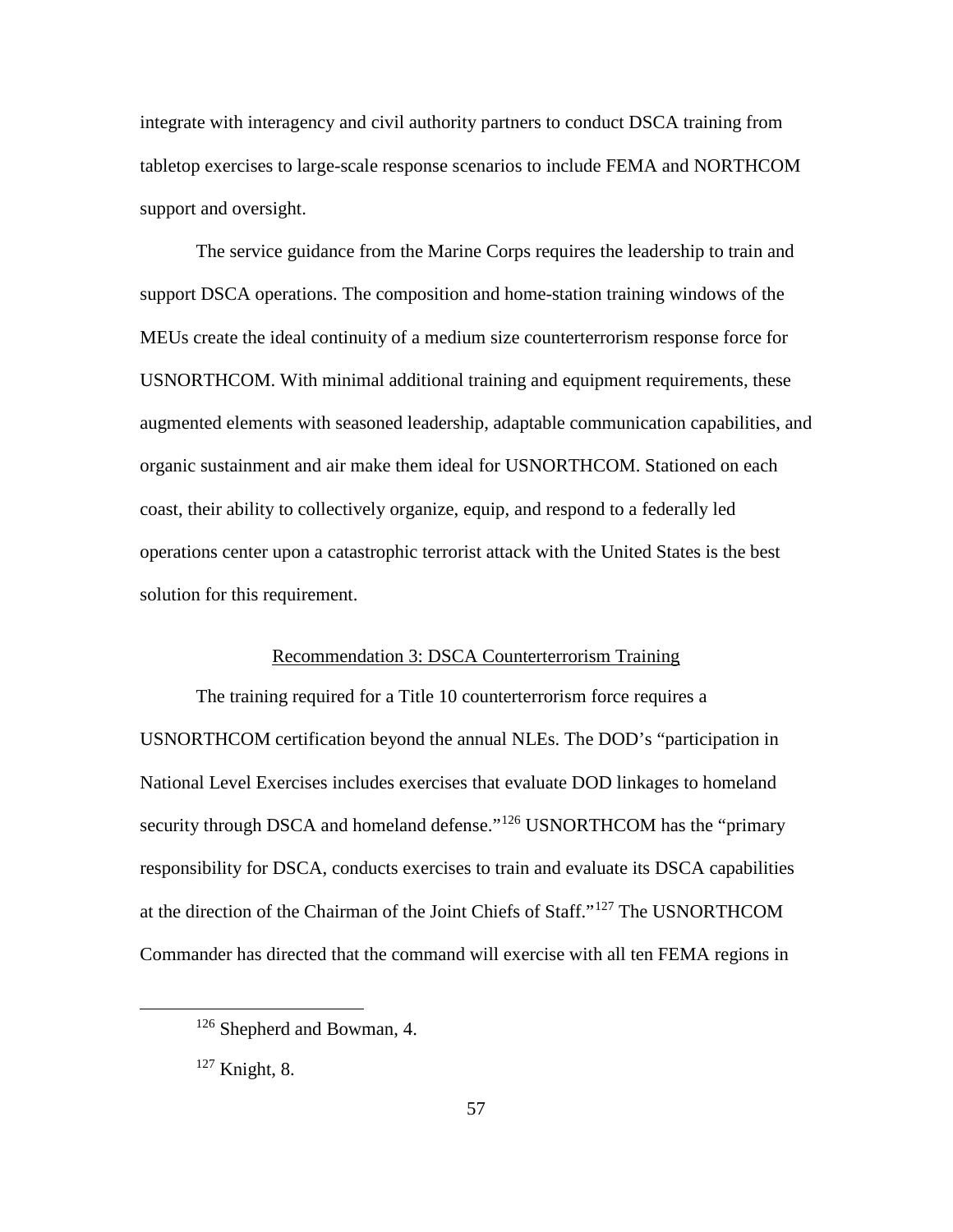consequence management exercises. Additionally, "(US) NORTHCOM's Joint Task Force also conducts at least one regional and several Tactical Training Exercise/Seminar events each year with DHS components and National Guard entities."<sup>[128](#page-65-0)</sup> From improvised nuclear device detonation to hurricane preparation and response, USNORTHCOM is the overarching driving force that sets and maintains standards for DSCA requirements.

USNORTHCOM's initiatives with NLEs and staff officer training opportunities enhance the National Guard's ability to conduct standardized DSCA training according to doctrine. These exercises also foster mutually supported relationships through interagency cooperation that strengthen the lines of communication between DOD and federal law enforcement. Key National Guard stakeholders utilize USNORTHCOM's formal exercises and training opportunities to refine and asses their unit's SOPs but there is simply not enough time to proficiently train to every DSCA mission required by the *National Military Strategy* and the *Quadrennial Defense Review*.

A counterterrorism response team requires tactical level training exercises with federal law enforcement counterparts. The USMC counterterrorism forces on each coast can conduct a certification exercise at Quantico, Virginia prior to assuming the duties for USNORTHCOM. The infantry company selected to serve as the counterterrorism force can conduct a seventy-two- to ninety-six-hour certification exercise at one of the many urban warfare venues offered at Quantico. This base not only offers the ideal training sites for DSCA counterterrorism response, but it is home to the leading federal response entity, the FBI HRT. An interagency certification where the Marine Corps

<span id="page-65-0"></span> <sup>128</sup> Shepherd and Bowman, 8.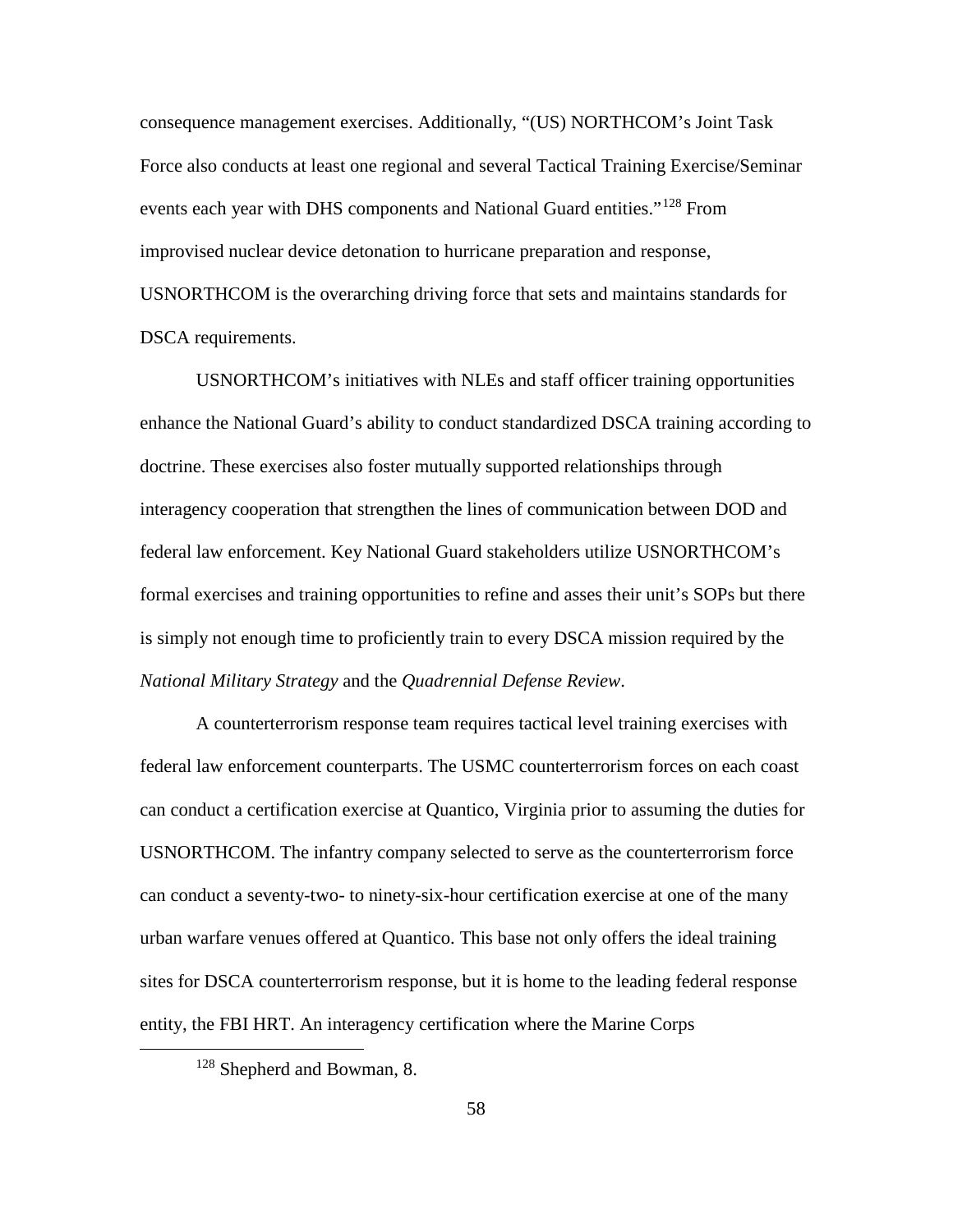counterterrorism response team conducts a series of exercises with FBI HRT will set conditions for seamless response during a crisis. From the synchronization of communication assets to learning federal SOPs, the Marine Corps forces could be tested and certified under the supervision of a designated USNORTHCOM authority. From the guidelines of the Posse Comitatus Act, to the coordination and authority integration with a federally led EOC, USNORTHCOM can validate and certify the readiness status of these forces.

# Recommendation 4: Counterterrorism DSCA Interoperable Equipment Sets

DOD forces often use encrypted communication equipment that is not interoperable with federal and civil authorities. The standard communication suite owned by an infantry company that would serve as a counterterrorism response force would require augmented assets from USNORTHCOM to effectively coordinate with a federal EOC. As part of the validation and certification exercise in Quantico, Virginia, each counterterrorism response force should be issued the federal law enforcement equivalent of the communication assets required to effectively conduct this mission set. Funded through USNORTHCOM, the representative assigned to certify each team would transfer the communication suites to the leadership of each force prior to the exercise. These communication suites, would travel back to the home station of each force and stand by in readiness for real world response.

Additionally, the counterterrorism response teams should be issued special badging from USNORTHCOM to validate each member's authorization when operating in a DSCA situation. The identification badges or cards would be kept on the individual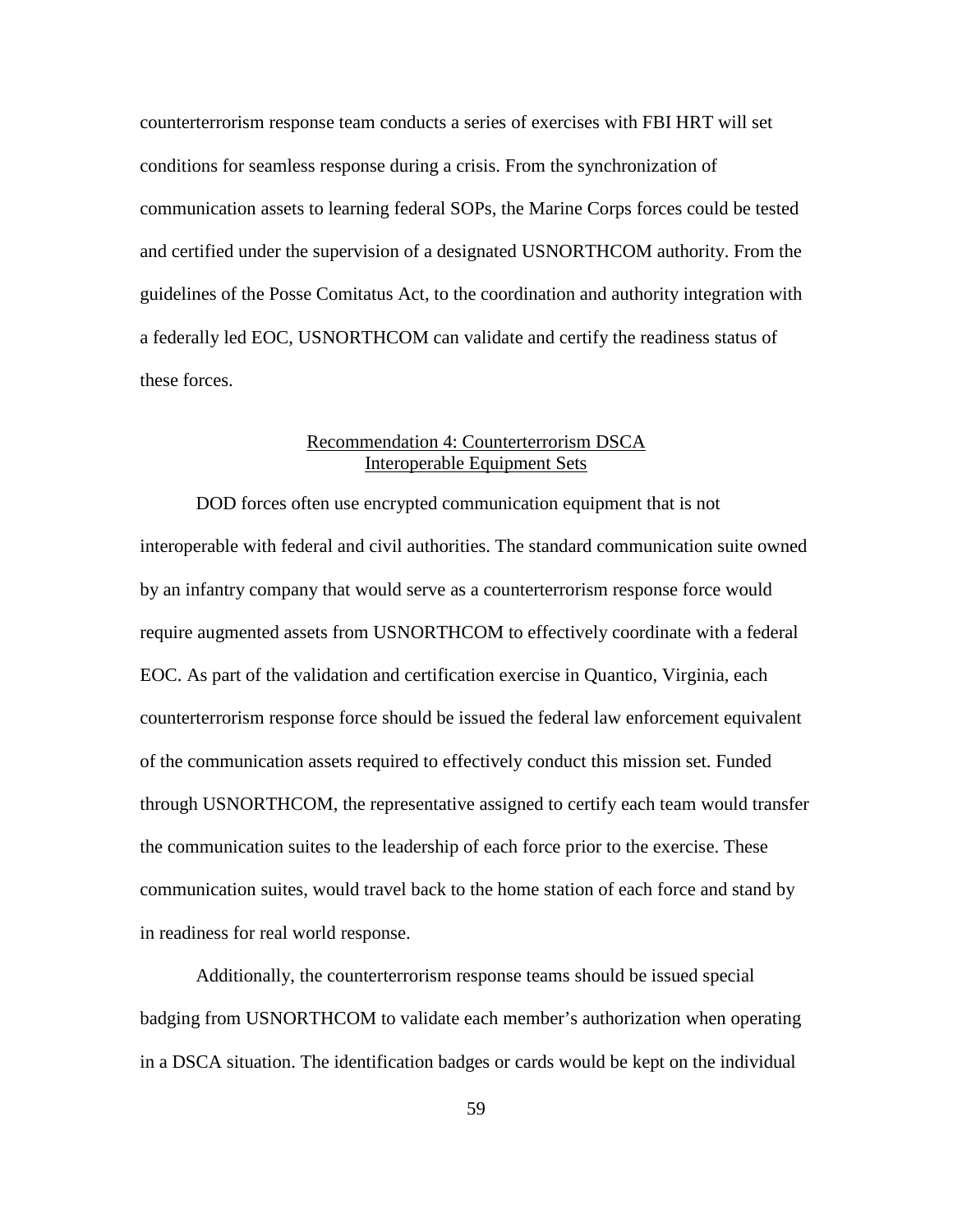service member when conducting DSCA operations to validate their presence within the federal jurisdiction. Strict adherence to personnel rosters would be reported to the EOC by the Title 10 commander on-scene and the badging process would expedite daily accountability and medical related situations if and when a service member is wounded or killed while conducting DSCA operations.

## Conclusion

National and state policy makers may assume that military forces will be readily available to defend the homeland when required; however, a growing threat abroad may expand vulnerability currently present in USNORTHCOM. The 2013 attacks at the Kenyan Westgate Mall and the 2015 attacks in Paris, France highlight the amount of manpower required to respond to and neutralize a small-scale terrorist attack. *The National Security Strategy* signed by the president and the capstone documents for the DHS mandate USNORTHCOM have a Title 10 asset to respond and support federal and civil authorities during a terrorist crisis within the homeland.

Now is the time for USNORTHCOM to designate a specific service to proactively train, man, equip, and certify an on-call Title 10 response force to reduce this vulnerability and improve interagency integration for homeland security. Urban environments are dynamic and demand large numbers of forces to ultimately neutralize and resolve a chaotic situation.<sup>[129](#page-67-0)</sup> For example, if a minimally trained fifteen- to twentyman terrorist cell executed a complex attack on an iconic American venue, the current

<span id="page-67-0"></span> <sup>129</sup> DON, HQMC, MCWP 3-35.3, 1-2.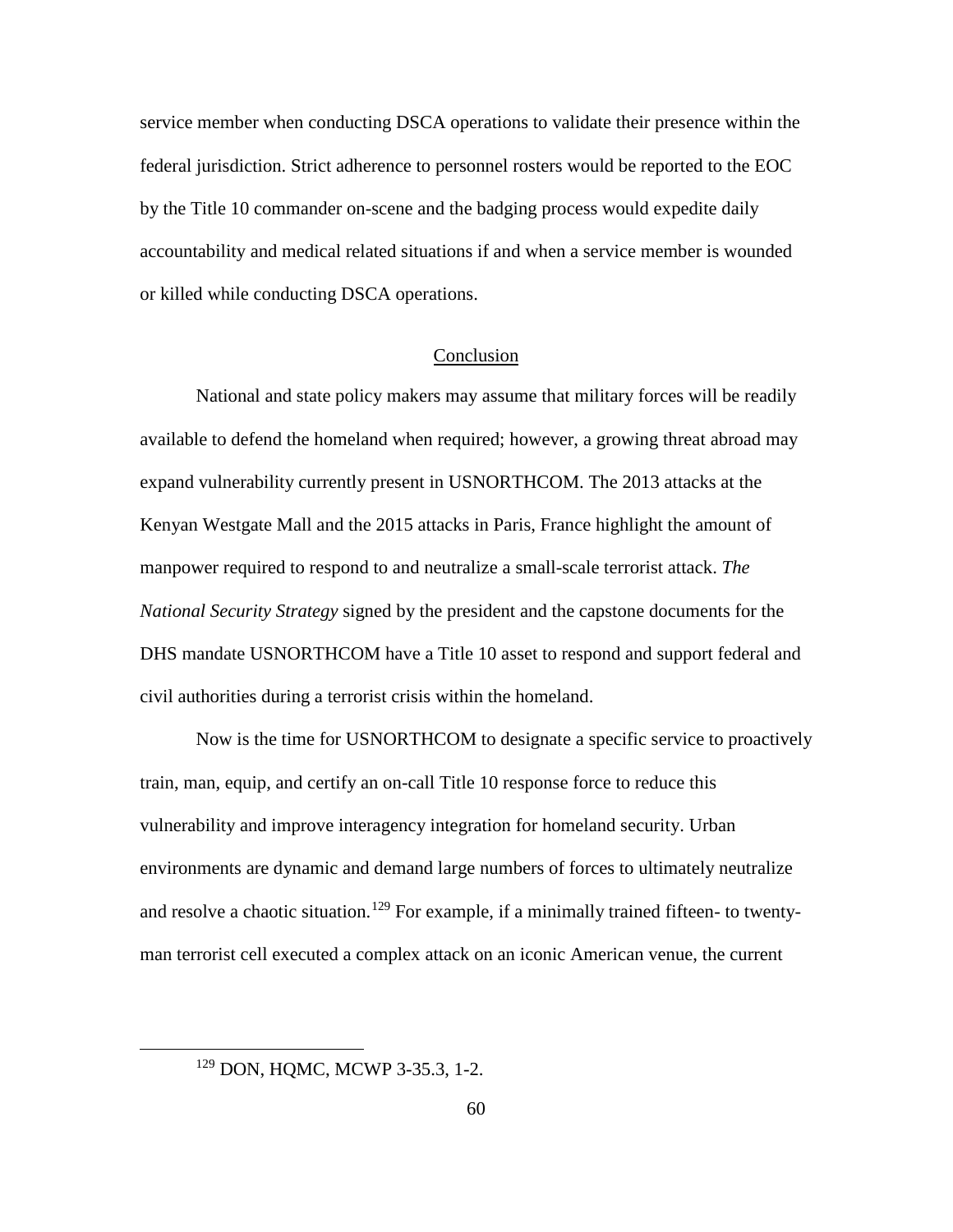USNORTHCOM force structure does not have a certified Title 10 asset to rapidly respond.

The Marine Corps is the best-suited service to provide a Title 10 counterterrorism force that can remain on-call under combatant command authority with direct liaison to a federally led EOC. Upon certification by USNORTHCOM authorities at Quantico, Virginia, the Marine Corps can sustain one counterterrorism response force on each coast to fulfill this growing requirement for USNORTHCOM. As the threat of violent extreme organizations increases within the homeland, proactively planning and training between the DOD and federal law enforcement must follow in suit. The DOD has grown more joint amongst the services; now it must also expand the interagency relationships and interoperability with its federal partners. DSCA operations are a critical mission set required by every military service. The Marine Corps can strengthen USNORTHCOM's capabilities and response by establishing a DSCA counterterrorism force for homeland response.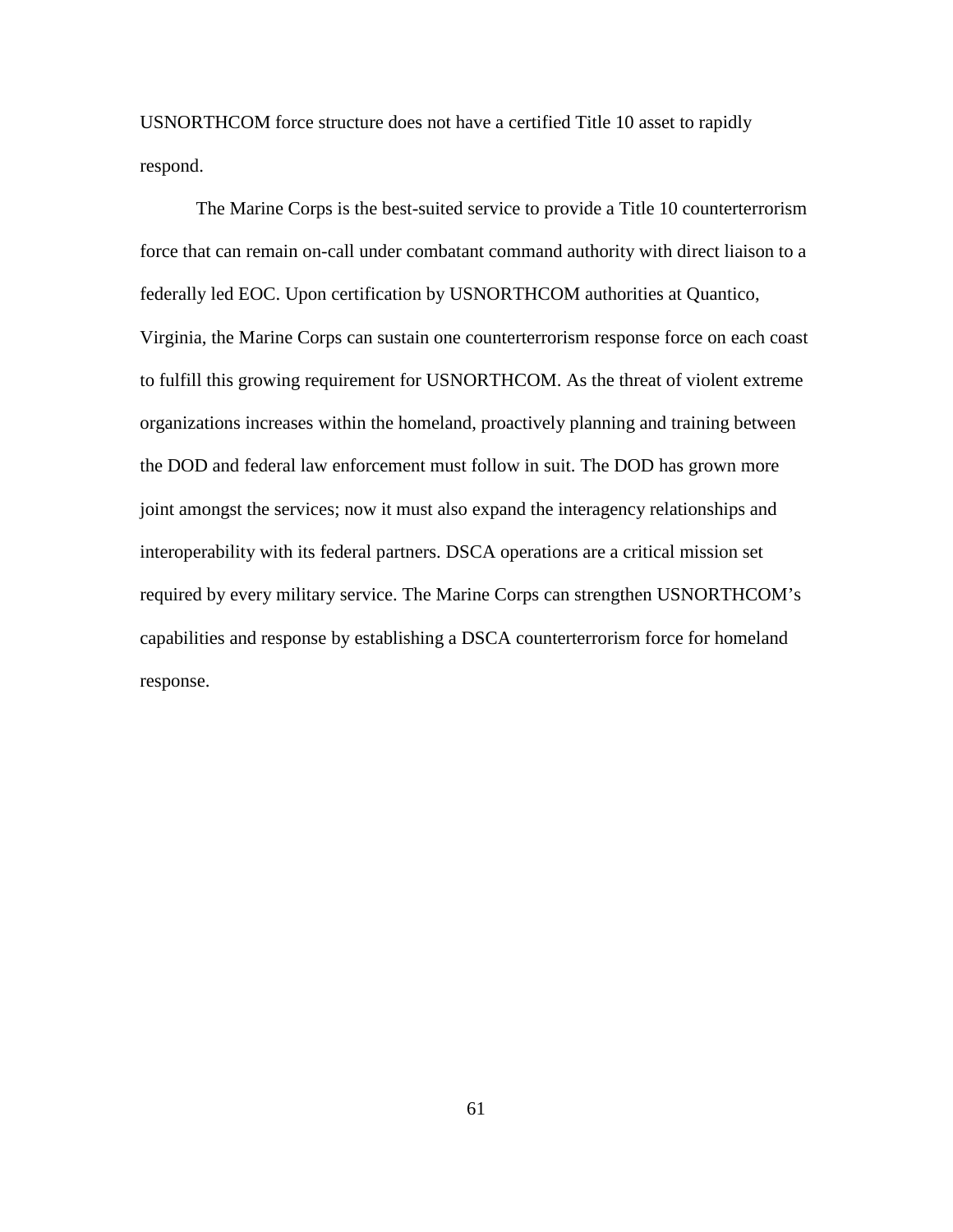# GLOSSARY

- Homeland Defense. The protection of U.S. sovereignty, territory, domestic population, and critical defense infrastructure against external threats and aggression or other threats as directed by the president.
- Homeland Security. A concerted national effort to prevent terrorist attacks within the United States; reduce America's vulnerability to terrorism, major disasters, and other emergencies; and minimize the damage and recover from attacks, major disasters, and other emergencies that occur.
- National Defense. Any activity or effort performed to protect a nation against attack or other threats
- National Security. Requirement to maintain the survival of the state through the use of economic, diplomatic, military, and political power.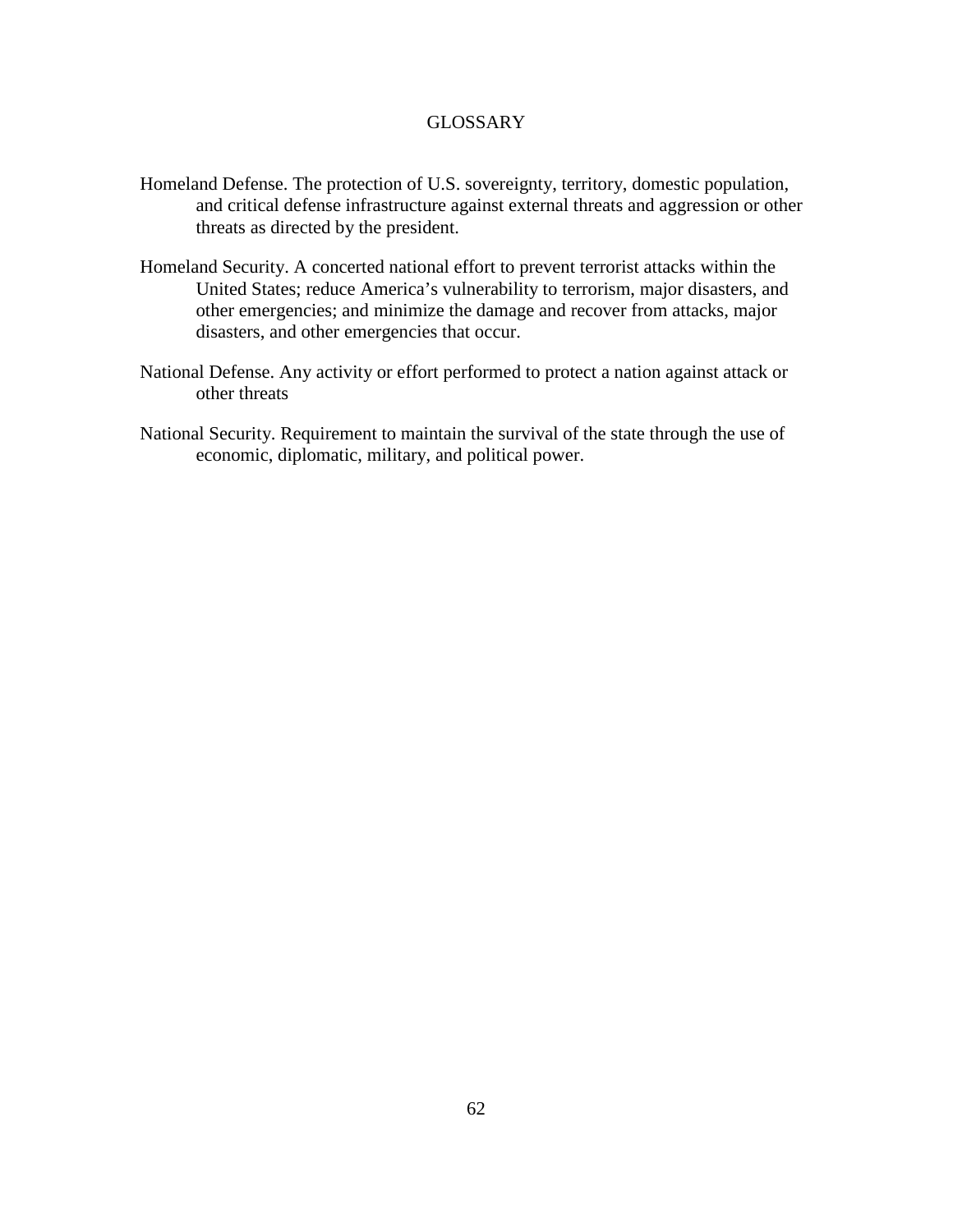#### BIBLIOGRAPHY

#### Books

Bush, George W. *Decision Points*. New York: Crown, 9 November 2010.

- Delk, James. *Fires and Furies: The L.A. Riots,* Palm Springs, CA: ETC Publications, 1995.
- Hazen, Don, ed. *Inside the L.A. Riots: What Really Happened – and Why It Will Happen Again.* Austin, TX: University of Texas Institute for Alternative Journalism, 1992.
- Taleb, Nassim Nicholas. *The Black Swan: The Impact of the Highly Improbable*. London: Penguin, April 2007.

## Government Documents

- Abbot, Steve, Frank Keating, James Carafano, Dennis Celletti, James Greenwood, Jerry Grizzle, Ronald Harrison, Timothy Lowenberg, James Metzger, George Nethercutt, Raymond "Fred" Rees, Dennis Reimer, and Ervin Rokke. *Before Disaster Strikes, Imperatives for Enhancing Defense Support of Civil Authorities.* Washington, DC: Advisory Panel on Department of Defense Capabilities for Support of Civil Authorities After Certain Incidents, 15 September 2010. Accessed 17 January 2016. http://www.rand.org/content/dam/ rand/www/external/nsrd/DoD-CBRNE-Panel/Report-Advisory-Panel.pdf.
- Army, Marine Corps, Navy, Air Force. Marine Corps Warfighting Publication, 3-36.2, **DSCA: Multi-Service Tactics, Techniques, and Procedures for Defense Support of** *Civil Authorities (DSCA).* Washington, DC: U.S. Government Printing Office, September 2015. Accessed 9 January 2016. http://armypubs.army.mil/doctrine/ DR\_pubs/dr\_a/pdf/atp3\_28x1.pdf.
- Commandant of the Marine Corps. Marine Administrative Message 423/06, Training to *Support Implementation of National Incident Mngt System and Ntnl Response Plan at USMC Domestic Installations*. Washington, DC: Headquarters, U.S. Marine Corps, 6 September 2006. Accessed 9 January 2016. http://www.marines.mil/News/Messages/MessagesDisplay/tabid/13286/Article/11 3551/training-to-support-implementation-of-national-incident-mngt-system-andntnl-re.aspx.
	- \_\_\_\_\_\_. Marine Administrative Message 589/05, *USMC Roles and Missions in Homeland Defense and Defense Support of Civil Authorities*. Washington, DC: Headquarters, U.S. Marine Corps, 13 December 2005. Accessed 9 January 2016. http://www.marines.mil/News/Messages/MessagesDisplay/tabid/13286/Article/11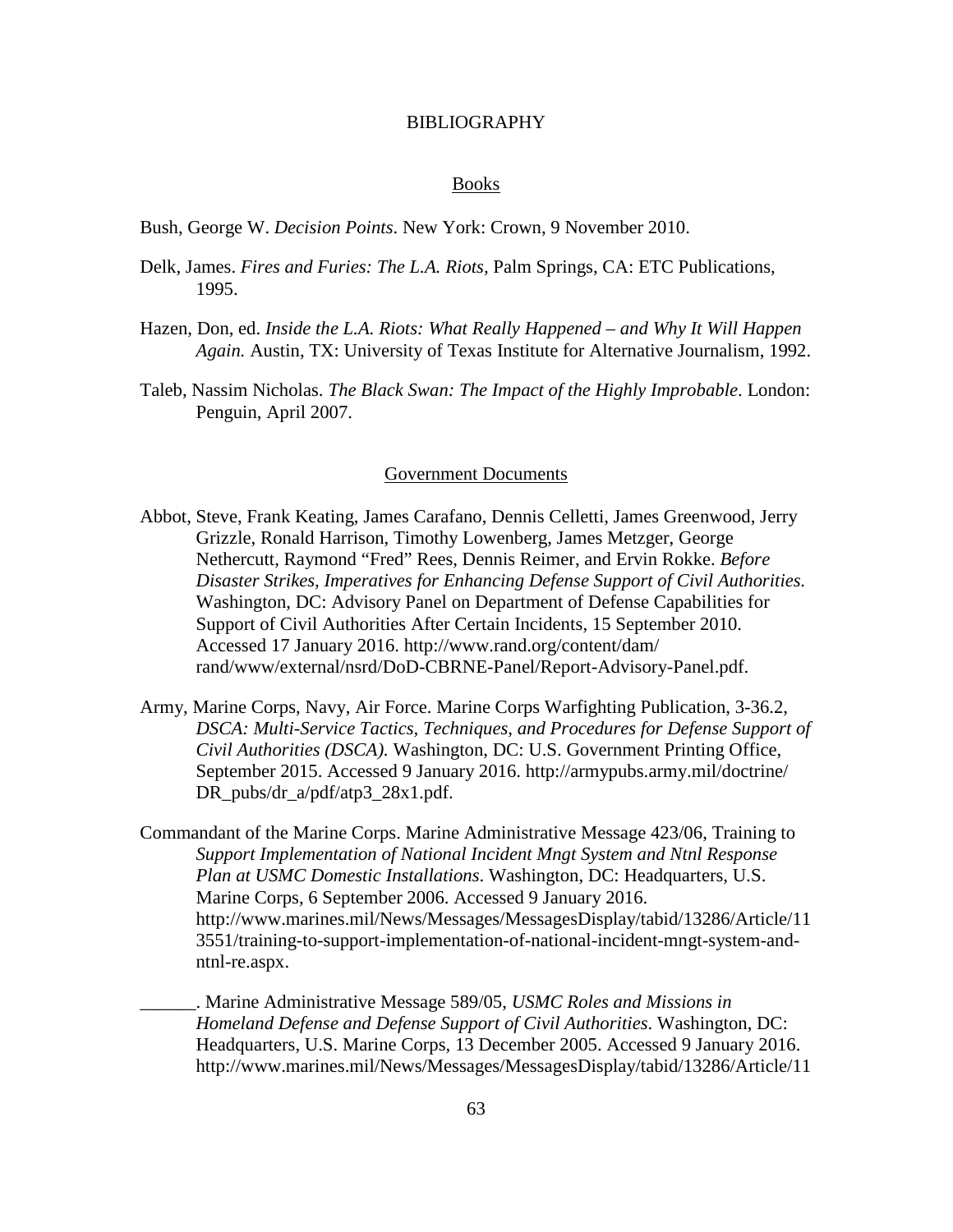7580/usmc-roles-and-missions-in-homeland-defense-and-defense-support-ofcivil-author.aspx.

- Department of Defense*. Quadrennial Defense Review Report.* Washington, DC: U.S. Government Printing Office, February 2010. Accessed 5 December 2015. http://www.defense.gov/Portals/1/features/defenseReviews/QDR/QDR\_as\_of\_29J AN10\_1600.pdf.
- Department of the Navy, Headquarters, U.S. Marine Corps. Marine Corps Warfighting Publication 3-35.3, *Military Operations on Urbanized Terrain (MOUT)*. Washington, DC: U.S. Government Printing Office, 26 April 1998. Accessed 9 January 2016. http://www.marines.mil/Portals/59/MCWP%203-35.3.pdf.
- Homeland Security Act of 2002. Public Law 107–296, 107th Cong. *U.S. Statutes at Large* 116 Stat. 2135 (25 November 2002): HR 5005. Accessed 9 January 2016. https://www.gpo.gov/fdsys/pkg/PLAW-107publ296/pdf/PLAW-107publ296.pdf.
- Insurrection Act of 1807. Title 10, United States Code Armed Forces. Codified at U.S. Code §§ 332-333. Accessed 19 December 2015. http://uscode.house.gov/ view.xhtml?path=/prelim@title10/subtitleA/part1/chapter15&edition=prelim.
- Joint Chiefs of Staff (JCS). Joint Publication (JP) 1-02, *The DOD Dictionary of Military and Associated Terms*. Washington, DC: U.S. Government Printing Office, 15 January 2016. Accessed 21 February 2016. https://www.dtic.mil/doctrine/ new\_pubs/jp1\_02.pdf.
	- \_\_\_\_\_\_. Joint Publication (JP) 3-05, *Special Operations*. Washington, DC: U.S. Government Printing Office, 16 July 2014. Accessed 23 January 2016. http://www.dtic.mil/doctrine/new\_pubs/jp3\_05.pdf.
		- \_\_\_\_\_\_. Joint Publication (JP) 3-26, *Counterterrorism*. Washington, DC: U.S. Government Printing Office, 24 October 2014. Accessed 2 January 2016. http://www.dtic.mil/doctrine/new\_pubs/jp3\_26.pdf.
		- \_\_\_\_\_\_. Joint Publication (JP) 3-26, *Homeland Security*. Washington, DC: U.S. Government Printing Office, 2 August 2005. Accessed 2 January 2016. http://www.bits.de/NRANEU/others/jp-doctrine/jp3\_26(05).pdf.
		- \_\_\_\_\_\_. Joint Publication (JP) 3-28, *Defense Support of Civil Authorities*. Washington, DC: U.S. Government Printing Office, 31 July 2013. Accessed 2 January 2016. http://www.dtic.mil/doctrine/new\_pubs/jp3\_28.pdf.
			- \_\_\_\_\_\_. *The National Military Strategy of the United States of America.* Washington, DC: U.S. Government Printing Office, 2004. Accessed 5 December 2015. http://archive.defense.gov/news/Mar2005/d20050318nms.pdf.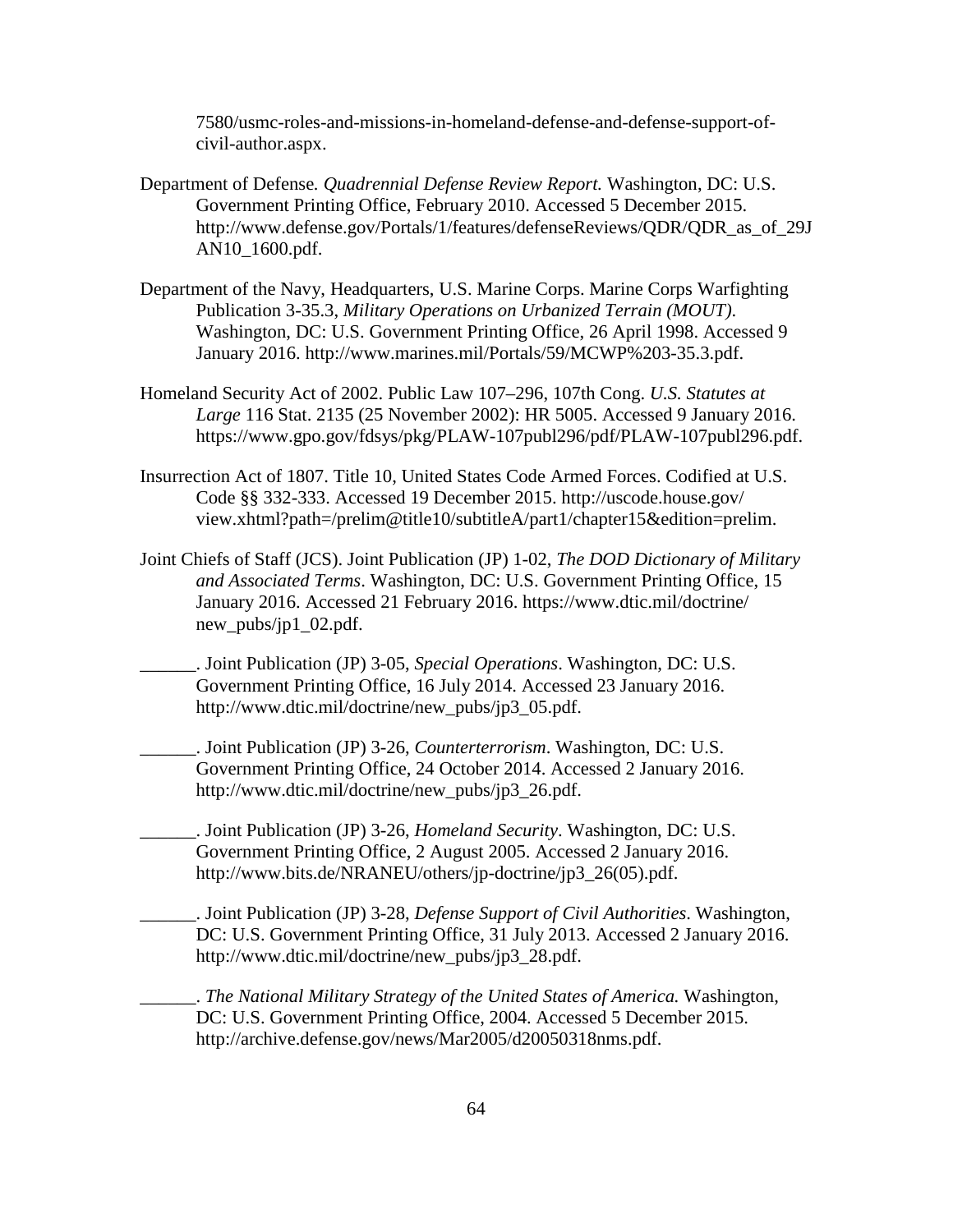- National Security Council. *National Strategy for Homeland Security.* Washington, DC: The White House, October 2007. Accessed 2 January 2016. http://www.dhs.gov/ xlibrary/assets/nat\_strat\_homelandsecurity\_2007.pdf.
- Robert T. Stafford Disaster Relief and Emergency Assistance Act. Public Law 93-288, as amended. Codified at U.S. Code 42 (June 2007): 5121-5207 et seq. Accessed 28 November 28 2015. https://www.fema.gov/pdf/about/stafford\_act.pdf.
- Undersecretary of Defense for Policy. Department of Defense Directive 5111.13, *Assistant Secretary of Defense For Homeland Defense and Americas' Security Affairs (ASD(HD&ASA))*. Washington, DC: Department of Defense, 16 January 2009. Accessed 26 December 2015. http://www.dtic.mil/whs/directives/corres/ pdf/511113p.pdf.
- U.S. Congress. House. Committee on Armed Services. Title 10 United States Code Armed Forces. 112th Cong., 1st sess. Washington, DC: U.S. Government Printing Office, July 2011. Codified at U.S. Code §375. Accessed 14 November 2015. https://www.gpo.gov/fdsys/pkg/CPRT-112HPRT67344/pdf/CPRT-112HPRT67344.pdf.
- U.S. Northern Command. *U.S. Northern Command's Strategic Vision*. Peterson Air Force Base, CO: U.S. Northern Command, 11 September 2003.
- U.S. Northern Command Office of History. "A Short History of United States Northern Command." 31 December 2012. Accessed 29 December 2015. http://www.northcom.mil/Portals/28/Documents/Supporting%20documents/Histo rical/NORTHCOM%20History.pdf.
- U.S. President. Homeland Security Presidential Directive-5, *Management of Domestic Incidents.* Washington, DC: The White House, 28 February 2003. Accessed 19 December 2015. http://www.dhs.gov/publication/homeland-security-presidentialdirective-5.
- \_\_\_\_\_\_. *The National Security Strategy of the United States of America.* Washington, DC: The White House, March 2006. Accessed 21 November 2015. https://www.whitehouse.gov/sites/default/files/docs/2015\_national\_security\_strat egy.pdf.
- Use of Army and Air Force as Posse Comitatus. *U.S. Statutes at Large* 20 Stat. 152 (18 June 1878). Codified at U.S. Code 10 § 1385 (1878). Accessed 14 November 2015. https://www.gpo.gov/fdsys/granule/USCODE-2011-title18/USCODE-2011-title18-partI-chap67-sec1385.
	- \_\_\_\_\_\_. *U.S. Statutes at Large* 20 Stat. 152 (18 June 1878). Codified at U.S. Code 18 § 1385 (1878). Accessed 14 November 2015. https://www.gpo.gov/fdsys/granule/ USCODE-2011-title18/USCODE-2011-title18-partI-chap67-sec1385.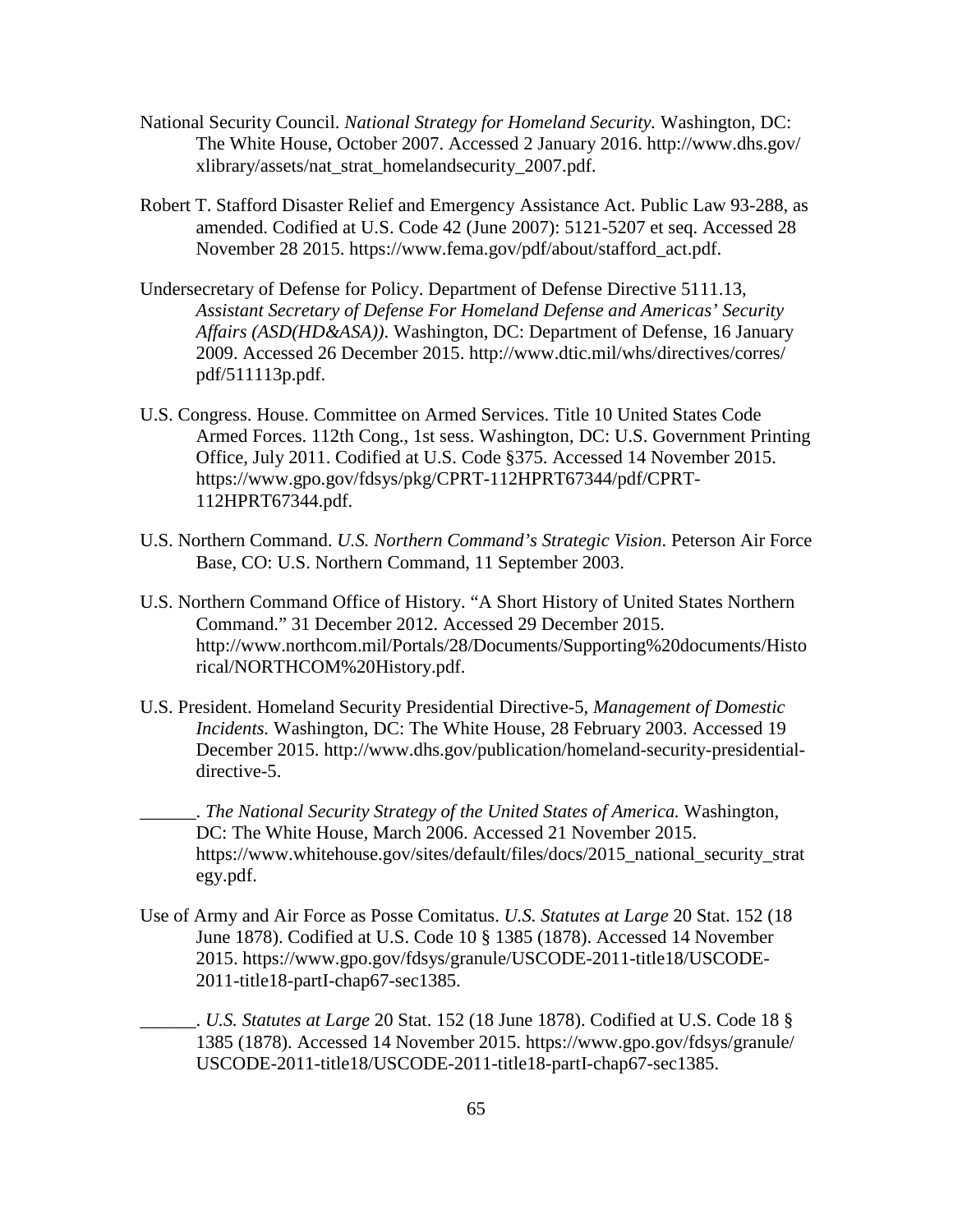## Journals/Periodicals

- Bilefsky, Dan, and Maia de la Baume. "Terrorists Strike Charlie Hebdo Newspaper in Paris, Leaving 12 Dead." *The New York Times*, 7 January 2015. Accessed 2 January 2016. http://www.nytimes.com/2015/01/08/world/europe/charlie-hebdoparis-shooting.html?  $r=0$ .
- Froomkin, Dan. "Signs Point to Unencrypted Communications between Terror Suspects." *The Intercept*, 18 November 2015. Accessed 2 January 2016. https://theintercept.com/2015/11/18/signs-point-to-unencrypted-communicationsbetween-terror-suspects/.
- Goodman, J. David. "New York City Police Commissioner Says Attacks Will Force Changes in Tactics." *The New York Times*, 15 November 2015. Accessed 2 January 2016. http://www.nytimes.com/live/paris-attacks-live-updates/brattonsays-attacks-will-force-law-enforcement-to-change-tactics/.
- Higgins, Andrew, Kimiko de Freytas-Tamura, and Katrin Bennhold. "In Suspects' Brussels Neighborhood, a History of Petty Crimes and Missed Chances." *The New York Times*, 17 November 2015. Accessed 2 January 2016. http://www.nytimes.com/2015/11/17/world/europe/in-suspects-brusselsneighborhood-a-history-of-petty-crimes-and-missed-chances.html.
- Kahan, Jerome H. "What's in a Name? The meaning of Homeland Security." *Journal of Homeland Security Education* 2 (September 2008): 1-18. Accessed 14 November 2015. http://www.journalhse.org/v2jeromekahan.html.
- Landauro, Into, and Sam Schechner. "Three Wounded in Attack on French Train." *The Wall Street Journal*, 21 August 2015. Accessed 2 January 2016. http://www.wsj.com/articles/three-wounded-in-attack-on-french-train-1440187820.
- Mann, Scott F. "Tit-For-Tat: Kenya, Somalia, and the Resurgence of al-Shabaab." *Small Wars Journal* (29 November 2013). Accessed 2 January 2016. http://smallwarsjournal.com/author/scott-f-mann.
- Nossiter, Adam, Aurelien Breeden, and Katrin Bennhold. "Three Teams of Coordinated Attackers Carried Out Assault on Paris, Officials Say; Hollande Blames ISIS." *The New York Times*, 14 November 2015. Accessed 2 January 2016. http://www.nytimes.com/2015/11/15/world/europe/paris-terrorist-attacks.html.
- Parlapiano, Alicia, Wilson Andrews, Haeyoun Park, and Larry Buchanan. "The Expanding Web of Connections Among the Parish Attackers." *The New York Times*, 9 December 2015. Accessed 2 January 2016. http://www.nytimes.com/ interactive/2015/11/15/world/europe/manhunt-for-paris-attackers.html? r=0.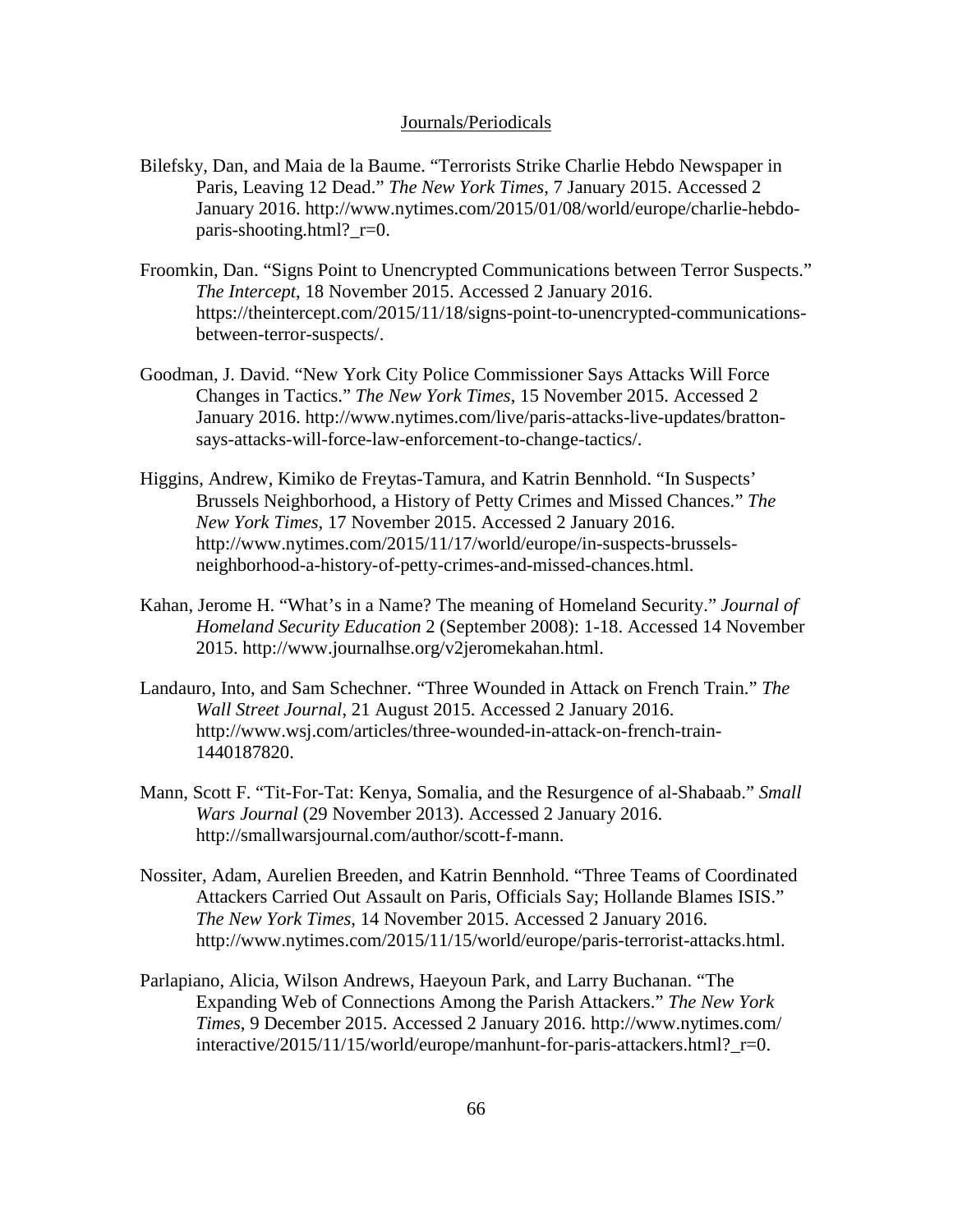- Roberts, Dan. "Obama Offers Support to Kenya as FBI Investigates American Involvement: US president pledges security help amid rumors American al-Shabaab recruits took part in Westgate shopping mall attack." *The Guardian*, 23 September 2013. Accessed 2 January 2016. http://www.theguardian.com/world/ 2013/sep/23/kenya-westgate-attacks-obama-support.
- Sayeed, Nafeesa. "Paris Terror Attacks: Yes, Parisians are traumatized, but the spirit of resistance still lingers." *The Irish Independent*, 15 November 2015. Accessed 2 January 2016. http://www.independent.ie/world-news/europe/paris-terrorattacks/paris-terror-attacks-yes-parisians-are-traumatised-but-the-spirit-ofresistance-still-lingers-34201891.html.
- Schnaubelt, Christopher M. "Lessons Learned in Command and Control from the Los Angeles Riots." *Parameters* (Summer 1997): 88-109. Accessed 7 November 2015. http://strategicstudiesinstitute.army.mil/pubs/parameters/Articles/ 97summer/schnau.htm.
- Wirwahn, Courtney. "Homeland Security and Homeland Defense: Protection from the Inside Out." *National Security Watch* 03-3 (31 October 2003): 1-5. Accessed 13 December 2015. http://www.ausa.org/SiteCollectionDocuments/ILW%20Web-ExclusivePubs/National%20Security%20Watch/NSW\_03\_3.pdf.

## Online Sources

- Agbiboa, Daniel E. "Al-Shabab, the global jihad, and terrorism without Borders." *AlJazeera*, 24 September 2013. Accessed 2 January 2016. http://www.aljazeera.com/indepth/opinion/2013/09/al-shabab-global-jihadterroris-201392484238627603.html.
- Bielling, Patti. "Top Army leader visits newly assigned Consequence Management Force." U.S. Northern Command, 15 September 2008. Accessed 17 January 2016. http://www.northcom.mil/Newsroom/tabid/3104/Article/563459/top-army-leadervisits-newly-assigned-consequence-management-force.aspx.
- Castillo, Mariano, Margot Haddad, Michael Martinez, and Steve Almasy. "Paris suicide bomber identified; ISIS claims responsibility for 129 dead." *CNN*, 16 November 2015. Accessed 2 January 2016. http://www.cnn.com/2015/11/14/world/parisattacks/.
- Engel, Richard, and Jon Schuppe. "Paris Attacks: ISIS Supporters Celebrate, But Who's to Blame?" *NBC News*, 14 November 2015. Accessed 2 January 2016. http://www.nbcnews.com/storyline/paris-terror-attacks/paris-attacks-isissupporters-celebrate-whos-blame-n463321.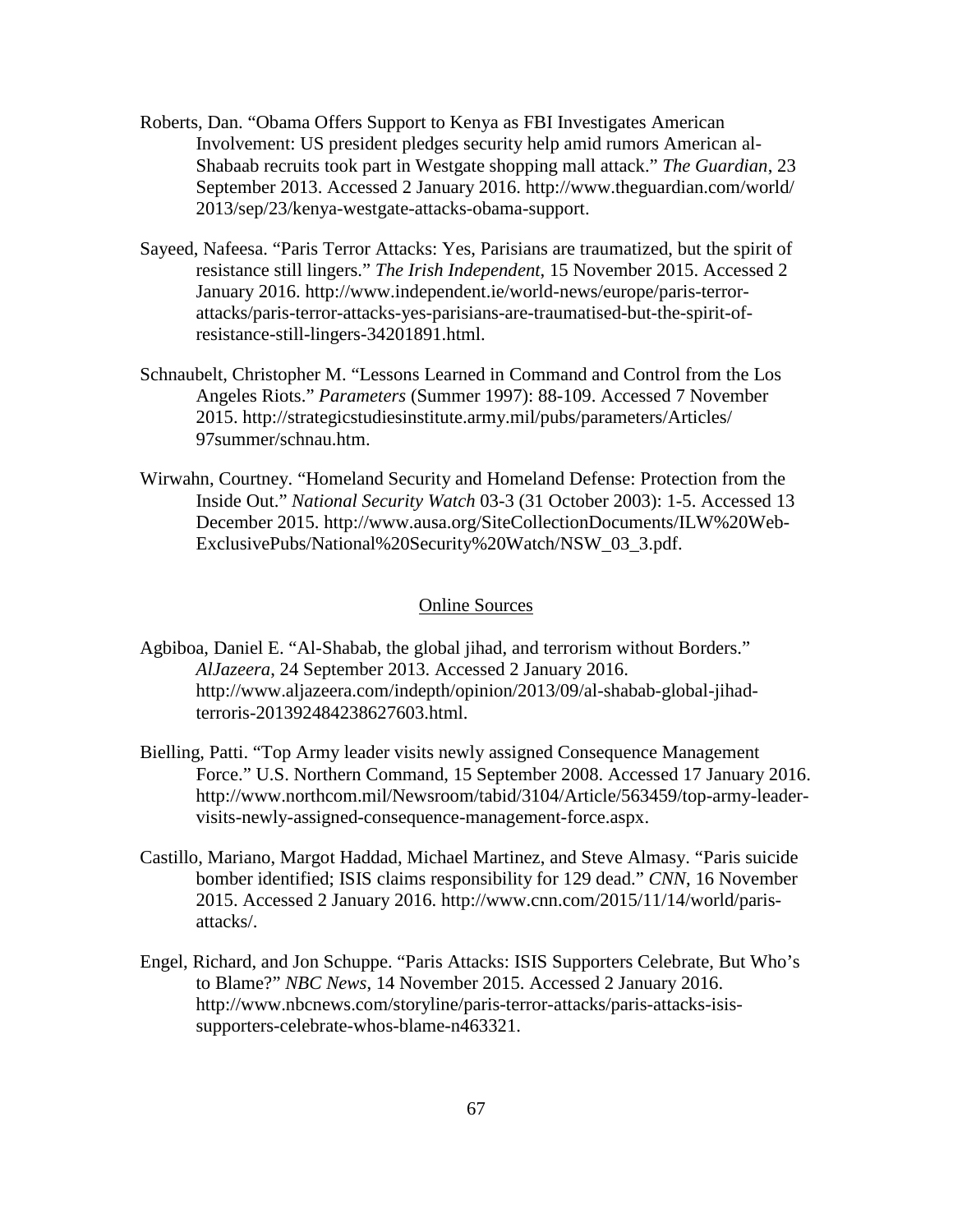- Hamaide, Sybille. "Timeline of Paris attacks according to public prosecutor." *Reuters*, 14 November 2015. Accessed 2 January 2016. http://www.reuters.com/article/usfrance-shooting-timeline-idUSKCN0T31BS20151114.
- Jacobs, MG Jeffrey A., USAR. "CCMRF and Use of Federal Armed Forces in Civil Support Operations." Association of the United States Army, July 2009. Accessed 17 January 2016. http://www.ausa.org/publications/armymagazine/archive/ 2009/7/Pages/CCMRFandUseofFederalArmedForcesInCivilSupportOperations.as px.
- Marcus, Mary B. "Injuries from Paris attacks will take long to heal." *CBS News*, 19 November 2015. Accessed 2 January 2016. http://www.cbsnews.com/news/ injuries-from-paris-attacks-will-take-long-to-heal/.
- Smith, Michael Lane. "UNSUNG HEROES: The Combat-Decorated Marine Who Sprang Into Action When The Washington Navy Yard Was Attacked." Task and Purpose, 6 August 2015. Accessed 27 January 2016. http://taskandpurpose.com/ unsung-heroes-the-combat-decorated-marine-who-sprang-into-action-when-thewashington-navy-yard-was-attacked/.

## Reports

- Doyle, Charles and Jennifer K. Elsea. *The Posse Comitatus Act and Related Matters: The Use of Military to Execute Civilian Law*. Washington, DC: Congressional Research Service, Library of Congress, August 2012. Accessed 14 December 2015. https://www.fas.org/sgp/crs/natsec/R42659.pdf.
- Elsea, Jennifer K. *The Military Commissions Act of 2009 (MCA 2009): Overview and Legal Issues*. Washington, DC: Congressional Research Service, Library of Congress, 4 August 2014. Accessed 20 January 2016. https://www.fas.org/ sgp/crs/natsec/R41163.pdf.
	- \_\_\_\_\_\_. *The Posse Comitatus Act and Related Matters: A Sketch*. Washington, DC: Congressional Research Service, Library of Congress, 2005. Accessed 14 December 2015. https://www.fas.org/sgp/crs/natsec/R42659.pdf.
- Elsea, Jennifer K., and Chuck R. Mason. *The Use of Federal Troops for Disaster Assistance: Legal Issues.* Washington, DC: Congressional Research Service, Library of Congress, 4 August 2014. Accessed 20 January 2016. https://www.fas.org/sgp/crs/natsec/RS22266.pdf.
- Heritage Foundation. *Critical Mismatch: The Dangerous Gap between Rhetoric and Readiness in DOD's Civil Support Missions*. Special Report #115. Washington, DC: The Heritage Foundation, August 2012. Accessed 13 December 2015. http://www.heritage.org/research/reports/2012/08/critical-mismatch-thedangerous-gap-between-rhetoric-and-readiness-in-dod-civil-support-missions.